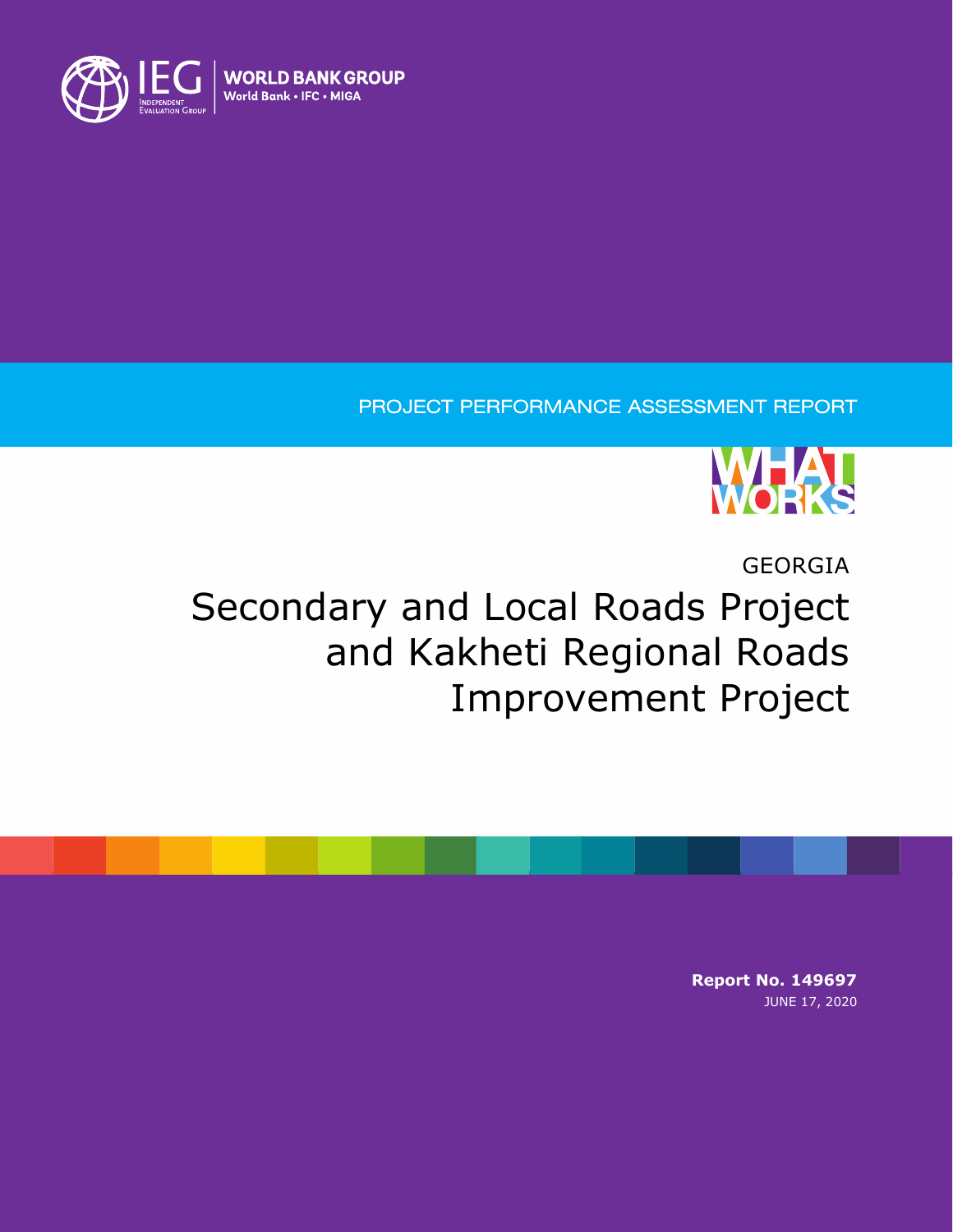© 2020 International Bank for Reconstruction and Development / The World Bank 1818 H Street NW Washington DC 20433 Telephone: 202-473-1000 Internet: www.worldbank.org

Attribution—Please cite the work as follows: World Bank. 2020. Georgia—Secondary and Local Roads Project and Kakheti Regional Roads Improvement Project. Independent Evaluation Group, Project Performance Assessment Report 149697. Washington, DC: World Bank.

This work is a product of the staff of The World Bank with external contributions. The findings, interpretations, and conclusions expressed in this work do not necessarily reflect the views of The World Bank, its Board of Executive Directors, or the governments they represent.

The World Bank does not guarantee the accuracy of the data included in this work. The boundaries, colors, denominations, and other information shown on any map in this work do not imply any judgment on the part of The World Bank concerning the legal status of any territory or the endorsement or acceptance of such boundaries.

#### **RIGHTS AND PERMISSIONS**

The material in this work is subject to copyright. Because The World Bank encourages dissemination of its knowledge, this work may be reproduced, in whole or in part, for noncommercial purposes as long as full attribution to this work is given.

Any queries on rights and licenses, including subsidiary rights, should be addressed to World Bank Publications, The World Bank Group, 1818 H Street NW, Washington, DC 20433, USA; fax: 202-522-2625; e-mail: pubrights@worldbank.org.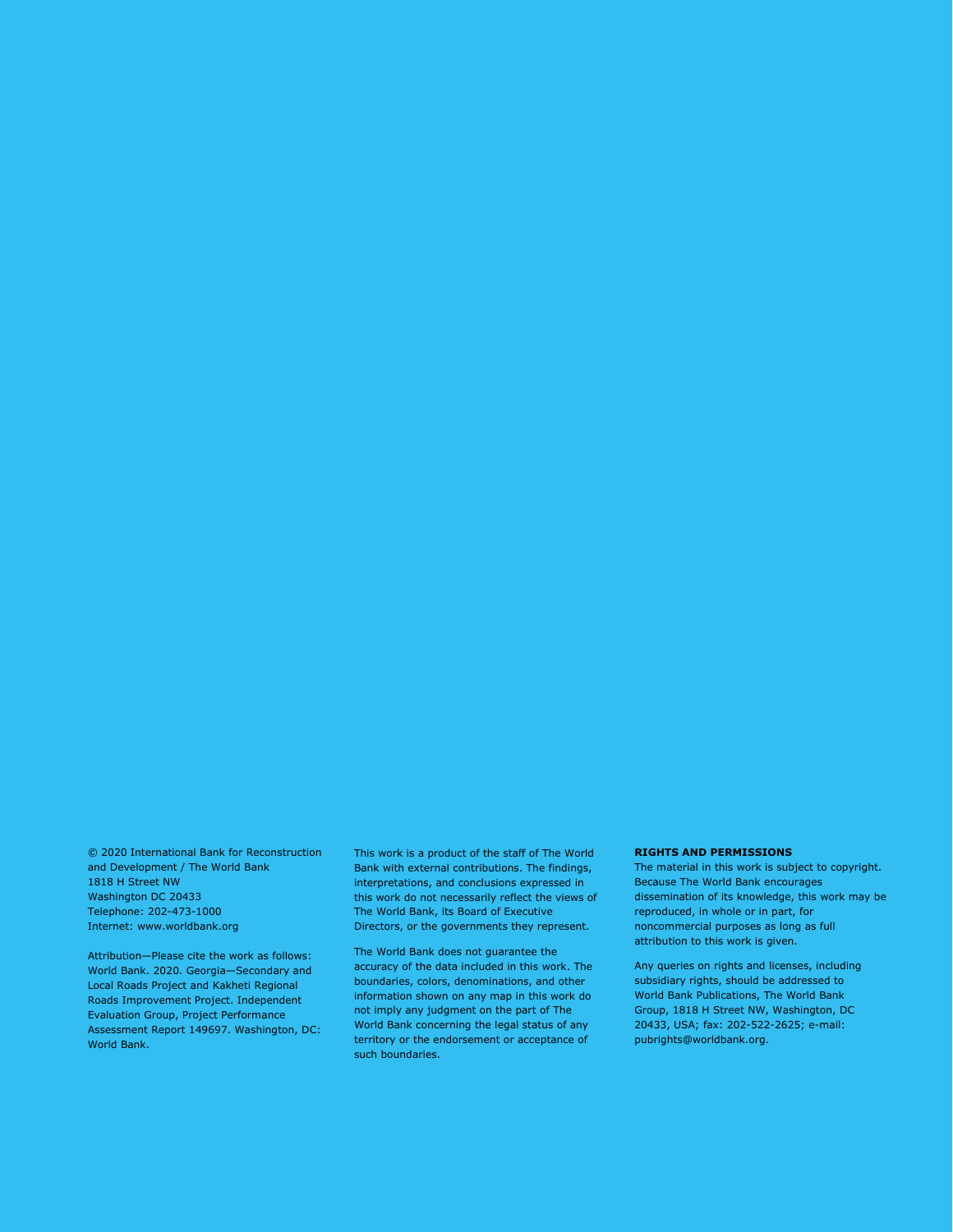

**Report No. 149697**

## **PROJECT PERFORMANCE ASSESSMENT REPORT**

## **GEORGIA**

## **SECONDARY AND LOCAL ROADS PROJECT (LOAN NO. IBRD-76710 AND CREDIT NO. IDA-39390)**

## **KAKHETI REGIONAL ROADS IMPROVEMENT PROJECT (LOAN NO. IBRD-78020)**

**June 17, 2020**

Financial, Private Sector, and Sustainable Development

*Independent Evaluation Group*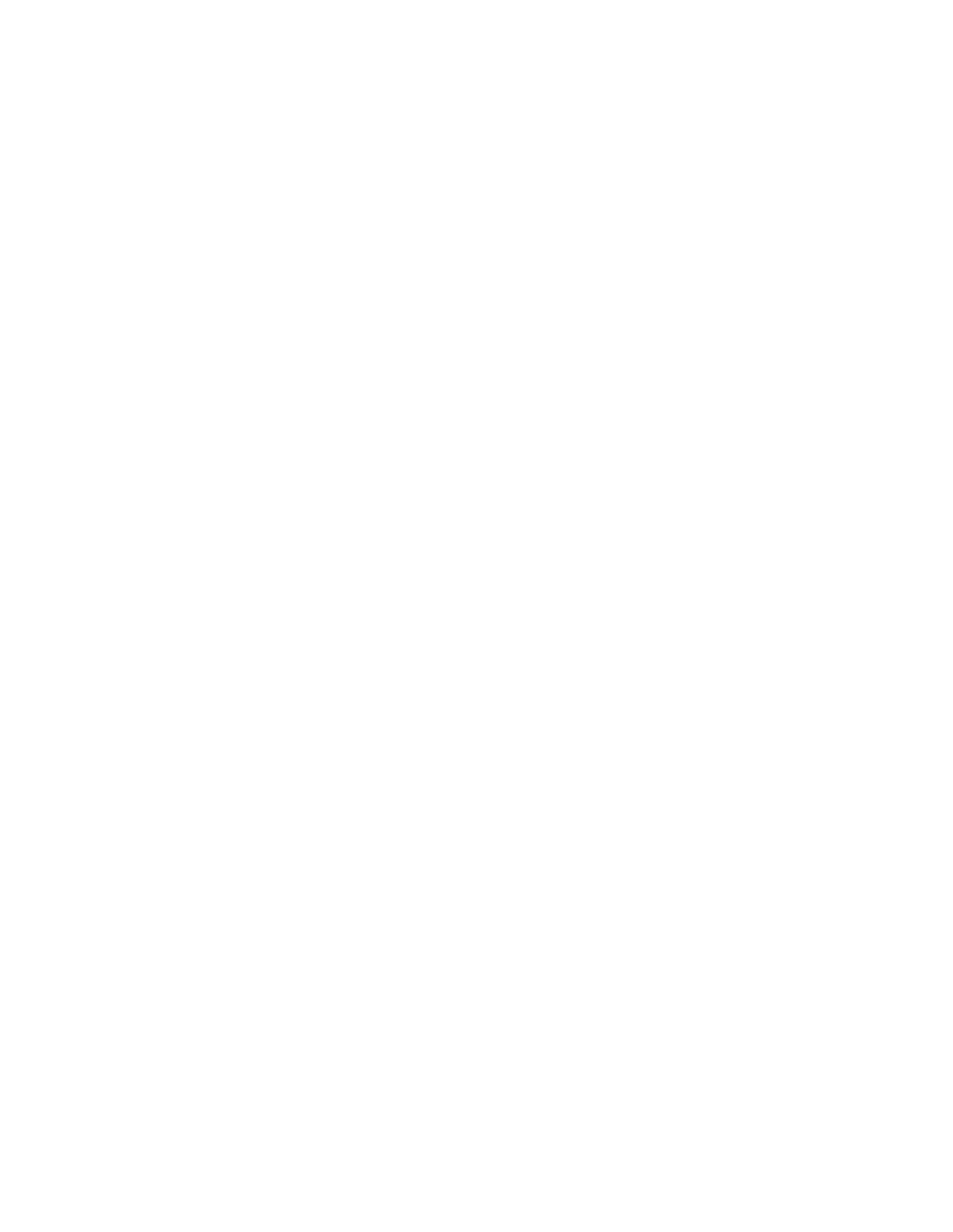## <span id="page-4-0"></span>**Abbreviations**

| HDM-4       | Highway Design and Maintenance Model |
|-------------|--------------------------------------|
| <b>IEG</b>  | <b>Independent Evaluation Group</b>  |
| M&E         | monitoring and evaluation            |
| <b>PAD</b>  | Project Appraisal Document           |
| PDO         | project development objective        |
| <b>SLRP</b> | Secondary and Local Roads Project    |

*All dollar amounts are US dollars unless otherwise indicated.*

| Director-General, Independent Evaluation                         | Ms. Alison Evans                     |  |
|------------------------------------------------------------------|--------------------------------------|--|
| Director, Financial, Private Sector, and Sustainable Development | Mr. José Cándido Carbajo<br>Martínez |  |
| Manager, Sustainable Development                                 | Mr. Christopher Nelson               |  |
| Task Manager                                                     | Ms. Elisabeth Goller                 |  |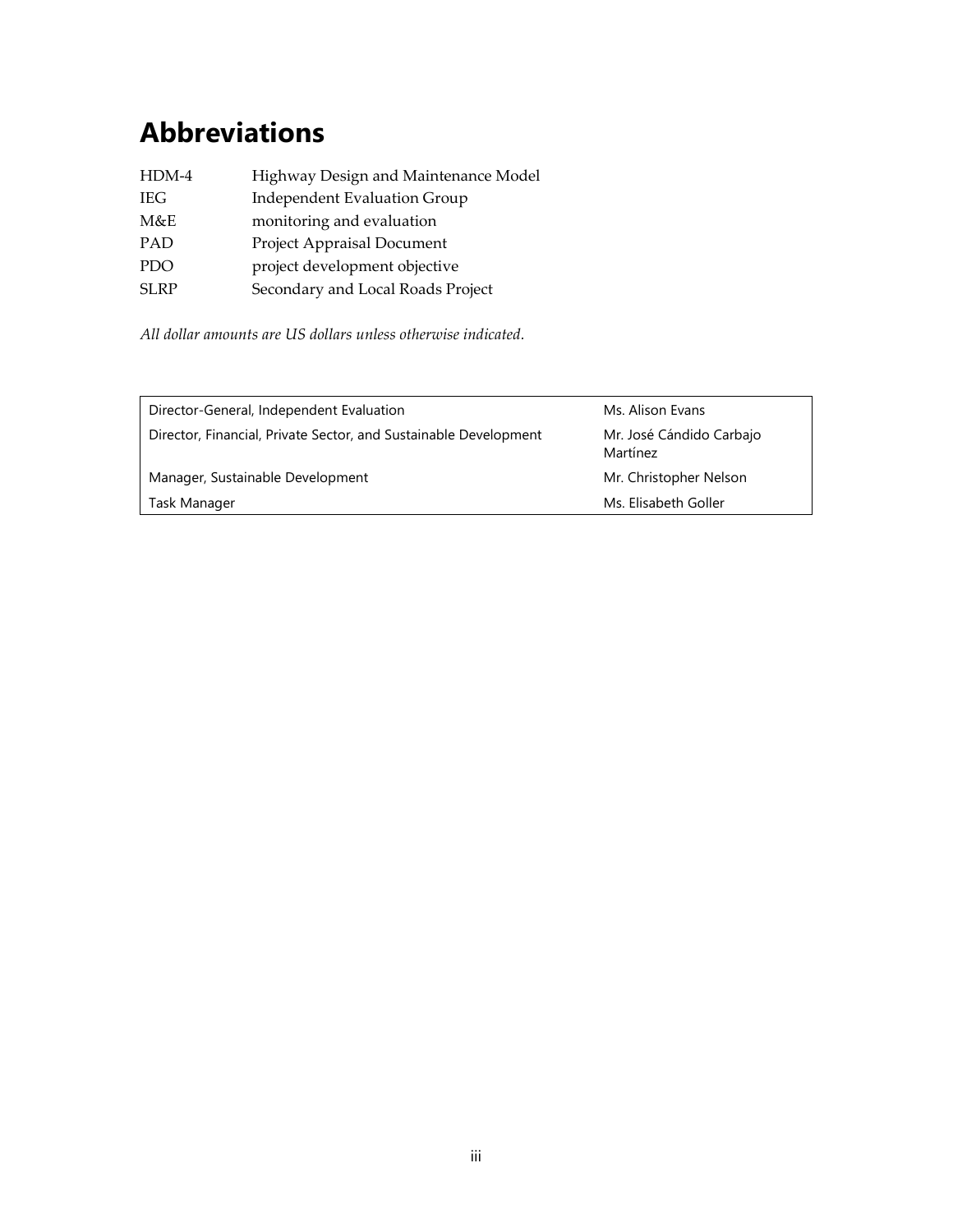## **Contents**

## **Figures**

## Appendixes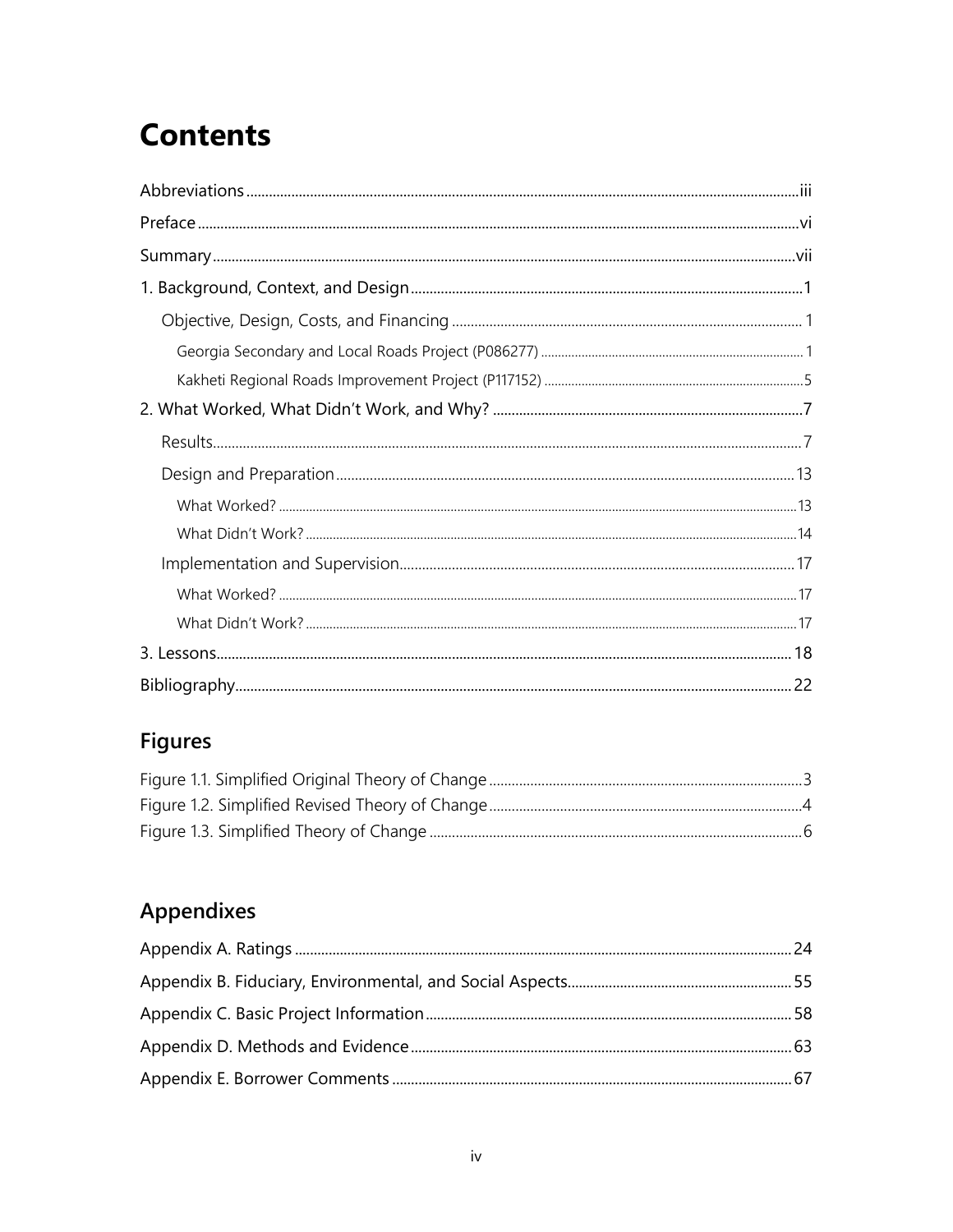This report was prepared by Elisabeth Goller with the support of Doruk Yarin Kiroglu and Sergo Tsipa, consultants, who assessed the project in October 2019. The report was peer reviewed by Gylfi Palsson and panel reviewed by Christopher David Nelson. Mariam Ghambashidze, Richard Kraus, and Vibhuti Narang Khanna provided administrative support.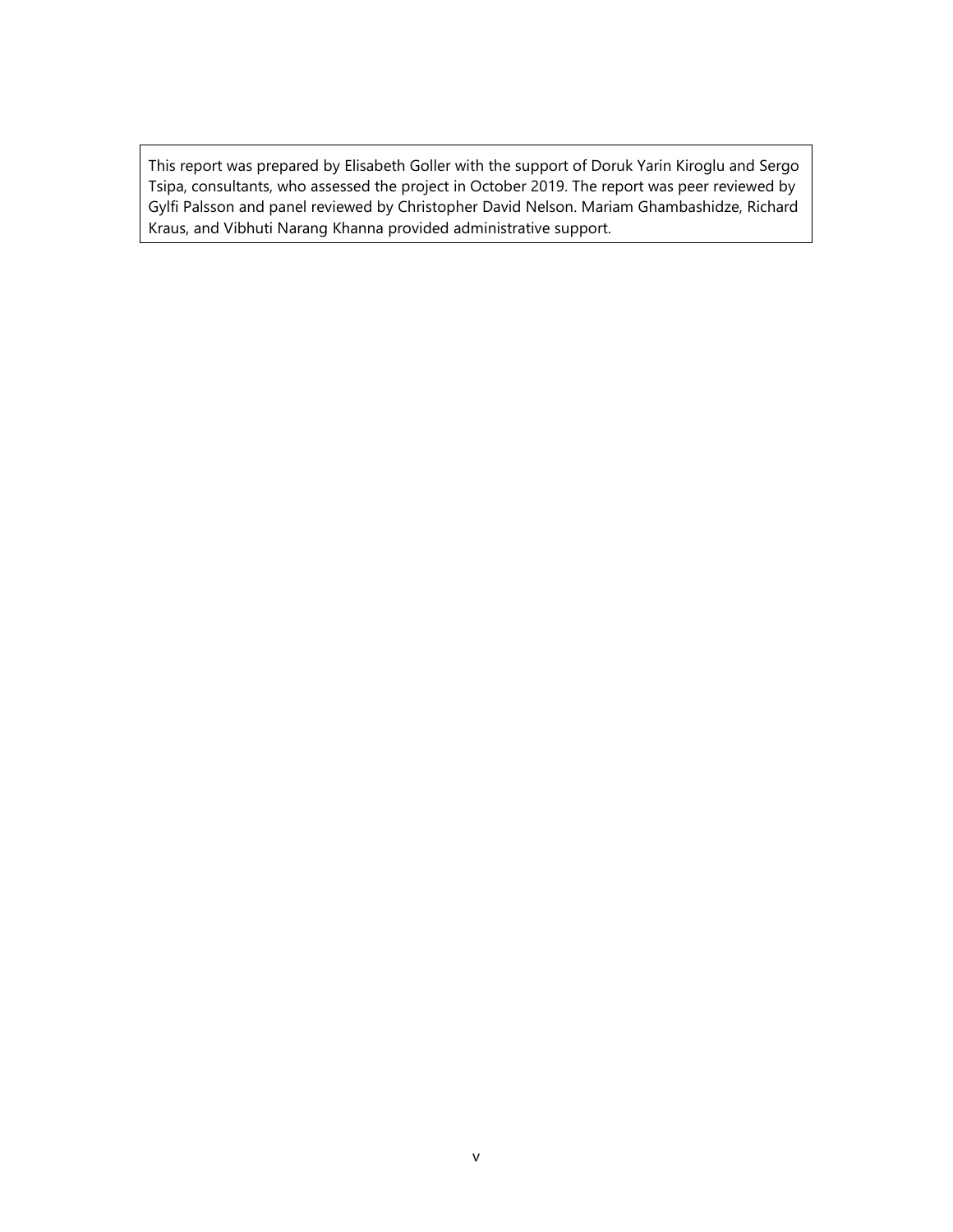## <span id="page-7-0"></span>**Preface**

This is a Project Performance Assessment Report (PPAR) by the Independent Evaluation Group of the World Bank Group on the Georgia Secondary and Local Roads Project (P086277) and the Kakheti Regional Roads Improvement Project (P117152). The projects were selected for a PPAR as part of a cluster of assessments of subnational roads projects with strong technical assistance components. This cluster will be used to document how and why different institutional, operational, and capacity strengthening measures in the road sector worked or did not work and to draw lessons from the experiences.

The Secondary and Local Roads Project was approved by the Board of Executive Directors on June 24, 2004, and became effective on October 21, 2004. The original closing date was October 31, 2009. The project closed on June 30, 2012.

The Kakheti Regional Roads Improvement Project was approved by the Board on November 10, 2009, and became effective on December 8, 2009. The original closing date was November 30, 2013. The project was restructured on November 20, 2013, and the closing date was extended by 21 months to August 30, 2015.

This PPAR presents its findings and conclusions based on a review of the World Bank's project documentation and analytical studies, combined with a field mission to Georgia carried out from October 8 to 18, 2019.

Following standard Independent Evaluation Group procedure, a copy of the draft PPAR was shared with relevant government officials for their review and comments.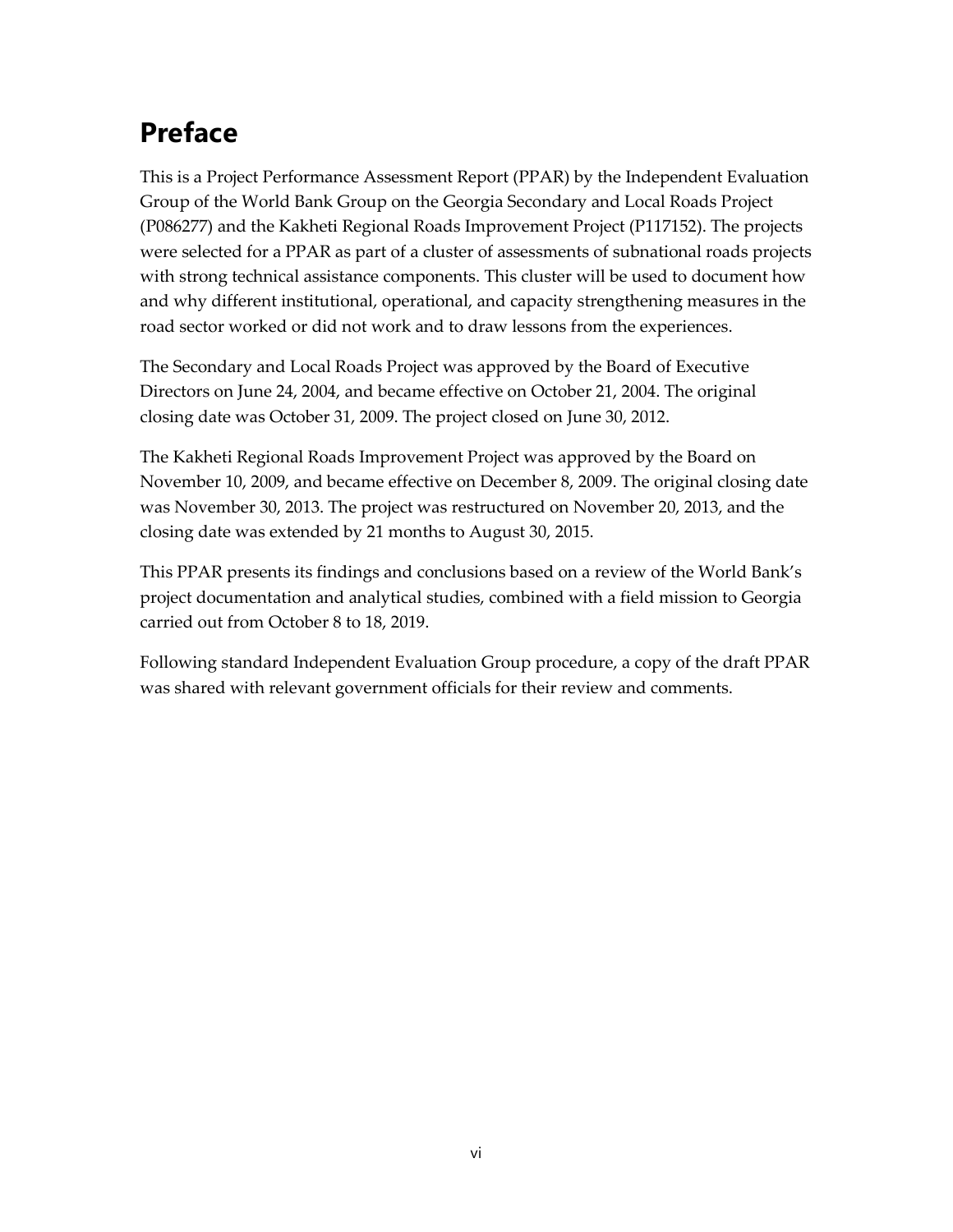## <span id="page-8-0"></span>**Summary**

## **Project Background and Description**

Trade is important for Georgia's economy, and good transport links are essential to promote and sustain it. Roads are the main mode of transport in the country. Therefore, upgrading and managing roads adequately is vital to sustained economic growth.

Since the mid-1990s, the World Bank has supported the road department of Georgia's Ministry of Infrastructure and Development through a series of operations preceding, concomitant, and succeeding the Secondary and Local Roads Project and the Kakheti Regional Roads Improvement Project, the subjects of this assessment. This continued support enabled a sustained policy dialogue, technical assistance, and institutional support over an extensive period and facilitated sector management improvements, which would not have been possible through a single project.

These two projects were the first World Bank projects that focused on secondary and local roads in the country. Previous operations focused on highways and other transport modes. Secondary and local roads both support the country's economy by providing access to agriculture areas and tourism sites and are important to improving people's living standards by facilitating access to markets and services, for example.

The key finding of this Project Performance Assessment Report is that the two projects contributed to improved road management in Georgia linked to strong government commitment and continuous World Bank support, though results were limited for certain project components mainly because of design and implementation shortcomings.

### **Results**

The Independent Evaluation Group (IEG) found that the two projects succeeded in contributing to improved road management in Georgia in four areas. First, they helped the road department improve the physical condition of its secondary road network and advocated for a sustainable road maintenance model, which ensures basic maintenance of the road department's total network. Even if the maintenance quality is not uniform across the road network, this is a significant achievement compared with many other World Bank client countries. The approach to road maintenance appears sustainable in light of the increased and substantial budget allocations over time.

Second, the projects introduced the country to new road contracting modalities intended to enhance the quality and overall life of roads. Early problems in the implementation of these contracts in Georgia were similar to those in many countries. A larger use of these new modalities is under way. IEG's attempt to assess the benefits of these contracts in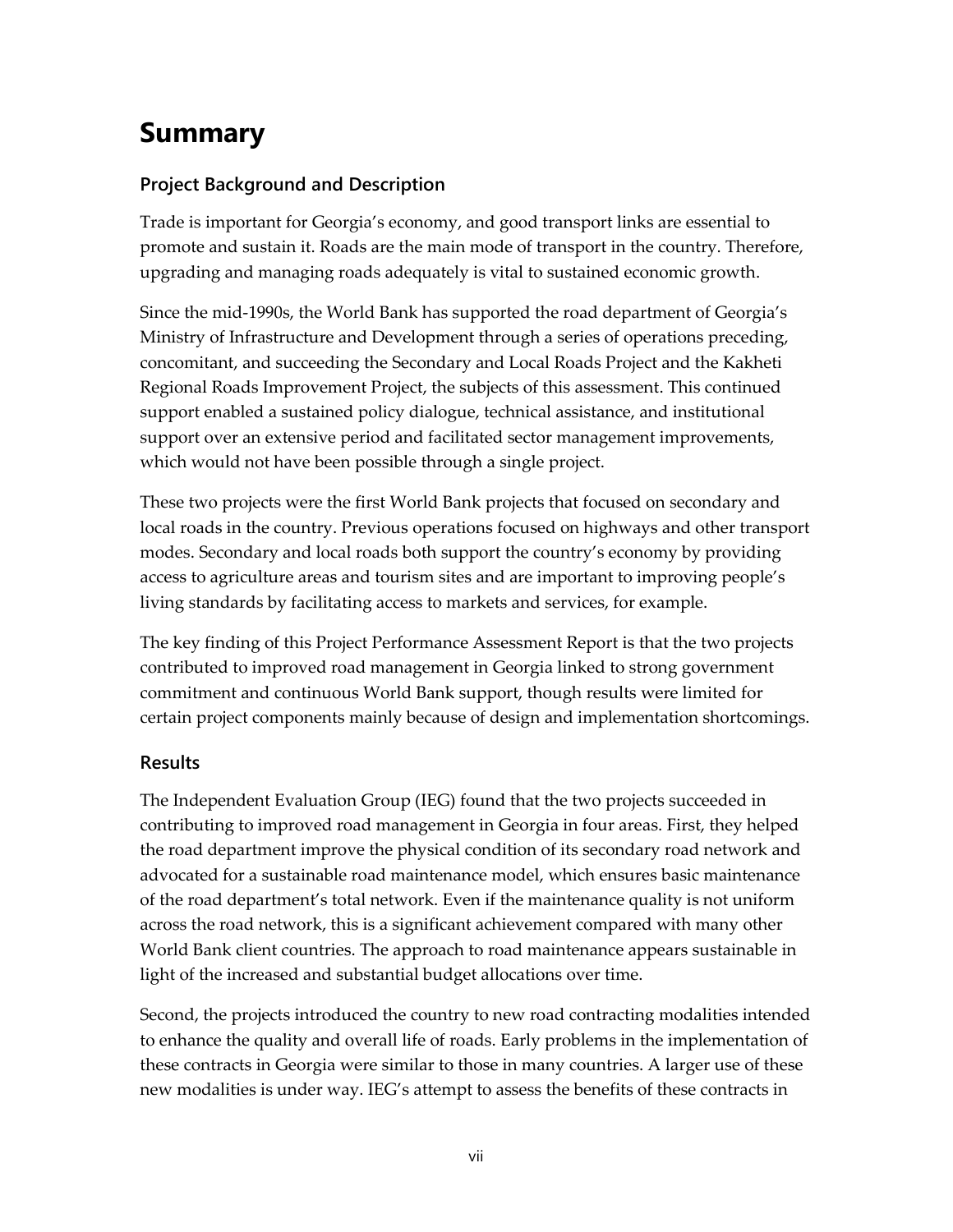the Georgian context confirmed quality improvements, and the design and build contract resulted in time savings. Their cost appeared higher compared with traditional contracts, but the different project scope and the difficulties of comparing costs across different contracting modalities might explain this.

Third, the country enhanced its road safety culture through the projects' focus on road safety and the World Bank's support. Georgia adopted a road safety strategy and largely complies with its annual road safety action plans. The country also established critical road safety legislation and has improved its accident database over time. IEG observed large differences in road safety features between older roads and roads that were rehabilitated more recently. The road department has been improving its road safety practices. Enforcement has improved in recent years mainly through the extensive use of cameras, even though speeding is still an issue. Because of these factors, the number of road deaths per 100,000 people declined from a five-year average of 18.62 between 2005 and 2009 to 14.34 between 2014 and 2019.

Finally, the World Bank contributed to more efficient road planning by supporting the development of a simple and effective road asset management system. The road department has constantly improved this system under successive World Bank projects and has been using it regularly for road rehabilitation and maintenance planning for a decade. The regular use of a road asset management system for planning and budgeting in developing countries is an important achievement.

### **Design and Preparation**

The successful use of the road asset management system in road planning can be attributed at least partly to the system's simple and gradual design. This makes it relatively inexpensive to maintain. The low cost, combined with the need for the system to report on project results, also helped ensure its survival during times when the arrival of new management questioned its usefulness. Among the other success factors, IEG observed strong enthusiasm in the small, dedicated planning team and continuity in the support from an individual local consultant over more than a decade.

However, design and preparation shortcomings likely explain why the projects' road safety results were limited, despite the shift in Georgia's road safety culture. A shortcoming was the holistic approach to road safety. Although such an approach is in line with best practice, it was too ambitious for a subcomponent in a small, regional road project with a limited budget. Other shortcomings included weaknesses in the project's implementation arrangements, the monitoring and evaluation design, and the causal link between the road safety activities and the project objective.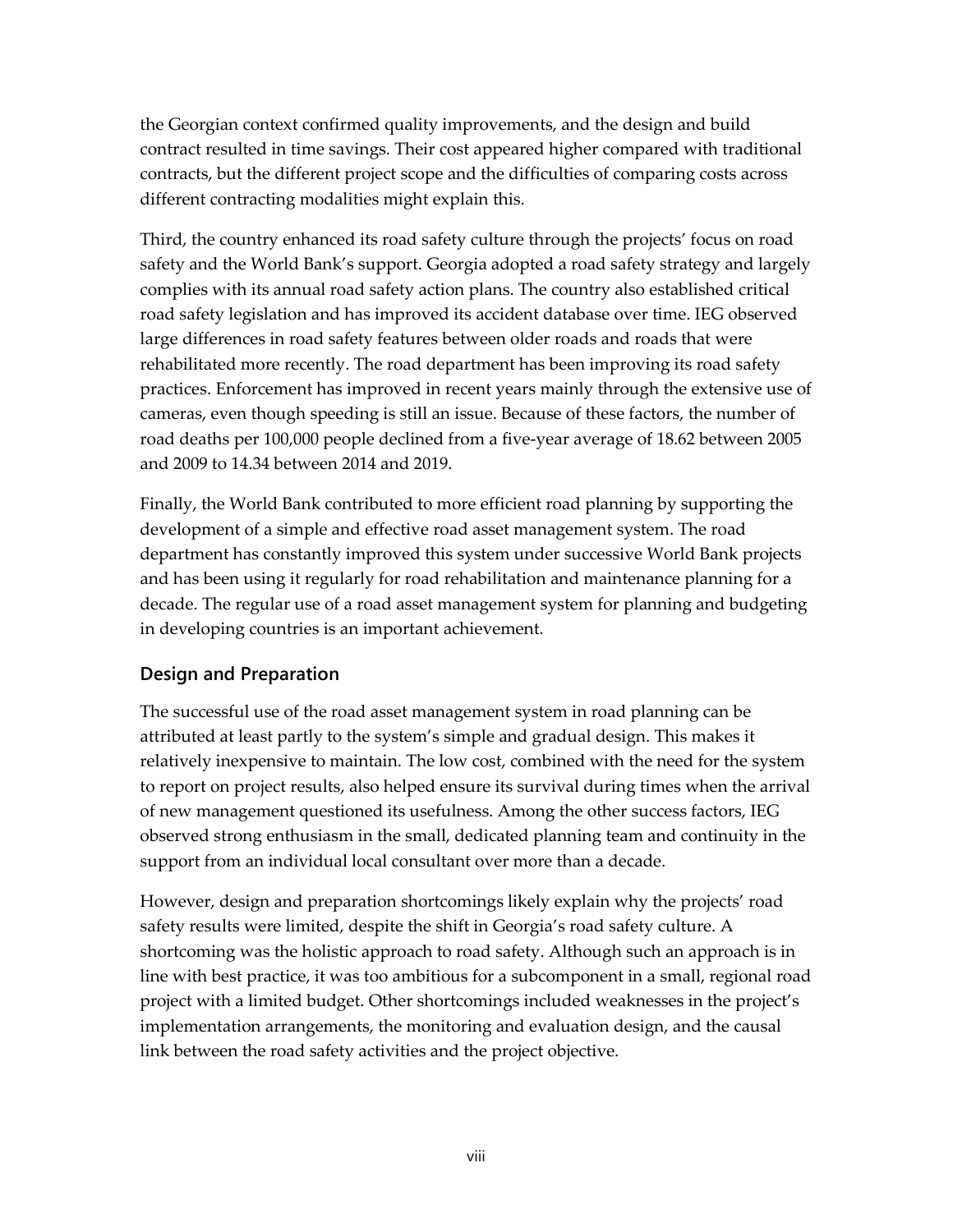Design flaws also largely explain why the road department did not strengthen its capacity to promote community participation in road planning at the local level. This happened mainly because the real need for this type of capacity strengthening is questionable. The roads to be improved were mostly semiurban. As such, their selection is generally based on a cost-benefit approach, which makes community participation at the local level less essential. In addition, the road department has a limited role concerning local roads.

### **Implementation and Supervision**

Many of the results described would not have been possible without thorough implementation and adequate supervision. What did not work was the restructuring of the Secondary and Local Roads Project, which had several shortcomings. First, the theory of change was not plausible because the new subobjective of strengthening the capacity of local governments to manage their road networks in a cost-effective and sustainable manner was to be achieved through the production of a local road management and maintenance resource manual and workshops for local governments on local roads management and maintenance only. These may have been necessary but were not enough. Second, the road department did not have a formal role in local governments and roads, and local governments were not part of the project. Third, the road department did not seem to own the new subobjective and related activities. Finally, the new subcomponent was a one-time activity not sustained over time.

Appendix A describes IEG's project performance assessment ratings.

### **Lessons**

This assessment offers the following key lessons of experience:

- **It is impossible to implement a holistic road safety approach through a small, regional project without the formal involvement of key road safety stakeholders.** In this case, not all road safety activities were implemented as planned, and the road safety subobjective was not achieved. In hindsight, this was mainly because of the small size of the road safety activities, the project's regional nature, and, above all, the lack of inclusion of the key road safety stakeholders as project implementation agencies.
- **A sustained engagement on road safety over time can help transform the road safety culture in a country**. The Georgian experience showed that, even if the road safety activities under both projects were not successful, the World Bank's insistence on road safety activities in all its road projects, the provision of capacity strengthening for the road agency, regular outreach to road safety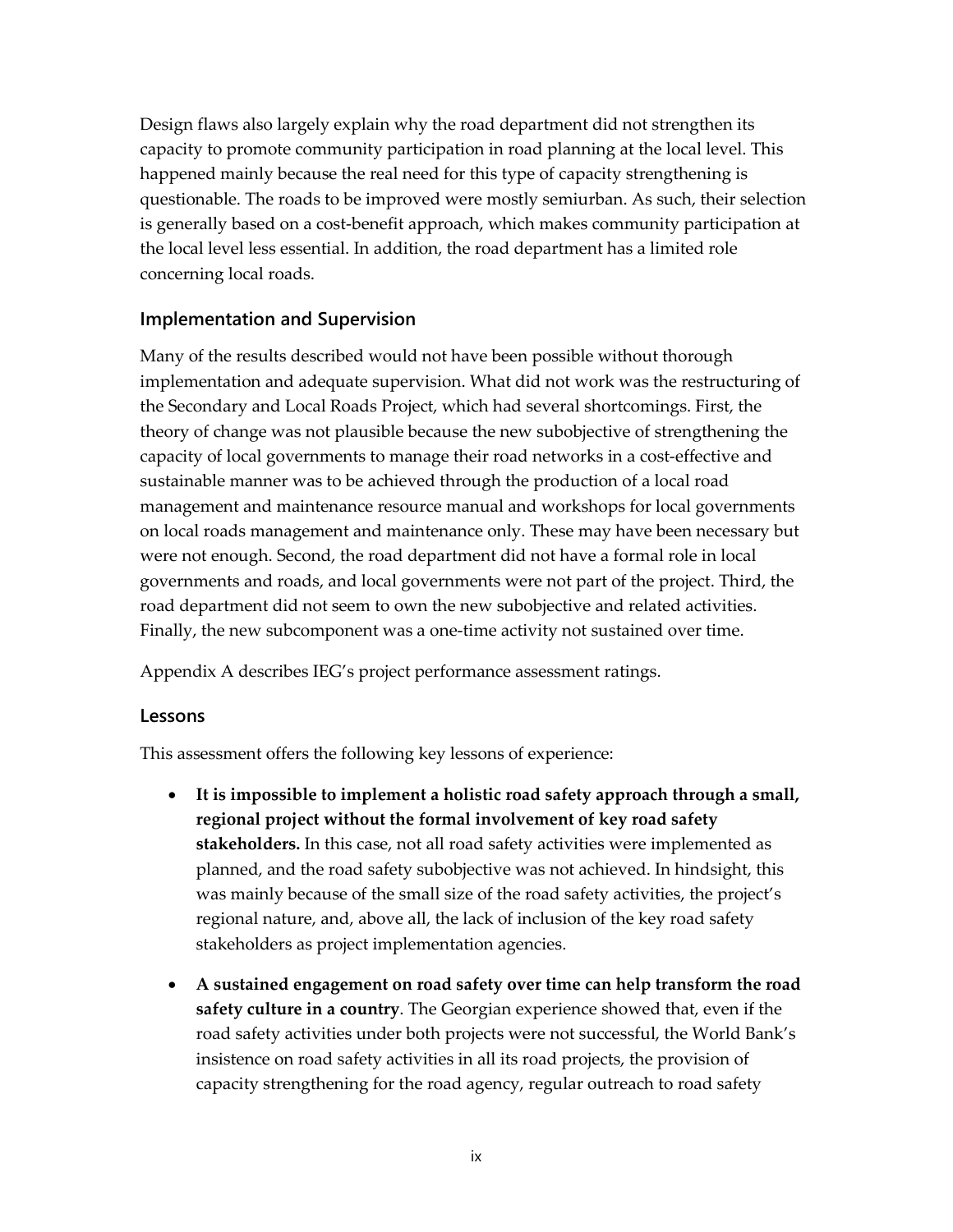stakeholders (including civil society), and support through technical assistance helped the country realize the urgency of the need for action and promoted the road safety agenda. However, the cultural shift related to road safety took time to materialize and depended on a sustained engagement over time.

- **Upgrading a road that is barely passable can make it less safe despite the implementation of road safety engineering measures.** The road department carried out a road safety audit in the design phase, implemented road safety engineering measures, and organized a one-time road safety campaign. Nevertheless, the number of road fatalities increased. Because road improvements lend themselves to speeding, more than just normal road safety engineering measures are required to make a new road safe, including, above all, speed restrictions and their strict enforcement.
- **Measuring improved road safety resulting from project interventions requires a carefully designed approach.** In Georgia, road safety improvements were measured through the difference in fatality numbers at two points of time in a specific region. This raised attribution issues. To avoid some shortcomings, the number of fatalities could have been weighted by the vehicle-kilometers driven, population, or any other relevant parameter for the region. The indicator could also have looked at annual weighted averages for several years instead of two points of time only. A control group for a similar region should have been established. Finally, instead of or in addition to measuring the number of fatalities in a region, indicators could have been devised to assess the impact of individual road safety measures to help improve such measures in the future.
- **The successful introduction of performance-based maintenance and rehabilitation contracts requires contractors to be aware of the paradigm shift such contracts imply to avoid financial losses.** Before launching the first new contract, the road department organized a workshop for the construction industry and provided contractors with the opportunity to ask questions in the prebid meeting. This was not enough, and contractors had difficulty grasping the lump sum payment concept and shifting to the long-term planning perspective of "you invest today to save tomorrow," which the new contract modality entails. It led to several missed performance targets, the need to redo works, and financial losses to the contractors.

José Carbajo Martínez Director, Financial, Private Sector, and Sustainable Development Independent Evaluation Group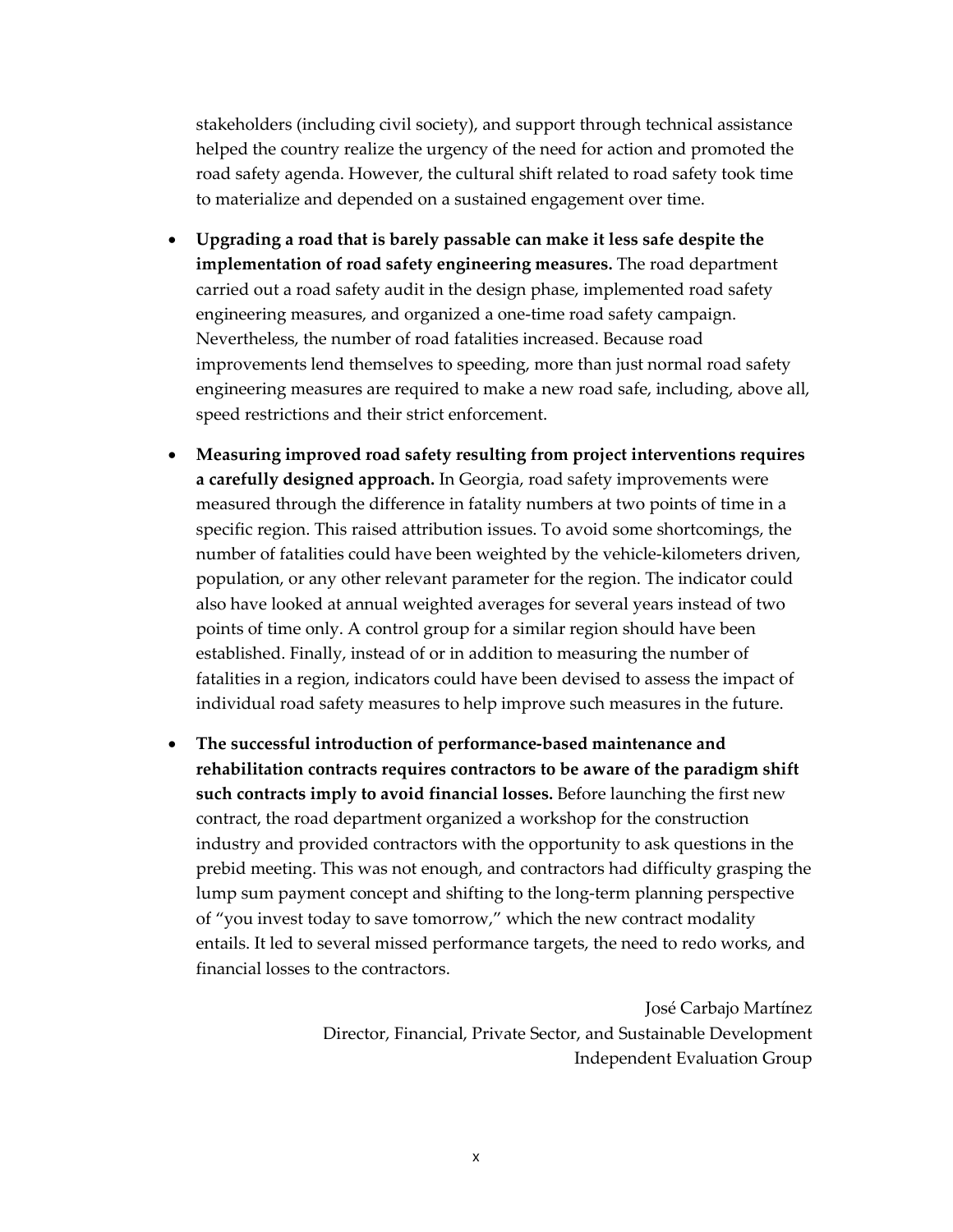## <span id="page-12-0"></span>**1. Background, Context, and Design**

1.1 This is a Project Performance Assessment Report by the Independent Evaluation Group (IEG) of the World Bank Group on the Georgia Secondary and Local Roads Project (SLRP; P086277) and the Kakheti Regional Roads Improvement Project (P117152), or the Kakheti Project. The assessment aimed at identifying what worked and what did not work under the two projects and why.

1.2 The key finding is that the SLRP and Kakheti Project contributed to improved road management in Georgia linked to strong government commitment and continuous World Bank support, though results were limited for certain project components largely related to design and implementation shortcomings.

1.3 Trade is important for Georgia's economy, and good transport links are essential to promote and sustain it. Roads are the main mode of transport in the country. Therefore, upgrading and managing the roads adequately are vital to sustained growth.

1.4 Since the mid-1990s, the World Bank has supported the road department of Georgia's Ministry of Infrastructure and Development through a series of operations preceding, concomitant, and succeeding the two projects. This continued support enabled a sustained policy dialogue, technical assistance, and institutional support over an extensive period and facilitated sector management improvements, which would not have been possible through a single project.

1.5 The two projects to be assessed were the first projects that focused on secondary and local roads. Previous World Bank operations focused on highways and other transport modes. Secondary and local roads both support the country's economy by providing access to agriculture areas and tourism sites and are important to improving people's living standards. Although secondary and local roads make up most of the country's road network, about 20,500 kilometers (of a total network of about 22,000 kilometers), [1](#page-13-0) at appraisal of the two projects, these roads were and, especially the local roads, still are in bad condition.

1.6 The following is an overview of the two projects, subject to this assessment.

## <span id="page-12-1"></span>**Objective, Design, Costs, and Financing**

## <span id="page-12-2"></span>**Georgia Secondary and Local Roads Project (P086277)**

1.7 The original project development objective (PDO) was to "(i) upgrade and rehabilitate secondary and local roads networks and (ii) strengthen the road department of the Ministry of Infrastructure and Development's capacity to promote community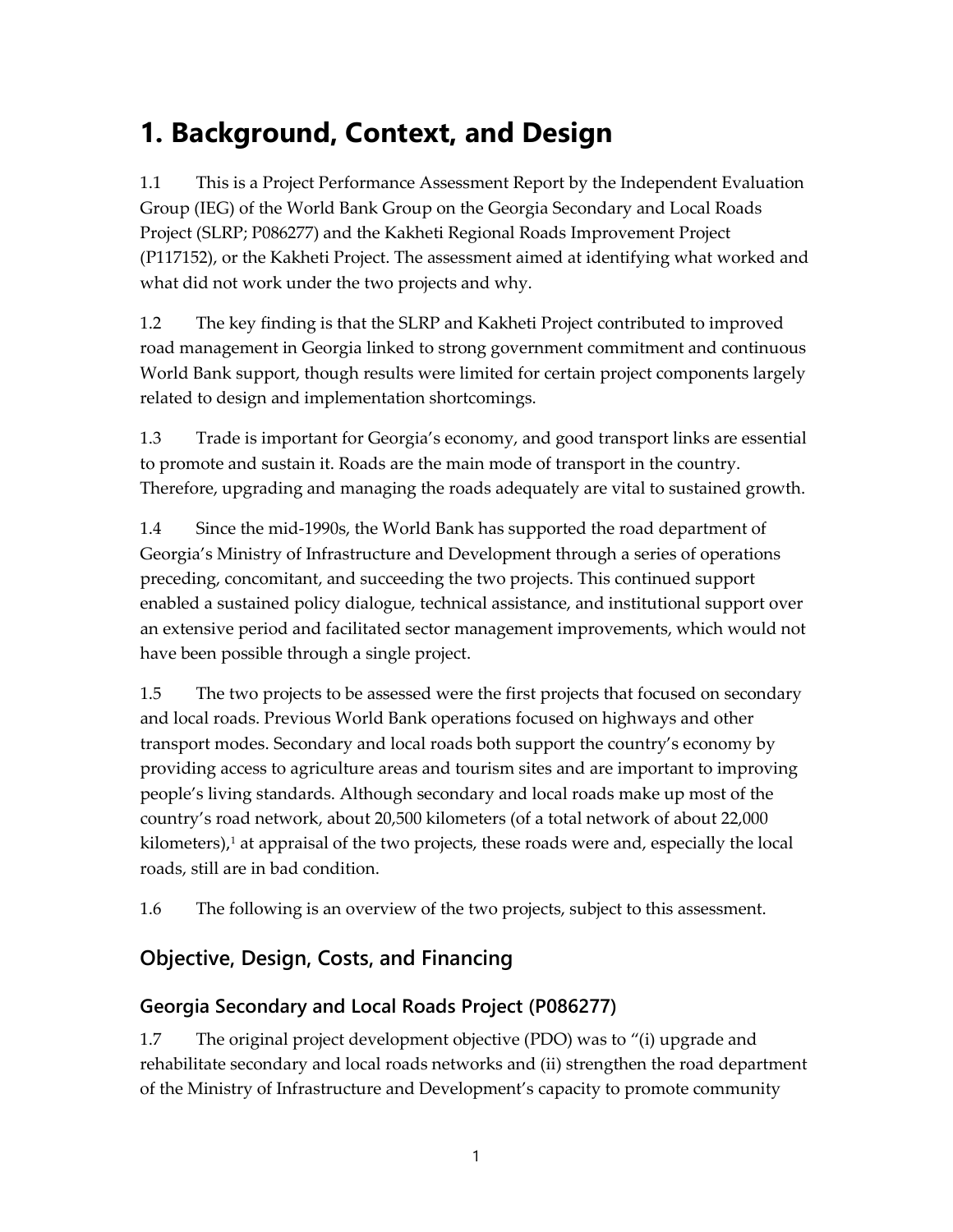participation in road management and manage road networks in a cost effective and sustainable manner."

<span id="page-13-0"></span>1.8 The project underwent an additional financing and four restructurings, which scaled up the scope of the project mainly in road rehabilitation; changed, dropped, or added activities; extended the closing date; and revised the PDO to "(i) upgrade and rehabilitate the secondary and local roads networks and (ii) increase the roads department of the Ministry of Regional Development and Infrastructure's and local governments' capacity to manage the road network in a cost effective and sustainable manner."

1.9 The project was structured around three components. Component 1: rehabilitation of secondary and local roads originally envisioned to rehabilitate approximately 500 to 750 kilometers of paved secondary and local roads. In 2006, the kilometers to be rehabilitated decreased to 250 because of the use of higher standards, worse road conditions, and roadwork cost increases. The 2009 additional financing and restructuring scaled up the project, and the kilometers of roads to be rehabilitated increased to 700. The 2010 restructuring increased the kilometers of roads to be rehabilitated to between 840 and 880. This was possible because of lower bid prices than budgeted.

1.10 Component 2: Strengthening of road sector institutions focused on improving engineering standards and data collection capabilities, establishing between four and six regional offices for network and works monitoring, developing and implementing regional road maintenance plans, improving interactions with local communities, and enhancing traffic safety. The 2009 additional financing and restructuring added capacity strengthening activities for the road department and its six regional offices in management and maintenance of the secondary road network and for local government in management and maintenance of the local road network.

1.11 Component 3: Designing and supervising road rehabilitation envisioned financing the design and supervision of road works and midterm review reports. The 2009 additional financing and restructuring specified that this would include designs for about 150 kilometers and roadwork supervision services for about 450 kilometers, in addition to the original 130 kilometers, totaling 730 kilometers. The 2010 restructuring increased this amount to 840 kilometers.

1.12 Figures 1.1 and 1.2 show the original project's theory of change (as reconstructed by IEG based on the Project Appraisal Document [PAD]) and the revised theory of change based on the additional financing and restructuring.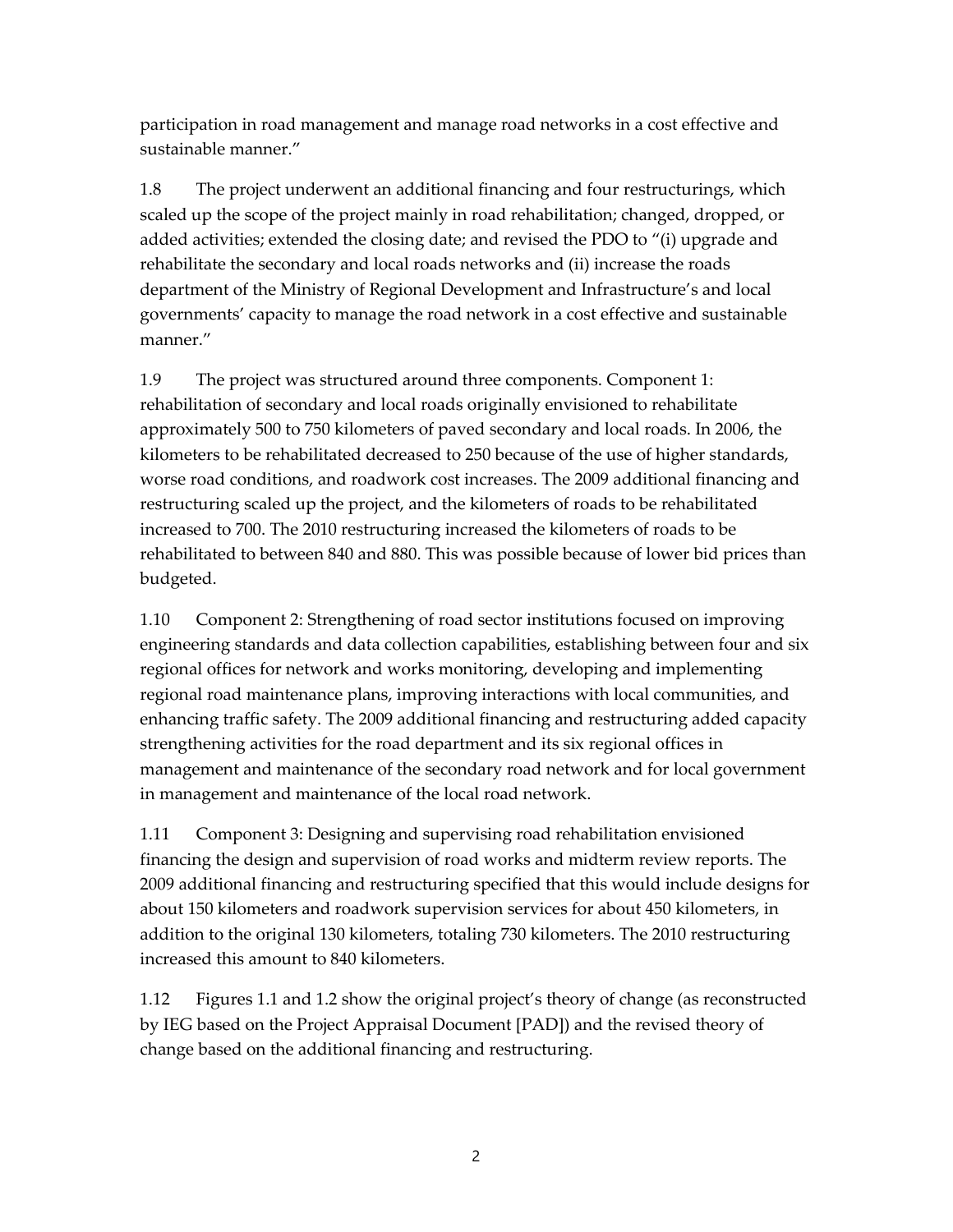### **Figure 1.1. Simplified Original Theory of Change**

#### **Original PDO:** To upgrade and rehabilitate secondary and local roads networks

To strengthen the road department of the Ministry of Infrastructure and Development's capacity to promote community participation in road management and manage road networks in a cost-effective and sustainable manner

<span id="page-14-0"></span>

*Source*: Independent Evaluation Group, based on Project Appraisal Document (World Bank 2006). *Note:* PDO = project development objective; RD = road department.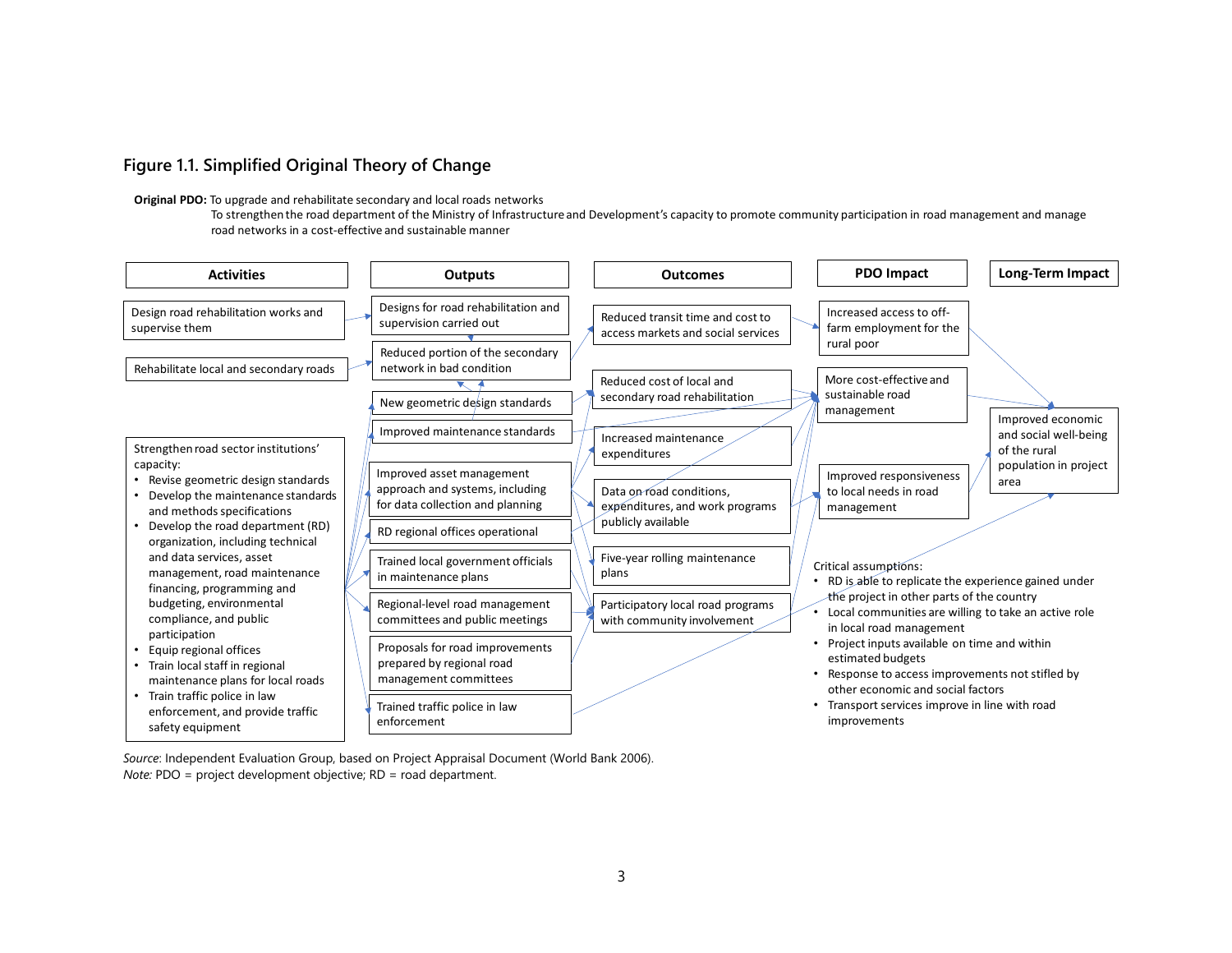### **Figure 1.2. Simplified Revised Theory of Change**

**Revised PDO:** To upgrade and rehabilitate secondary and local roads networks

To increase the roads department (RD) of the Ministry of Regional Development and Infrastructure's capacity to manage the road network in a cost-effective and sustainable manner

To increase the local governments' capacity to manage the road network in a cost-effective and sustainable manner

<span id="page-15-0"></span>

*Source*: Independent Evaluation Group, based on Project Appraisal Document (World Bank 2006) and project paper (World Bank 2009b). *Note:* PBM = performance-based maintenance; PDO = project development objective; RD = road department.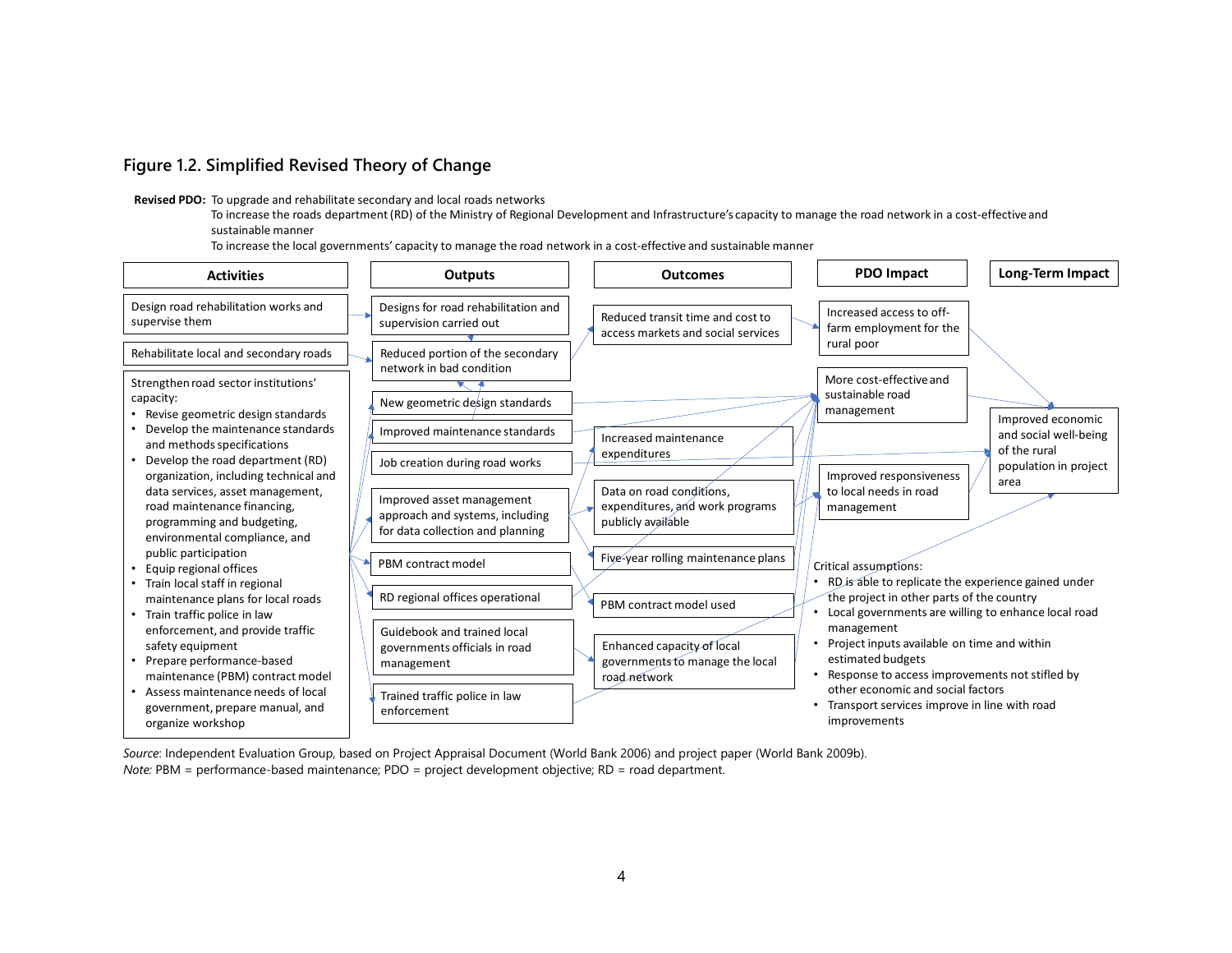1.13 The actual project cost was \$132.10 million, compared with an appraisal estimate of \$27.44 million and an additional financing estimate of \$127.44 million. The project was financed by an International Development Association credit of special drawing rights 13.8 million, equivalent to \$21 million, and an International Bank for Reconstruction and Development loan of \$69.69 million.

## <span id="page-16-0"></span>**Kakheti Regional Roads Improvement Project (P117152)**

1.14 The PDO was to "reduce transport costs and improve access and traffic safety for the Kakheti regional roads." The project was structured around three components. Component 1: Improvement of the road linking Vaziani, Gombori, and Telavi was to finance the improvement of the road from Vaziani to Gombori and Telavi. The 2013 restructuring added the rehabilitation of the Sasadilo-Sioni road under a design and build contract.

1.15 Component 2: Road safety improvement and institutional strengthening envisioned road safety improvements along the Telavi-Gurjaani-Bakurtsikhe-Sagarejo-Vaziani road and capacity strengthening for the road department's regional office in Sagarejo. The 2013 restructuring canceled this capacity strengthening activity because the road department abolished the regional office. The activity was replaced by capacity building for the road department and the local construction industry in design and build contracts, and a feasibility study and the environmental impact assessment for the Bakhurtsikhe to Gurjaani bypass.

1.16 Component 3: Project implementation was to finance institutional support to the road department and the Transport Reform and Rehabilitation Center for project implementation, audits, and monitoring and evaluation (M&E).

1.17 Figure 1.3 shows the project's theory of change as reconstructed by IEG.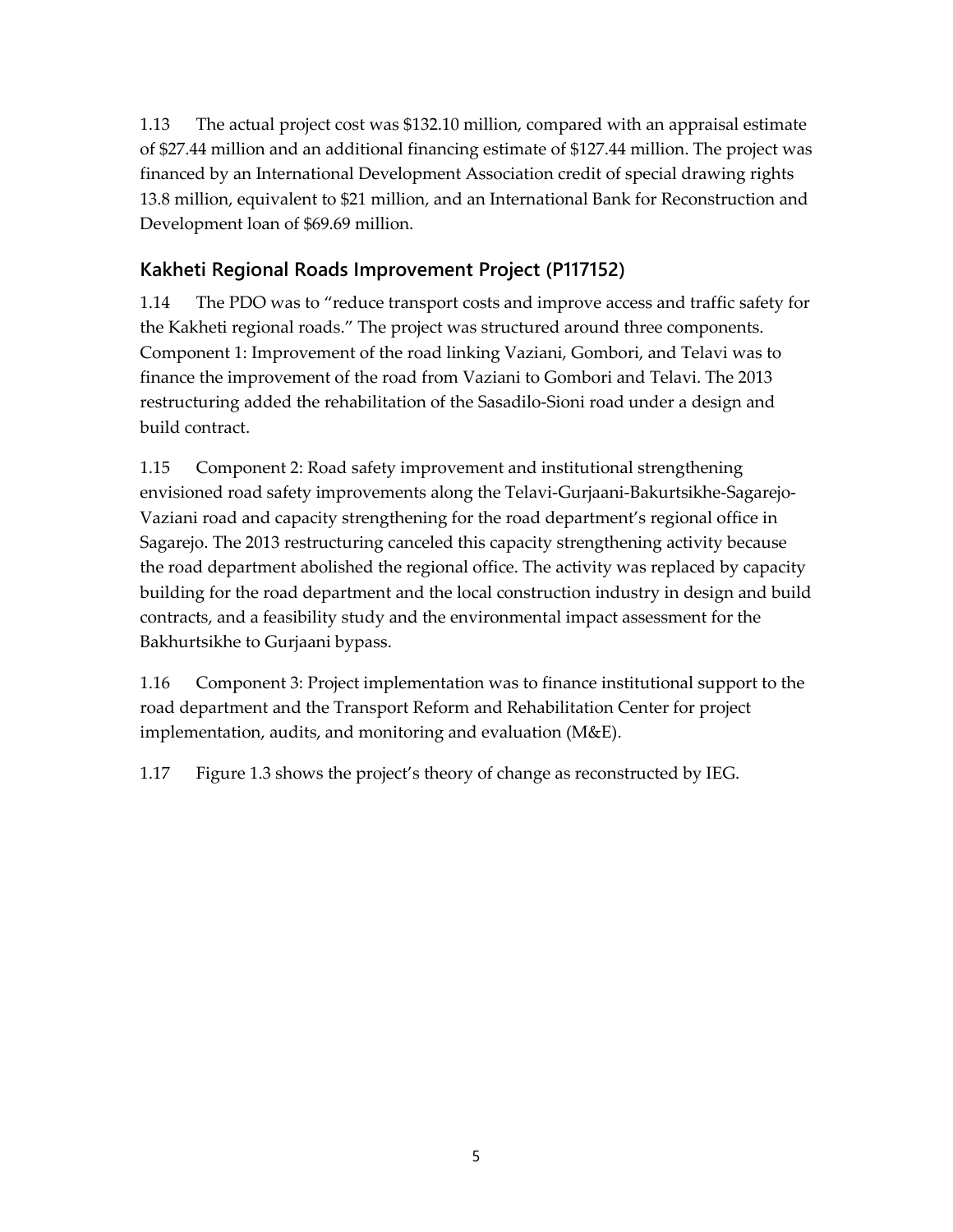### **Figure 1.3. Simplified Theory of Change**

**PDO:** To reduce transport costs and improve access and traffic safety for the Kakheti regional roads

<span id="page-17-0"></span>

*Source*: Independent Evaluation Group, based on the Project Appraisal Document (World Bank 2009c). *Note:* km = kilometers; PDO = project development objective; RD = roads department.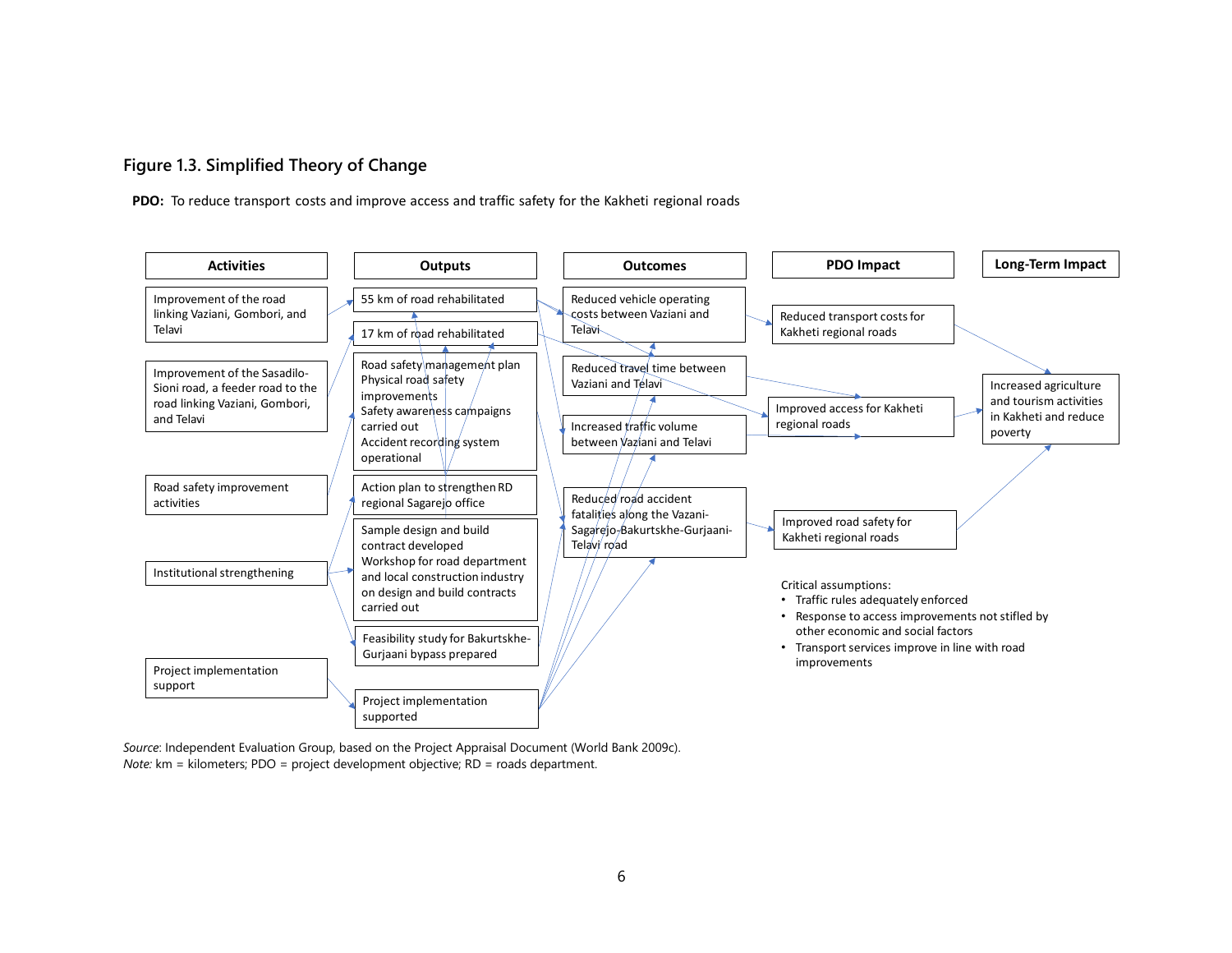1.18 The actual project cost was \$36.47 million, compared with an appraisal estimate of \$37.50 million. An International Bank for Reconstruction and Development loan of \$30 million financed the project.

## <span id="page-18-0"></span>**2. What Worked, What Didn't Work, and Why?**

## <span id="page-18-1"></span>**Results**

2.1 The SLRP and the Kakheti Project contributed to improved road management in Georgia. Both projects helped improve the secondary road network and advocated for a sustainable road maintenance model. The projects introduced the country to new road contracting modalities intended to enhance the quality and overall life of roads. Through the projects' focus on road safety and the World Bank's support, the country shifted its culture in terms of road safety. Finally, the SLRP contributed to more efficient road planning by supporting the development of a simple and effective road asset management system.

2.2 The road department improved the condition of its secondary road network, and it has been striving to ensure the sustainability of the road improvements. This is a significant achievement compared with many other World Bank client countries. The projects contributed to significantly improving the condition of the secondary road network, which makes up 78 percent of the roads managed by the road department. The projects provided financing to rehabilitate about 15 percent of this network. In 2004, 70 percent of secondary roads were in bad condition. In 2012, the secondary roads in bad condition decreased to 40.7 percent, and in 2018, they declined further to 30.5 percent.

2.3 The road department has been providing basic maintenance for all of its roads, $1$ but the quality of the maintenance works is not uniform, and prioritization of maintenance expenditures seems to take place. During the field visits, IEG drove on more than 20 secondary and international roads and found that basic routine maintenance on these roads had been carried out, and road pavements were in good to fair condition. Potholes were rare, about half of the cracks were adequately sealed, and some sections had recent overlays. Maintenance had often been neglected for other road elements, such as shoulders, drainage systems, and road safety furniture. IEG also observed that the maintenance was more complete on international and high-volume roads than it was on secondary, low-volume roads. This seems to indicate that maintenance is prioritized. Road department staff at headquarters confirmed that maintenance works are prioritized based on traffic volumes and the strategic importance of certain roads. Although prioritization in road maintenance works makes sense when resources are limited, more comprehensive maintenance would help extend the life of the road network further.<sup>[2](#page-31-1)</sup>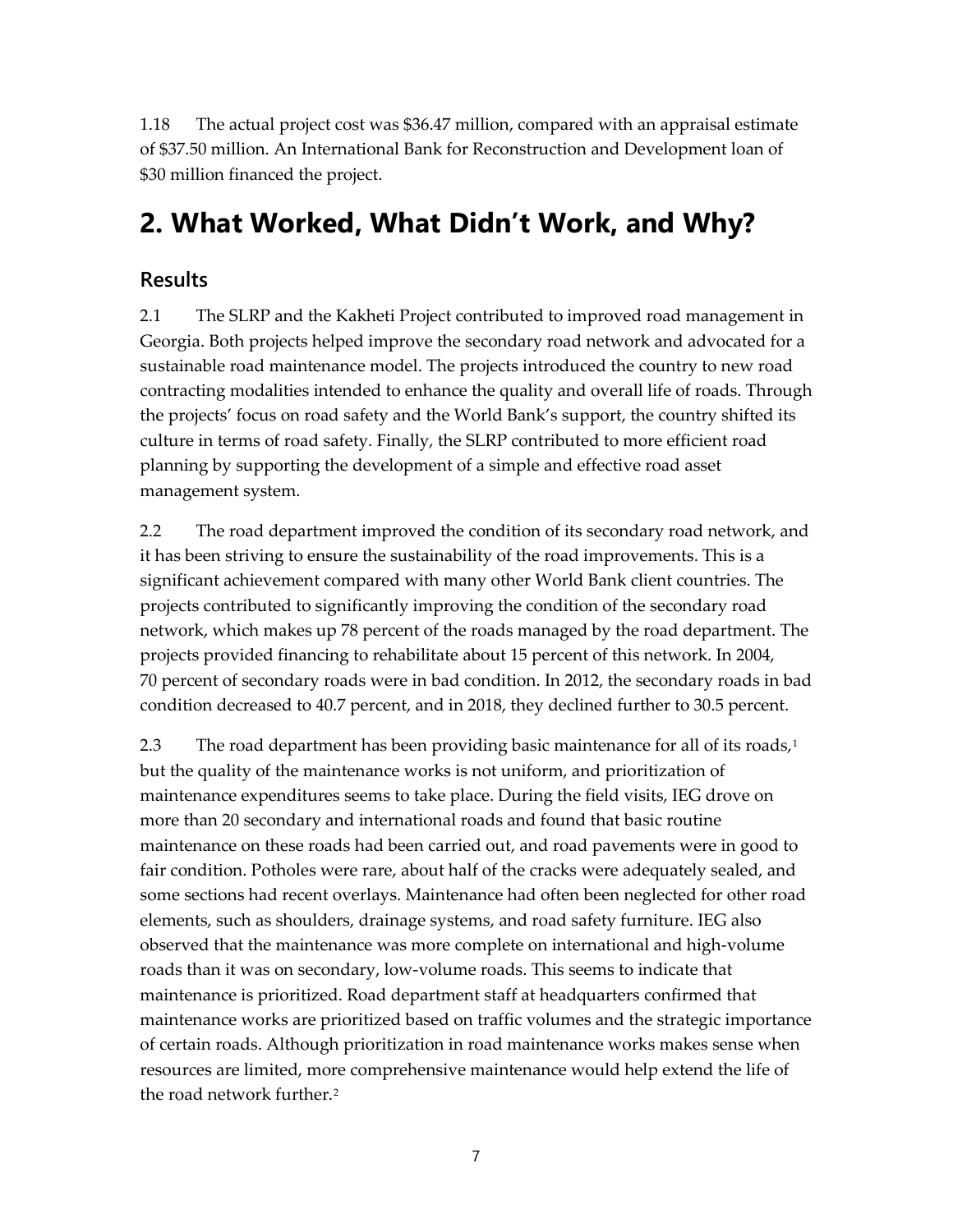2.4 The road department's approach to maintenance appears sustainable. There are several factors that support this conclusion. First, Georgia steadily increased the budget for routine maintenance even though it abolished a dedicated road fund in 2005. From 2012 to 2018, average routine maintenance expenditures amounted to 9 percent of the road department's total construction and rehabilitation expenditures, which include periodic maintenance. [3](#page-31-2) The routine maintenance budget increased on average by 22 percent annually.

2.5 Second, the road department has been striving to bring all of its networks to a maintainable condition. The five-year rolling rehabilitation and periodic maintenance plan aims at reducing the share of the secondary network in bad condition to 10 percent by 2022. This will require an annual allocation of about GEL 250,000 for rehabilitation, which is in line with the average allocation from 2017 to 2019.

2.6 Third, the road department spent a significant amount of resources on maintenance and rehabilitation. Between 2012 and 2018, on average 39 percent of the road department's budget went to maintenance and rehabilitation, which includes periodic maintenance. During 2017 and 2018, however, this percentage dropped to about 30 percent not because of a reduction in the amount allocated to maintenance and rehabilitation, but because of the significant increase in the resources for the completion of the East-West Highway. When IEG asked road department staff how Georgia managed to constantly increase maintenance financing, they noted, "They have a good management." This means a management that understands the importance of maintenance, and there is more attention to maintenance and a strong control on each GEL spent.

2.7 Fourth, roads are a key priority for Georgia. The spending for the road sector overall increased significantly, reaching about 10 percent of Georgia's annual budget in 2017 and 2018. This corresponds to between 3 percent and 4 percent of Georgia's gross domestic product, which is high when compared with other countries. [4](#page-31-3) This level of spending seems sustainable, at least in the short term. Georgia has had a sustained gross domestic product growth of about 4 percent in the past decade, driven by consumption and high rates of investment, with mostly negative contributions from net exports. The fiscal year 2019–22 Country Partnership Framework considered Georgia's growth outlook positive over the medium term (World Bank 2018a). In addition, World Bank staff and government officials noted that with the completion of the East-West Highway between 2023 or 2025, the pressure on the budget will be reduced.

2.8 Although the road investments' sustainability largely depends on Georgia's maintenance resource allocation, IEG found that the World Bank strongly advocated for adequate road maintenance. The PAD insisted on adequate maintenance funding, and the World Bank team monitored the maintenance budget allocations closely during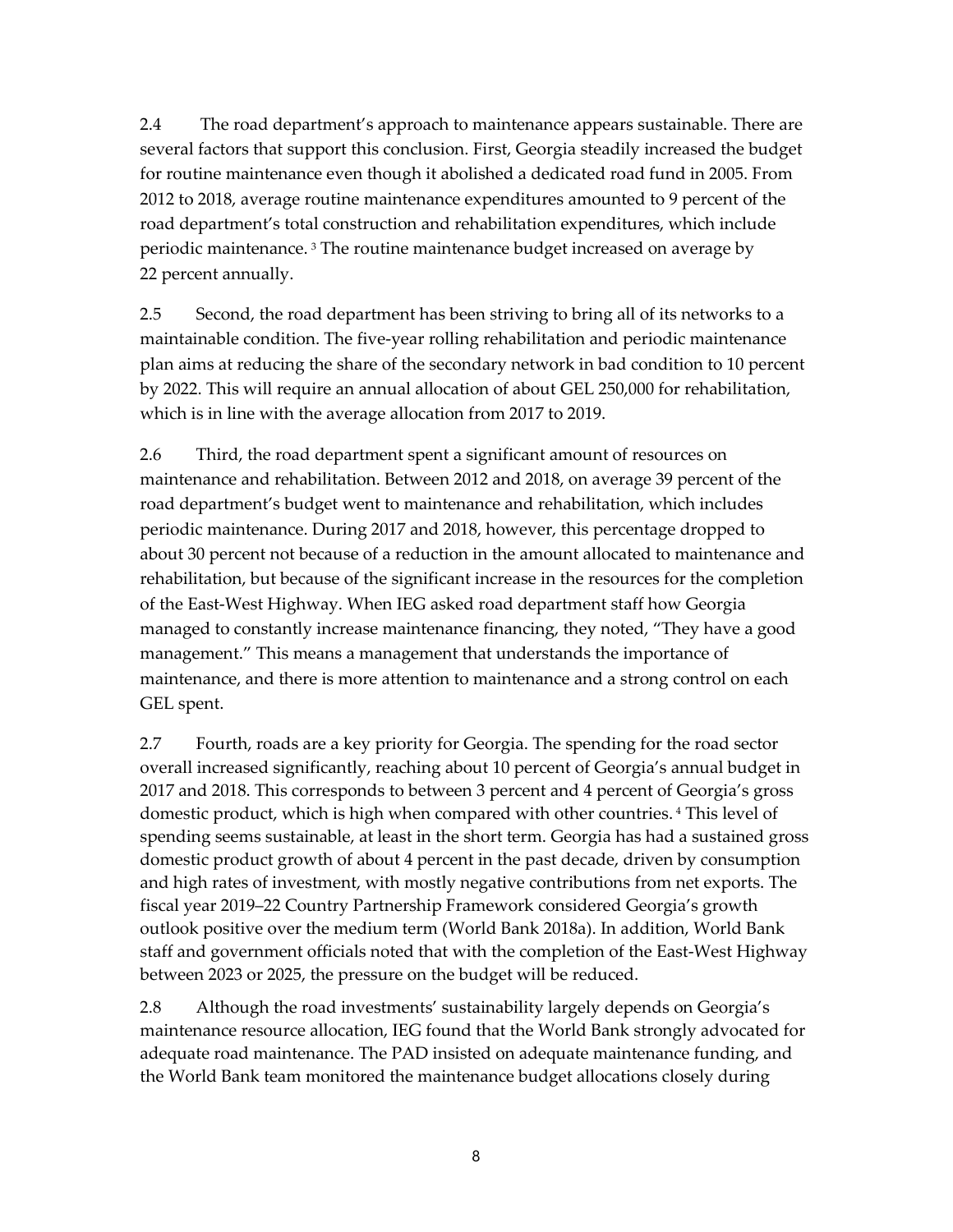project implementation. Road department staff confirmed the World Bank's role in advocating for sufficient maintenance financing and noted that the discussions on innovative contracting methods under the SLRP started to ensure adequate maintenance.

2.9 Georgia has had success in introducing new roadwork contracting modalities. Early problems in the implementation of the design and build and performance-based rehabilitation and maintenance contracts in Georgia were reasonable and common in many countries, and a large use of these modalities is under way.<sup>[5](#page-31-4),[6](#page-31-5)</sup> The road department awarded the first design and build contract under the Kakheti Project and eight more contracts under successive World Bank projects. It is currently preparing the first design and build contract to be financed with its own budget. Although some of these contracts faced issues during implementation, the issues were unrelated to their innovative features. The road department implemented the first performance-based rehabilitation and maintenance contract in the Kakheti region under the second SLRP. [7](#page-32-0) As expected, this experience had challenges, and it provided rich lessons (see section 3). However, IEG observed great enthusiasm among road department staff for the approach, and a second contract (to be financed with World Bank resources) is currently under preparation. The road department also asked the Asian Development Bank to finance performance-based contracts. Road department management expressed its satisfaction with the performance-based contracting model and an interest in applying it to locally financed road works. The two contractors that IEG interviewed were also very positive about their experience with the new contracting modalities.

2.10 IEG's rough attempt to quantitatively assess the benefits of design and build contracts in the Georgian context confirmed savings in time but not in cost.[8](#page-32-1) IEG compared three recently completed design and build contracts with four recently completed traditional maintenance contracts of similar length.[9](#page-32-2) This showed that the original average implementation period per kilometer for the design build contracts was 8 percent shorter than that for traditional contracts, even though design and build contracts include the design phase. The actual average implementation period for the design and build contracts was 3 percent shorter. The actual average price per kilometer of design and build contracts was 16 percent higher than the price of traditional contracts, which might correspond to the design's cost. The differences between the cost estimate, the original contract price, and the actual contract price per kilometer for both contract types were similar.

2.11 The quality of the road financed through the first design and build contract under the Kakheti Project is good.During the field visit to this road, IEG was surprised to find concrete pavement because concrete roads generally last longer and require limited maintenance, but they are uncommon for low-volume secondary roads, given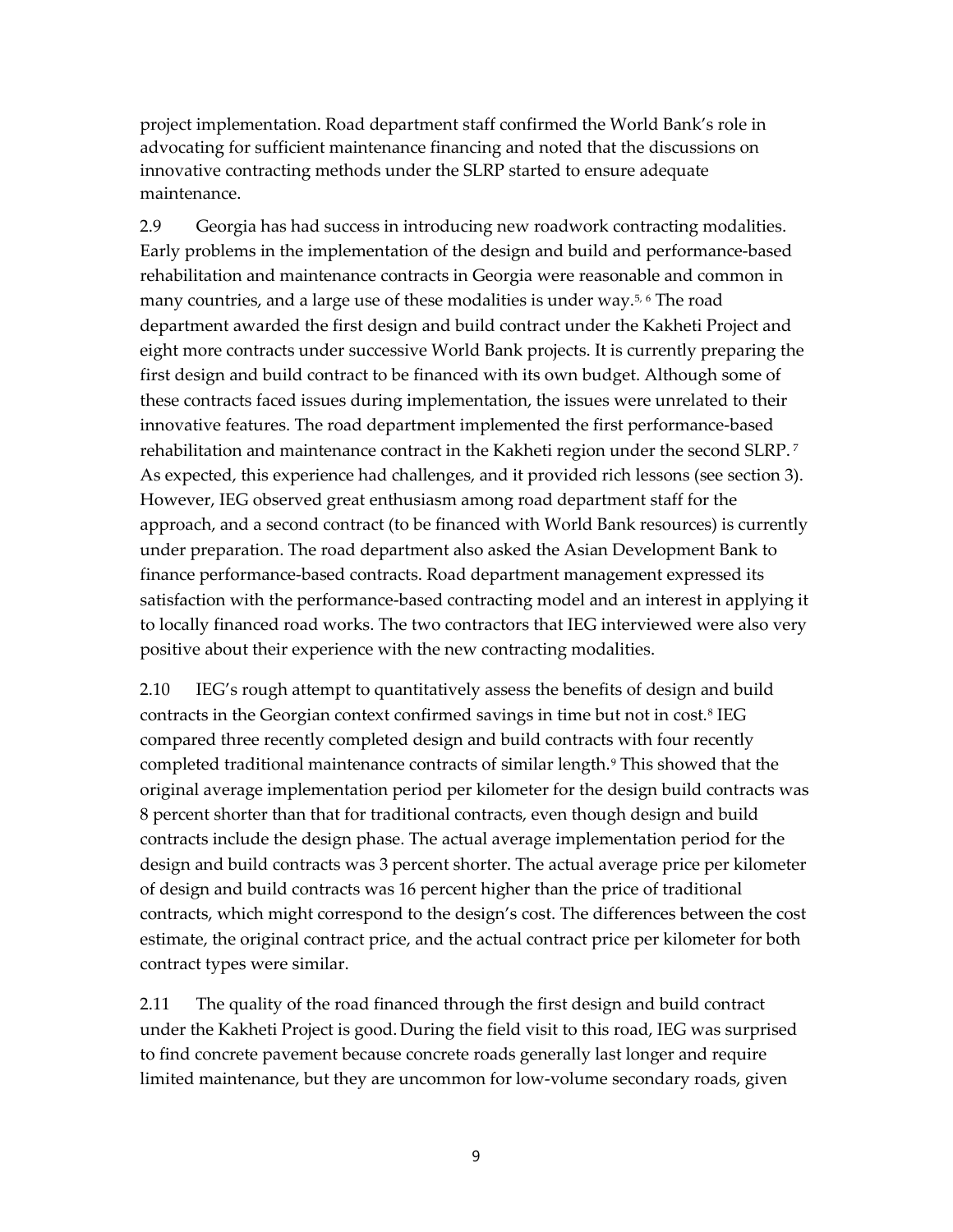their cost. Road department staff clarified that the contractor used concrete instead of asphalt because this material was less expensive for them, being a subcontractor in a concrete highway project. If the design had not been the contractor's responsibility, the road would have been rehabilitated with asphalt. IEG found that the pavement was in good condition.[10](#page-32-3)

2.12 IEG's qualitative assessment of the design and build contracts revealed additional benefits. According to World Bank staff, the benefits of the design and build approach in Georgia included a reduction in the road departments' contract management and supervision efforts at a time when they were highly involved in the East-West Highway construction. World Bank staff also commented that mostly different contractors won the design and build contracts and the performance-based contract, which exposed many contractors to output-based contracting and prepared the industry for this new experience. The contractor of one of the design and build contracts remarked that for them, this modality avoided bureaucracy related to design changes during work implementation and therefore reduced the contract duration. Road department staff appreciated the reduction in bureaucracy and mentioned the occurrence of fewer contract modifications and timely contract completion as potential benefits (the latter was not the case for the sample that IEG reviewed).

2.13 Regarding the benefits of the first performance-based rehabilitation and maintenance contract in Georgia, both road department and World Bank staff noted the higher quality of the road rehabilitation and the enhanced maintenance compared with traditional contracts. They emphasized that all necessary maintenance works were being carried out regularly, including work on shoulders, drainage systems, and road safety furniture. Based on this, road department staff expected the road to last longer and therefore to achieve savings in life cycle costs. In addition, the satisfaction of road users with the roads under the performance-based rehabilitation and maintenance contract in the Kakheti region significantly improved. Based on the road department's survey on road users' satisfaction, in 2015, 25 percent of respondents were satisfied with the Kakheti roads. The satisfaction increased to 75 percent in 2018. In the control area, in 2015, 20 percent of the respondents were satisfied. This increased to 45 percent in 2018.

2.14 Regarding costs, a comparison between the performance-based rehabilitation and maintenance contract and traditional contracts showed that the rehabilitation component of the performance-based contract was 11 percent higher than the average cost of nine recently awarded rehabilitation contracts.<sup>11, [12](#page-32-5)</sup> The cost difference might be explained by the fact that the performance-based rehabilitation and maintenance contract includes the cost of surveys and the detailed designs; sidewalks, and covered drains in villages were included in its scope; the contractor had a higher risk perception because of payment on performance; there was a perceived risk associated with higher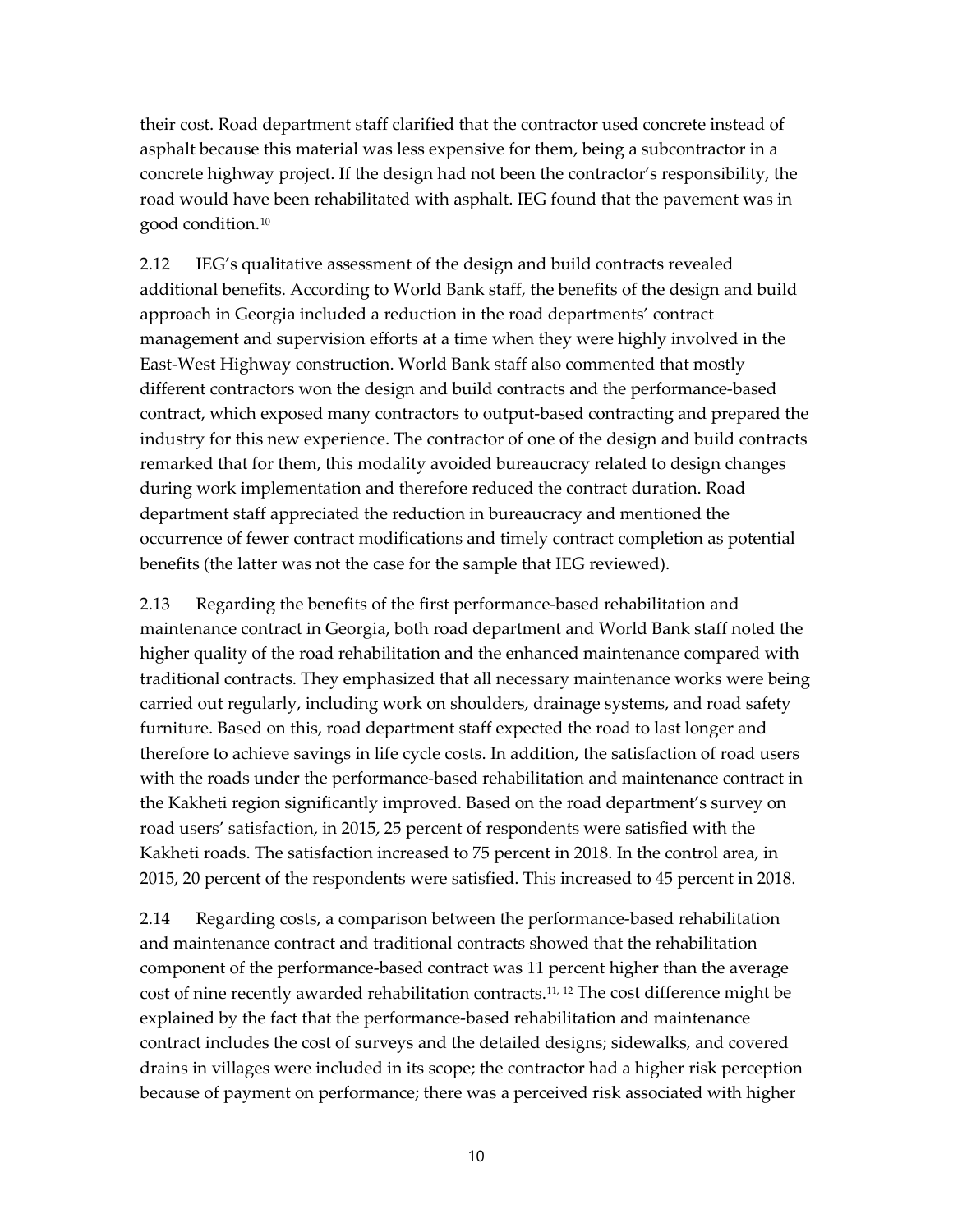donor safeguard requirements; and the compared contracts were of a different nature. The maintenance cost under the performance-based contract was 12 percent higher than the road department's average maintenance cost, but there is a wide variation in maintenance costs under traditional contracts, and costs between the two contracting modalities might not be fully comparable.[13](#page-32-6)

2.15 Georgia experienced a cultural transformation in road safety in the past decade, and stakeholders credited the World Bank for its support. During IEG's field visits to more than 20 road sections, the team observed huge differences in road safety features between older roads and roads that were rehabilitated more recently. Older roads generally had only a few speed bumps close to urbanized areas and limited vertical signs, whereas newer roads normally had good horizontal and vertical signage, guardrails, bollards, and turns with adequate signage. IEG also noticed that the temporary road safety signage and measures were of high quality.

2.16 Other factors provide evidence of this cultural shift. First, the country has a road safety strategy (prepared in 2016 with World Bank support) and issues annual action plans, with which it largely complies. Road safety legislation has been established, and critical laws on seat belt use were issued in 2010 and on merit points deductions for driver licenses in 2016. Georgia also constantly improved its accident database, even though several interviewees considered it still inadequate for road accident analysis.

2.17 Second, the road department has been continuously improving its road safety practices and currently treats all works identically in terms of road safety, regardless of the financing source. The road department's nucleus in charge of road safety was elevated from a unit to a division, increasing the staff to six. They carried out 150 road safety audits in 2018 and, with World Bank support, have just started with the International Road Assessment Programme, which aims at significantly reducing road casualties by improving the safety of road infrastructure.

2.18 Third, enforcement has improved in recent years, mainly through the widespread use of cameras. IEG reviewed the available statistics on traffic fines, which showed that the number of fines issued through cameras between 2017 and 2018 increased by nearly 300 percent in both numbers and fine amounts. Under the assumption that the fines issued in the first two quarters of 2019 will stay the same during the second two quarters, the number of fines will increase by 137 percent and the fine amount by 156 percent compared with 2018. Under the same assumption, the number of fines issued by police officers will increase by 142 percent compared with 2018.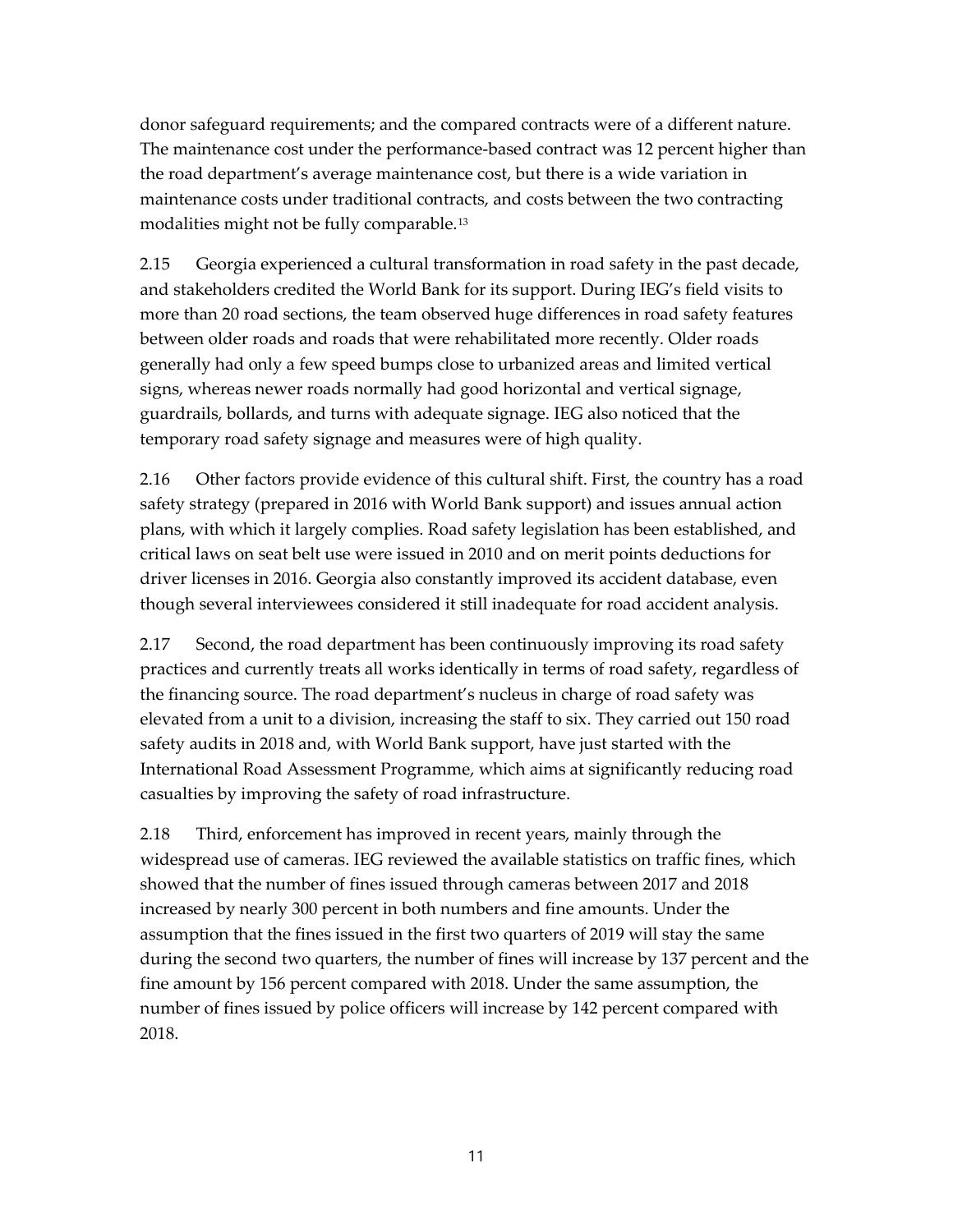2.19 However, during the field visits, IEG also observed that despite the numerous cameras deployed (especially on highways), speeding was still an issue. The IEG mission attempted to drive at the given speed limit (though speed limits were not always clear) and recorded the number of cars that passed at higher speeds. The width of the secondary roads visited was generally six meters, and the general speed limit is relatively high (90 kilometers per hour). Therefore, overtaking was relatively rare. On highways, overtaking took place on seven of the eight sections visited (the eighth section was very short and had heavy traffic). In this context, it is worth noting that vehicles in Georgia may drive up to 15 kilometers per hour above the speed limit without being fined, supposedly because of the inaccuracy of speedometers in old cars. In addition, IEG's local driver and consultant were unsure of the actual speed limits on different types of roads. This signals an important shortcoming in road signage and in the people's awareness.

2.20 Fourth, the number of road deaths per 100,000 people went from a five-year average of 18.62 between 2005 and 2009 to 14.34 for the 2014 to 2019 period. This is still significantly higher than the high-income country average of 8.7 in 2015 (OECD 2016).

2.21 The World Bank's insistence and continuous engagement on road safety under the projects subject to this assessment and previous and subsequent projects contributed to this cultural shift. According to road department staff and members of civil society, in mid-2000, the country had no idea what road safety meant. These interviewees and staff from other ministries indicated that the alarming road fatality rates and the fact that the World Bank and other international financial institutions consistently insisted on including road safety activities in their projects and supported the country through advice and technical assistance helped them realize the urgency of the need for action. World Bank staff also mentioned that the holistic road safety approach under the Kakheti Project, which connected the different road safety stakeholders, and the continuation of the dialogue through successive projects enabled the World Bank to engage with most stakeholders in road safety and push the agenda.

2.22 The road department has been regularly using the road asset management system set up with World Bank support to improve road rehabilitation and maintenance planning for a decade. After a failed attempt to develop a road asset management system—a consulting firm had customized one, but it was complex and impractical—the road department and the World Bank team decided to drop these efforts in the late 2000s and set up a simple system. The SLRP financed consulting services and the equipment to collect data for the system, such as the roughness measurement equipment, traffic counters, and GPSs for vehicles. Other World Bank projects financed additional consulting services and equipment. Initially, the road department only digitalized the road network. Subsequently, it collected data for international roads and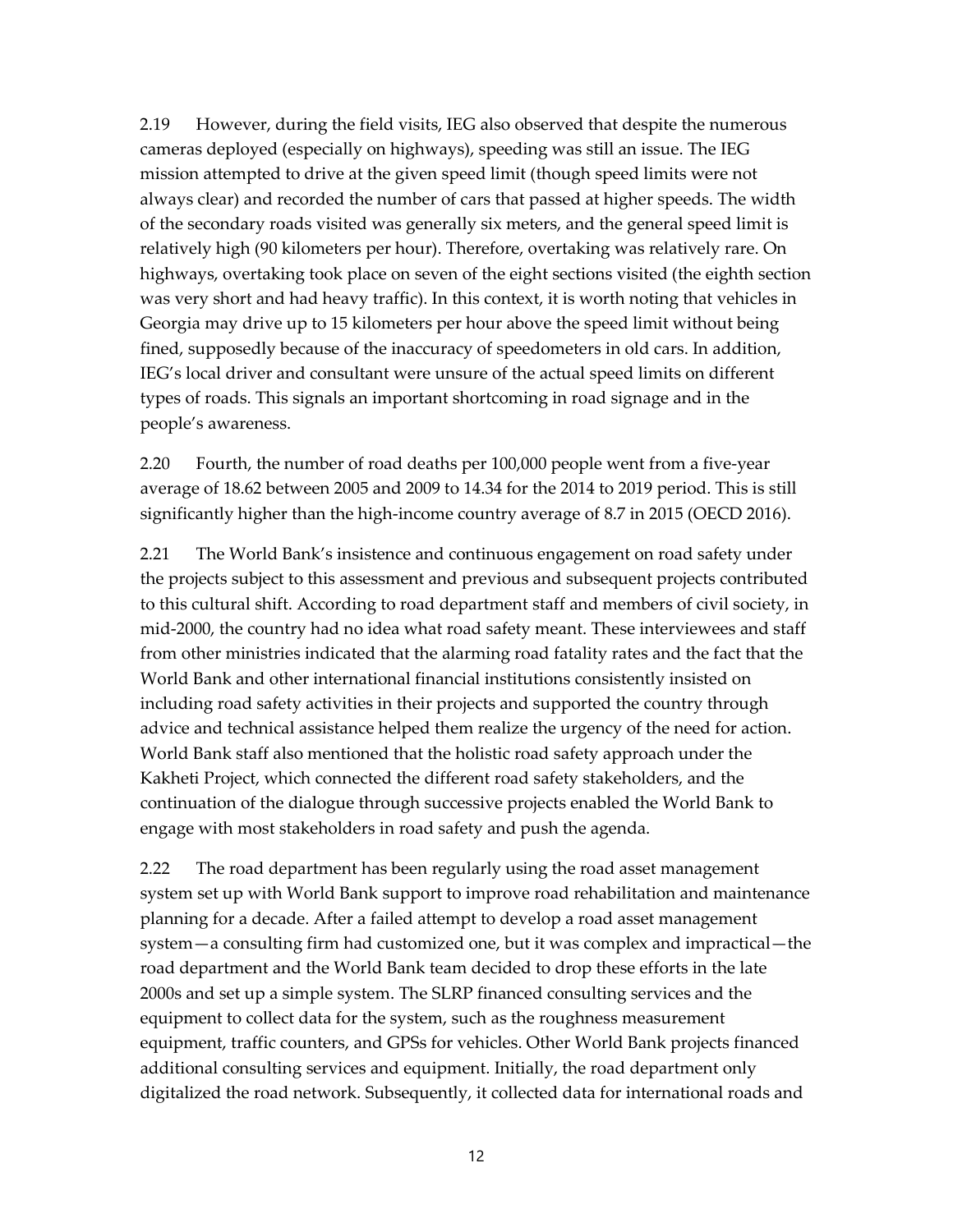then for secondary roads. The system used commercial software only, but because no commercial software has all the necessary functions, the road department combined different software, such as the Highway Development and Management Model (HDM)- 4, ARCNET, and ROMDAS.

2.23 The road department improved the road asset management system over time under successive World Bank projects. Such improvements included, for instance, the use of social indicators for road prioritization, new system functions to conduct the International Road Assessment Programme, and new laser equipment to assess the roughness for performance-based contracts.

2.24 The road department has used the system regularly to develop the five-year rolling plans and the annual programming for road rehabilitation and periodic maintenance. The system optimizes when and what type of rehabilitation and maintenance interventions are necessary and helps extend the road network's life based on an economic and life cycle perspective. The road department's final rehabilitation and periodic maintenance program draws mainly on inputs from the system together with detailed feedback from the maintenance department on specific road needs and requests from local authorities.

2.25 Using a road asset management system regularly for planning and budgeting in developing countries is an important achievement. A literature review and a brief informal survey that IEG conducted among World Bank transport staff showed that the World Bank and other international financial institutions supported the development of road asset management systems in many countries (ADB 2018; Harral, Smith, and Paterson 2011). Although the system development was frequently successful, these systems have often not been updated and used regularly for economically efficient planning and budgeting.

## <span id="page-24-0"></span>**Design and Preparation**

## <span id="page-24-1"></span>**What Worked?**

2.26 The successful use of the road asset management system in road planning in Georgia depends on the government's determination to improve its international and secondary road networks, but IEG believes that the system's design characteristics and the enthusiasm and dedication of the staff responsible for planning played a crucial role. The system was designed to be implemented gradually and kept simple and inexpensive. Interviews with road department staff showed that when they decided to drop a previous attempt to set up an asset management system, it was clear to them that the way forward was a simple, inexpensive, and gradually implemented system that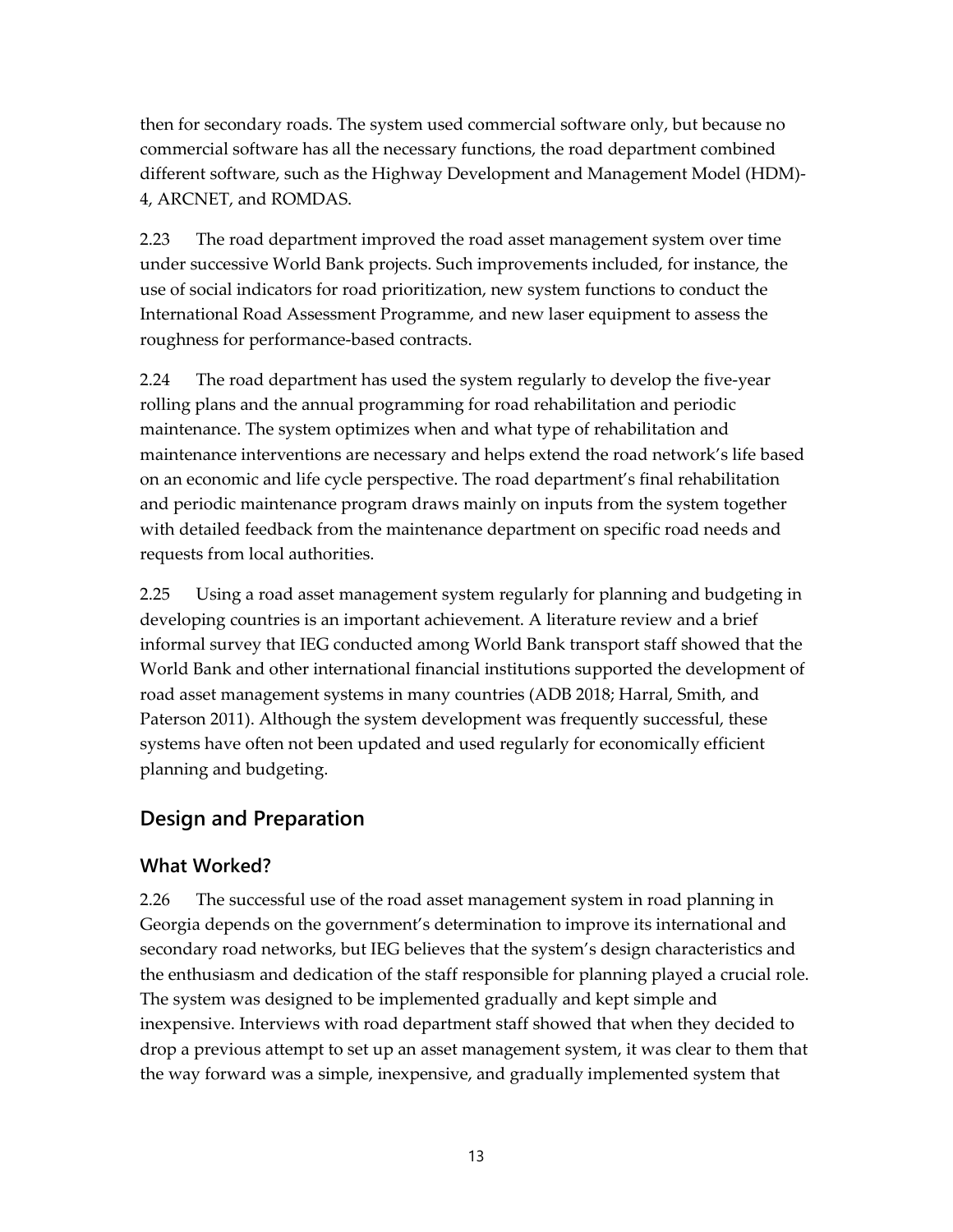could be set up and managed with little support from outside the road department. The system's features that determined its success include the following:

- Gradual approach to system development. Data collection started on part of the network only, and the amount of data collected increased over time;
- Simplicity. The system was designed to provide the essential inputs for roads maintenance and rehabilitation planning only. The data collection was initially limited to the International Roughness Index, traffic, and road location data;
- Use of only commercial software. No system customization was expected to take place, but the road department developed a small program to create homogeneous sections because one did not exist in the market;
- In-house data collection. Data collection was automated from the beginning, and the road department acquired its own equipment. Road department staff directly collect road roughness and location data annually with no need for consultants. For data on traffic volumes, the road maintenance contractors install the road department's traffic recording equipment annually or biannually on the roads under their responsibility; and
- Overall low costs to operate the system. The system was designed to keep operating costs to a minimum. Once the system was operational, three to four people handled the data collection and the planning and programming exercise for a network of about 6,000 kilometers.

2.27 The system's characteristics and the project indicators helped ensure its survival and continued use. Road department staff explained that with the frequent management changes, the system's usefulness was sometimes questioned. In this context, the fact that the system was not expensive to operate helped them to ensure its continued use. In addition, World Bank projects' inclusion of indicators that required the system to generate the necessary data also helped.

2.28 IEG observed strong enthusiasm in the small, dedicated planning team and continuity in the support from an individual local consultant over more than a decade. These factors also might have contributed to the success of road planning.

## <span id="page-25-0"></span>**What Didn't Work?**

2.29 **Although Georgia's road safety culture has shifted, the projects' results do not support this finding, mainly because of design shortcomings.** Despite placing road safety high on the projects' agenda and the World Bank's contribution to the country's road safety transformation, the road safety results under both projects are meager.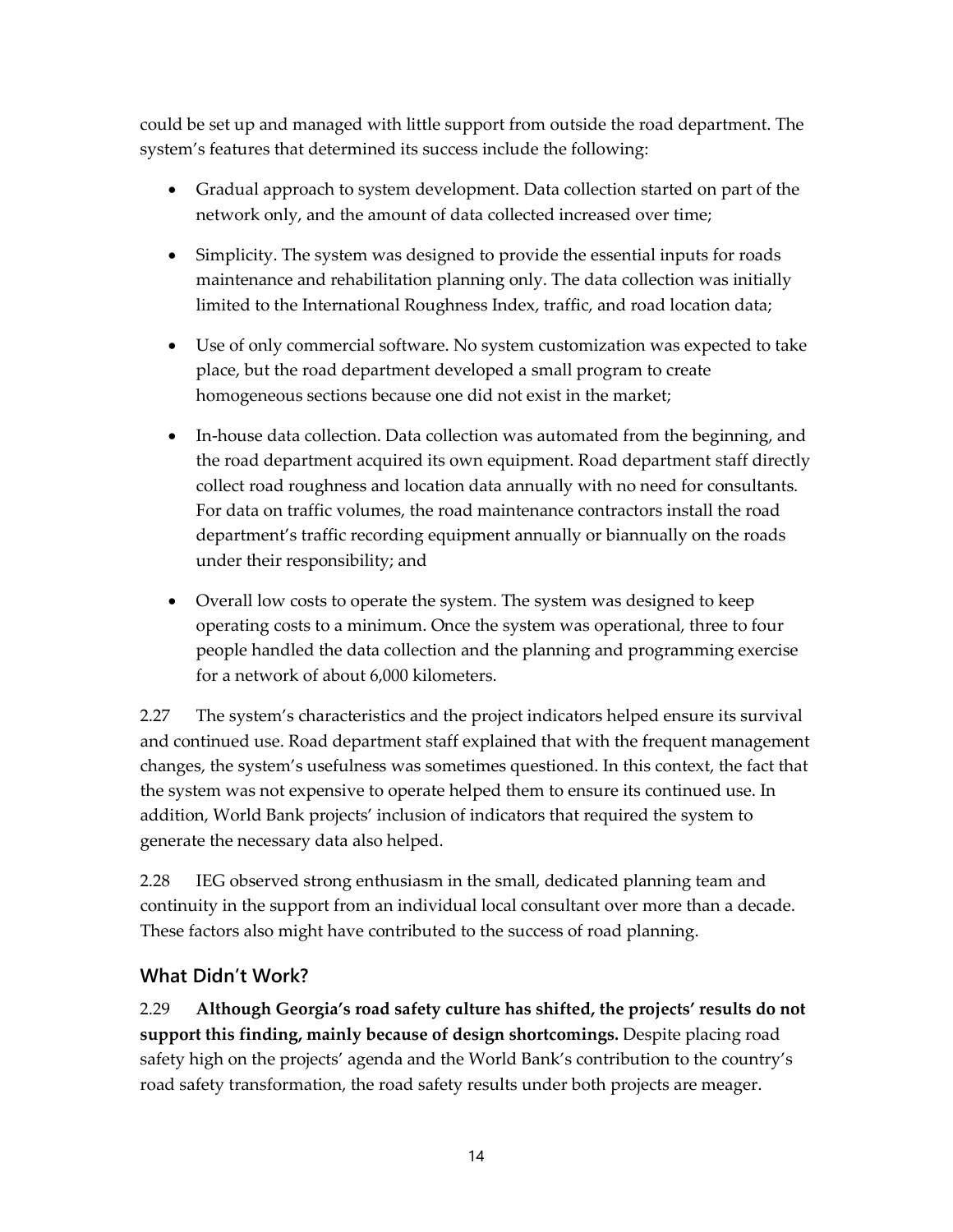Under the SLRP, a long time gap between the delivery of the police enforcement training and equipment prevented a link to the enforcement improvements in recent years. For the Kakheti Project (see appendix A, Efficacy section), the average number of road fatalities in the region increased by 8 percent in the 2014 to 2019 period compared with a 2010 baseline, whereas it declined by 22 percent for the whole country for the same period.[14](#page-32-7)

2.30 Under the SLRP, the main shortcoming was the lack of a causal link between the road safety activities and the project's objective. In this case, the road safety activities were not reflected in the PDO, and the project did not have an indicator to measure the results of this subcomponent. Therefore, no information on the effectiveness of the respective activities was collected.

2.31 The design of the Kakheti Project had several weaknesses. First, it featured a comprehensive approach to road safety that included a road safety management plan for the Kakheti region, road safety audits for the existing and new road sections, lowcost engineering measures to improve road safety on these sections, police enforcement training, training of emergency services, and a road safety campaign. Although such a holistic approach to road safety was in line with best practice, it was too ambitious for a subcomponent in a small, regional road project with a limited budget (the allocation for this subcomponent and the subcomponent for the road department's institutional strengthening was \$1.925 million).

2.32 Second, the design failed in terms of project implementation arrangements because this holistic approach required the involvement of three different ministries and the police, which were not part of the project. Third, it was not possible to assess the project's results accurately because of M&E design shortcomings (see appendix A, Efficacy and Quality of M&E sections of the Kakheti Project).

2.33 The Kakheti Project's design weaknesses, especially the fact that the project activities might have been spread too thin, were reflected in implementation shortcomings. First, according to World Bank staff, the road safety subcomponent suffered delays at the start because the road department faced great pressure to deliver the road works. In addition, there were problems with the quality and timeliness of the road safety management plan, which was to provide the detailed designs for most project activities. Both signal a limited commitment to the subcomponent, possibly because of the lack of ownership and strong involvement of all necessary stakeholders.

2.34 Second, despite the World Bank team's strong efforts to reach out to all road safety–related stakeholders during missions, the project managed to establish a working relationship only with the Ministry of Internal Affairs and the police. The Ministry of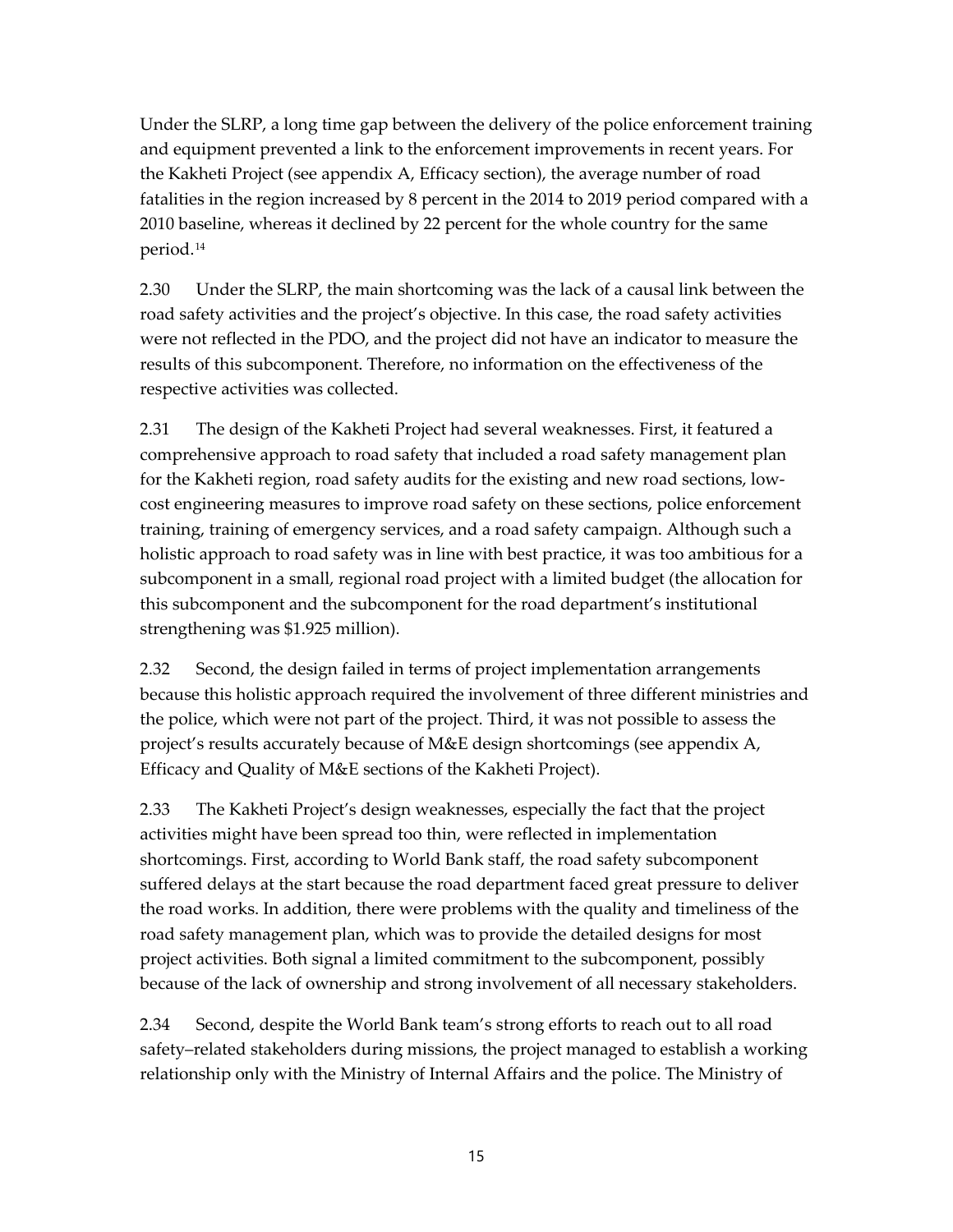Education and the Ministry of Health were not actively involved in project implementation. This resulted in the emergency service training not being carried out and a one-point-in-time road safety campaign without continuity and possibly with limited impact. Third, although the police played an active role in the road safety audit and the campaign, the activity to enhance enforcement in the Kakheti region did not take place, even though lack of enforcement might have been the crucial factor in the failure of this subcomponent. Finally, the engineering solutions to improve road safety also had shortcomings (see the Efficacy section of the Kakheti Project in appendix A).

2.35 Design flaws also largely explain why the road department did not strengthen its capacity to promote community participation in road planning at the local level. The SLRP did not strengthen the road department's capacity to promote community participation in road planning at the local level. Under the SLRP, the road department, mainly through the regional offices, was expected to set up regional road management committees to address local needs in road planning and monitor local road works and maintenance activities, foster community participation in road planning at the local level, and build capacity in the road management committees to carry out community participation. The road department did not conduct these activities.

2.36 IEG believes that this happened mainly because the real need for this type of capacity strengthening is questionable for several reasons. First, the road department has a limited role in local roads—it is not and never was responsible for local roads. Contrary to what is mentioned in the 2009 additional financing project paper, the responsibility to manage local roads did not pass to local government in 2007 (responsibility has been with local governments since 1997).[15](#page-32-8) The road department rehabilitates local roads under the SLRP only occasionally or at the government's request. In such cases, local governments transfer the roads to the road department for rehabilitation, and the latter transfers them back to local governments when the rehabilitation is completed.

2.37 Second, for roads rehabilitated under the SLRP (which were mostly semiurban), their nature might explain why community participation at the local level was not essential. Community participation in road planning is generally used for rural roads that have mostly a social function of access for the rural population because that population knows which roads benefit them the most. For roads with higher traffic levels and a predominantly economic function, the road selection is normally done through a cost-benefit approach. This was the case for the project roads, and it is confirmed by the fact that contrary to the economic analysis at appraisal, local roads were treated in the same way as secondary roads by the end of the project (see the SLRP Efficiency section in appendix A).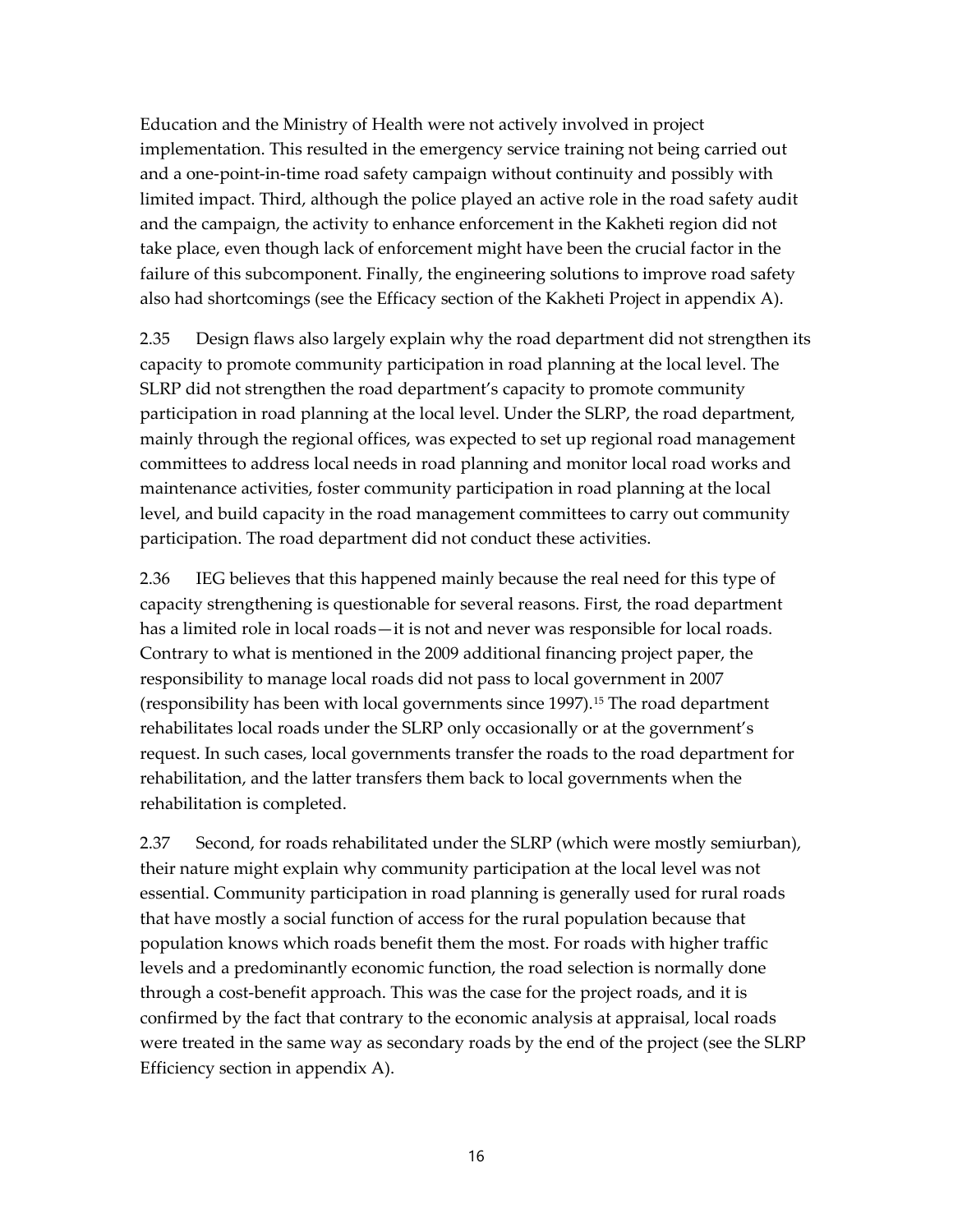2.38 Third, the road department staff (including from the regional offices) and management that IEG interviewed had never heard about road management committees, regional annual proposals for local road improvement, and local road programs prepared through a participatory process involving communities, which they were expected to facilitate under the SLRP. Similarly, road department and World Bank staff also did not know the project expectations related to community participation, and there is no reference to these topics in aide-mémoire.

2.39 Other design features might also explain why the road department did not conduct the activities to enhance its capacity to promote community participation. First, although the SLRP PAD contains a detailed description of the local-level community participation mechanism to be set up, it does not specify the project activities to set up and operationalize this mechanism. Second, because the road department is not responsible for managing local roads, it was not the appropriate entity to be in charge of setting up and operationalizing a community participation mechanism at the local level. Third, although the PAD notes that Georgia had a limited participatory culture, the project did not start with a pilot, did not flag the failure to set up the community participation mechanism as a potential risk, and did not devise mitigation measures. As one World Bank staff member said, "The failure of this component needs to be appreciated in the command and control structure of post-Soviet countries, and it was very aspirational."

2.40 The project design did not adequately consider feedback from consultations with community members and regional representatives held during project preparation to assess their interest in community participation. In these consultations, some of the participants indicated that "the regional council can identify road priorities without community consultation since the council knows the road conditions very well."

## <span id="page-28-0"></span>**Implementation and Supervision**

### <span id="page-28-1"></span>**What Worked?**

2.41 IEG did not assess in detail what worked in project implementation and supervision, but many of the results described would not have been possible without thorough implementation and adequate supervision.

## <span id="page-28-2"></span>**What Didn't Work?**

2.42 The project restructuring that replaced the subobjective of strengthening the road department's capacity to promote community participation with the subobjective of strengthening the capacity of local governments to manage their road networks in a cost-effective and sustainable manner had several shortcomings, which impeded its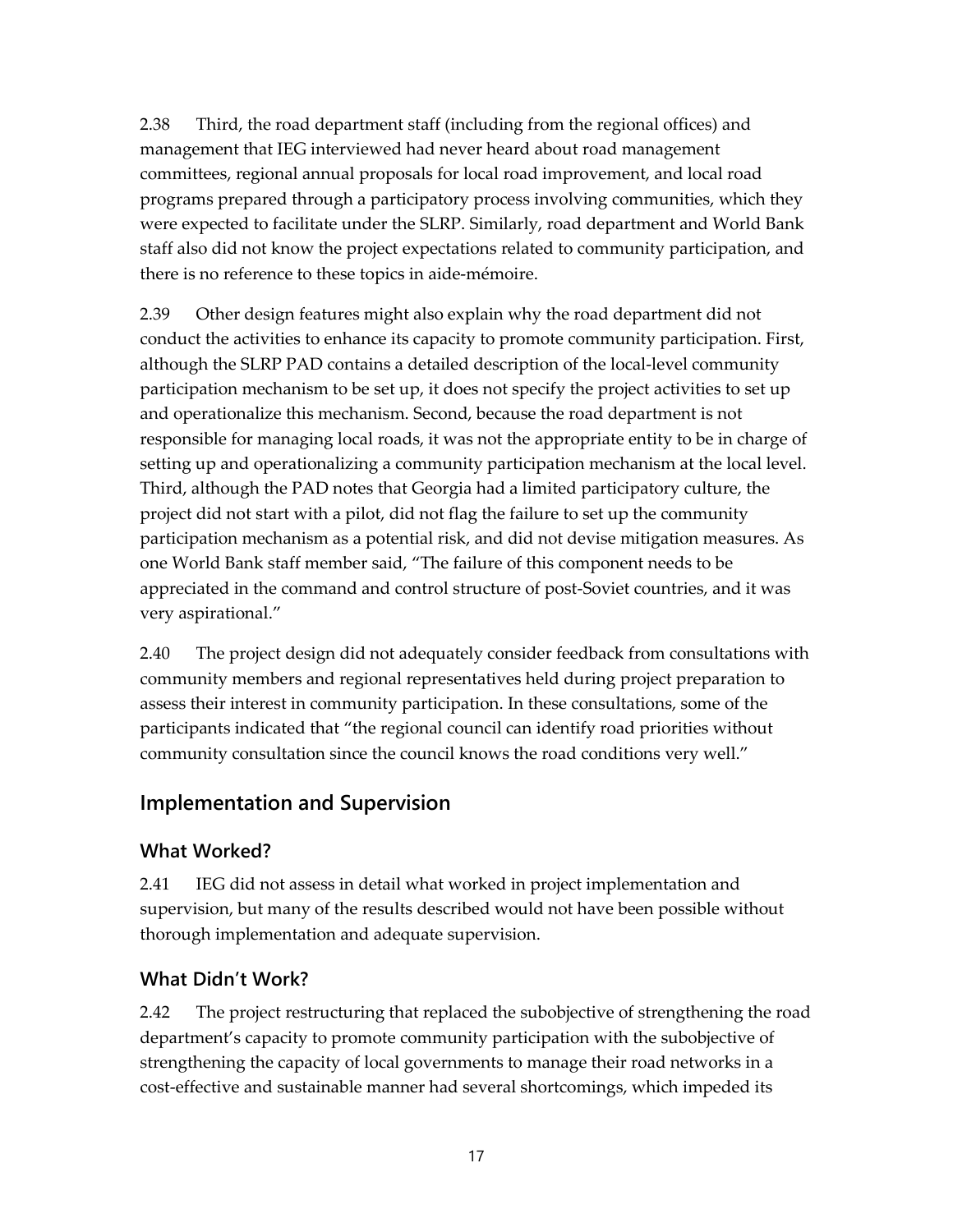achievement. Although there was (and still is) a real need to strengthen the local government's road management capacity (see the Efficacy section of the SLRP in appendix A), the way that the new project activities were conceived had serious shortcomings. First, the theory of change was not plausible because the subobjective was to be achieved only through the production of a local road management and maintenance resource manual and workshops for local governments on local roads management and maintenance. This design failed to acknowledge that cost-effective and sustainable local road management requires local governments with adequate financing resources, good planning data and tools, incentives to change their behavior, and people with the right experience and skills.

2.43 Second, as with the original subobjective and design, the road department did not have a formal role with local governments and roads, and local governments were not part of the project. Third, IEG believes that the road department did not own the new subobjective and the respective activities. Road department staff informed IEG that the World Bank team had recommended the change, and they hired a consultant to produce the manual and conduct the workshops because it was part of the project.

2.44 There were also shortcomings in the implementation of this subcomponent, especially linked to a one-time activity not sustained over time. The manual provided a comprehensive overview on road management, including covering everything from planning, procurement, and work execution to work monitoring. However, the manual, though interesting and useful, feels like a general textbook for engineering students. In addition, the capacity building activity consisted of a two-day workshop only, mainly to present the manual to local governments. There was no follow-up activity under the project or any practical support. Therefore, it is not surprising that IEG found that nobody in the local governments was aware of the manual or recalled the training.

2.45 The second SLRP did not include any discussion on local government capacity strengthening, even if the project rehabilitated local roads, which after the rehabilitation were to be transferred back to the local authorities for their management. The third SLRP again includes local government capacity building, but the planned activities are limited.

## <span id="page-29-0"></span>**3. Lessons**

3.1 It is impossible to implement a holistic road safety approach through a small, regional project without the formal involvement of key road safety stakeholders. In this case, not all road safety activities were implemented as planned, and the road safety subobjective was not achieved. In hindsight, this was mainly because of the small size of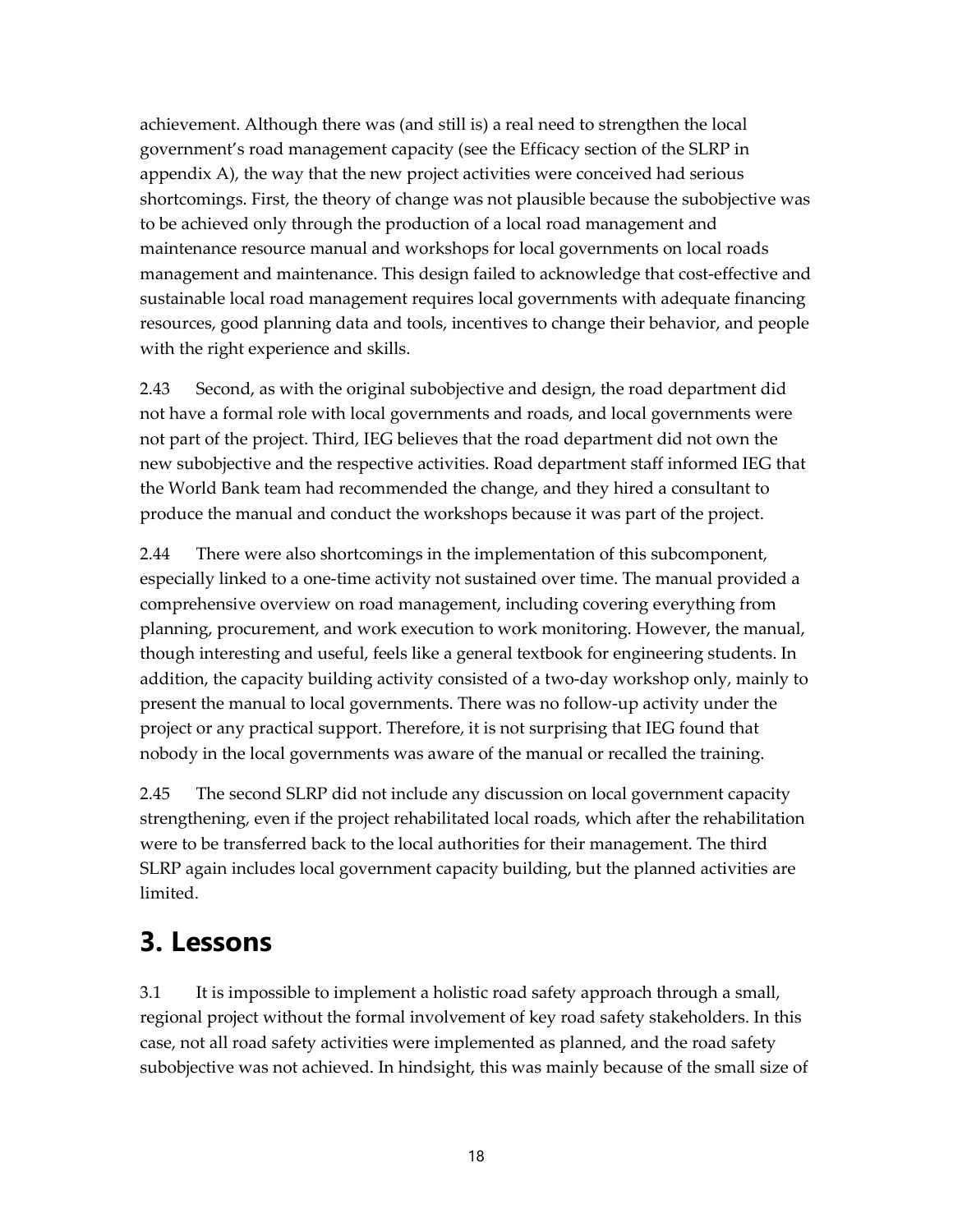the road safety activities, the project's regional nature, and, above all, the lack of inclusion of the key road safety stakeholders as project implementation agencies.

3.2 A sustained engagement on road safety over time can help transform the road safety culture in a country. The Georgian experience showed that, even if the road safety activities under both projects were not successful, the World Bank's insistence on road safety activities in all its road projects, the provision of capacity strengthening for the road agency, regular outreach to road safety stakeholders (including civil society), and support through technical assistance helped the country realize the urgency of the need for action and promoted the road safety agenda. However, the cultural shift related to road safety took time to materialize and depended on a sustained engagement over time.

3.3 Upgrading a road that is barely passable can make it less safe despite the implementation of road safety engineering measures. The road department carried out a road safety audit in the design phase, implemented road safety engineering measures, and organized a one-time road safety campaign. Nevertheless, the number of road fatalities increased. Because road improvements lend themselves to speeding, more than just normal road safety engineering measures are required to make a new road safe, including above all speed restrictions and their strict enforcement.

3.4 Measuring improved road safety resulting from project interventions requires a carefully designed approach. In Georgia, road safety improvements were measured through the difference in fatality numbers at two points of time in a specific region. This raised attribution issues. To avoid some shortcomings, the number of fatalities could have been weighted by the vehicle-kilometers driven, population, or any other relevant parameter for the region. The indicator could also have looked at annual weighted averages for several years instead of two points of time only. A control group for a similar region should have been established. Finally, instead of or in addition to measuring the number of fatalities in a region, indicators could have been devised to assess the impact of individual road safety measures to help improve such measures in the future.

3.5 The successful introduction of performance-based maintenance and rehabilitation contracts requires contractors to be aware of the paradigm shift such contracts imply to avoid work delays and financial losses. Before launching the first new contract, the road department organized a workshop for the construction industry and provided contractors with the opportunity to ask questions in the prebid meeting. This was not enough, and contractors had difficulty grasping the lump sum payment concept and shifting to the long-term planning perspective of "you invest today to save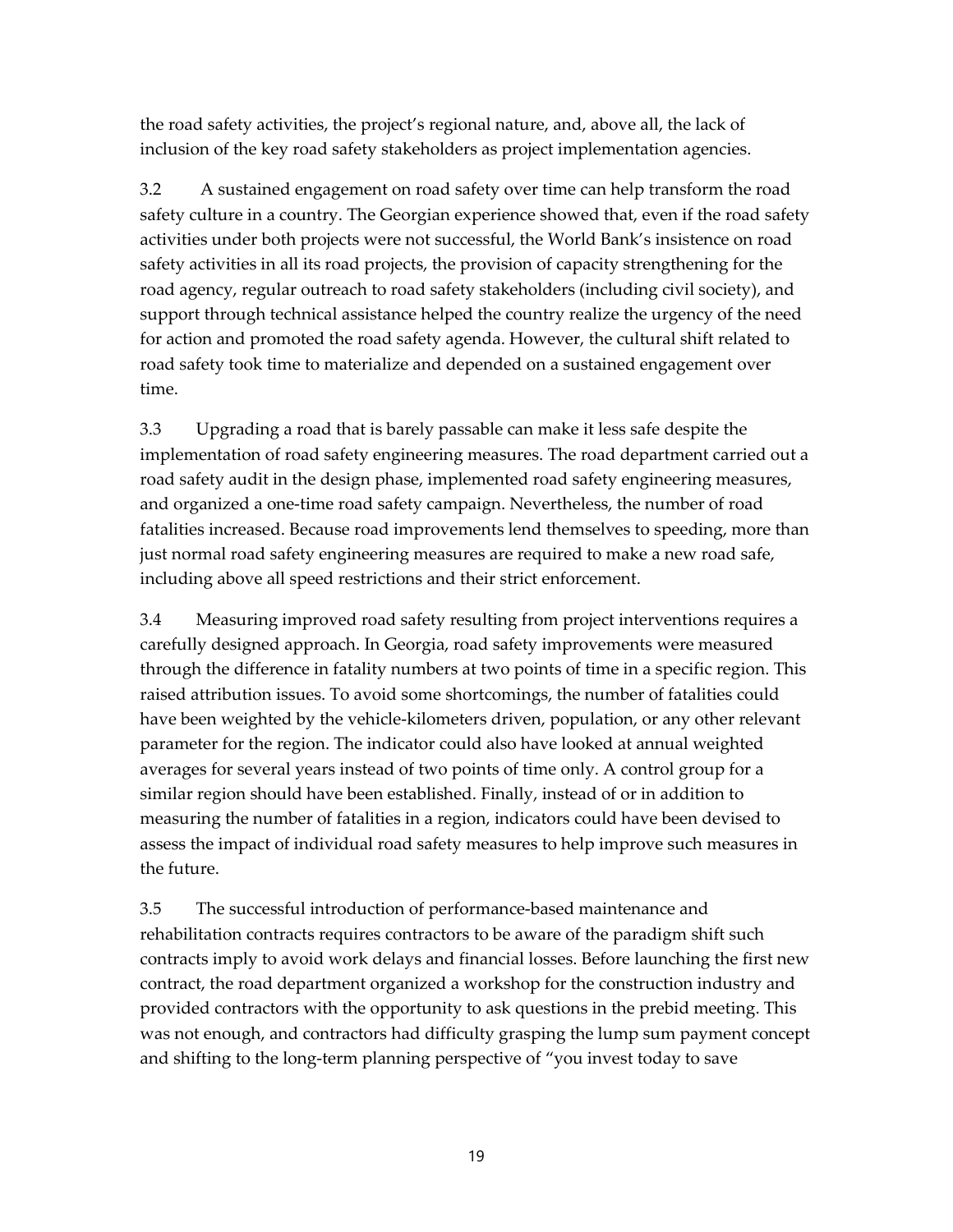tomorrow," which this contract modality entails. It led to several missed performance targets, the need to redo works, and financial losses to the contractor.

<sup>1</sup> Georgia's road network under the responsibility of the road department consists of 1,528 kilometers of international roads and 5,297 kilometers of secondary roads (source: [www.georoad.ge\)](http://www.georoad.ge/). Local governments are responsible for about 15,000 kilometers of local roads.

<span id="page-31-0"></span><sup>1</sup> The road department carried out basic, routine maintenance through 24 contracts, 23 inputbased, two-year contracts covering specific zones, and 1 five-year performance-based rehabilitation and maintenance contract, for which rehabilitation was completed. Road department management showed an interest to possibly move to more performance-based maintenance in the future.

<span id="page-31-1"></span><sup>2</sup> Maintaining roads in better condition results in economic savings to users and reductions in transport costs many times greater than the maintenance expenditures (Harral, Smith, and Paterson 2011b).

<span id="page-31-2"></span> $3$  Periodic maintenance and rehabilitation are lumped together into the same expenditure item, and separate figures are not available.

<span id="page-31-3"></span><sup>4</sup> For instance, the average expenditure on transport in Indonesia between 2007 and 2017 was 1.5 percent of its gross domestic product (GDP). This includes private sector and investment by state-owned companies (World Bank 2019).

<span id="page-31-4"></span><sup>5</sup> A design and build contract combines the design and construction or rehabilitation of a road in a single contract, and payments are made on the basis of outputs or a lump sum (for example, a specified dollar amount per kilometers of road completed to a certain standard) and not on inputs (for example, the amount of gravel and asphalt used to rehabilitate a road). This was how the design and build contract worked in the Georgian context, where it was normally used for smaller rehabilitation works, and contracting out the road designs separately would not have been economicalin those cases.

<span id="page-31-5"></span> $6$  A performance-based rehabilitation and maintenance contract is a long-term contract, normally between 5 and 10 years, which combines initial road rehabilitation (including its design) with a period of routine maintenance. The rehabilitation and maintenance activities are generally both paid based on outputs or a lump sum (for example, kilometers of road rehabilitated or kilometers of road corresponding to a predetermined level of service each month during maintenance). The first performance-based rehabilitation and maintenance contract in Georgia covered a road network of 117 kilometers, including the initial rehabilitation of 37.5 kilometers, followed by maintenance and the maintenance only of 79.5 kilometers. The contract's duration is five years, and payments for both the rehabilitation and maintenance works were based on outputs or performance.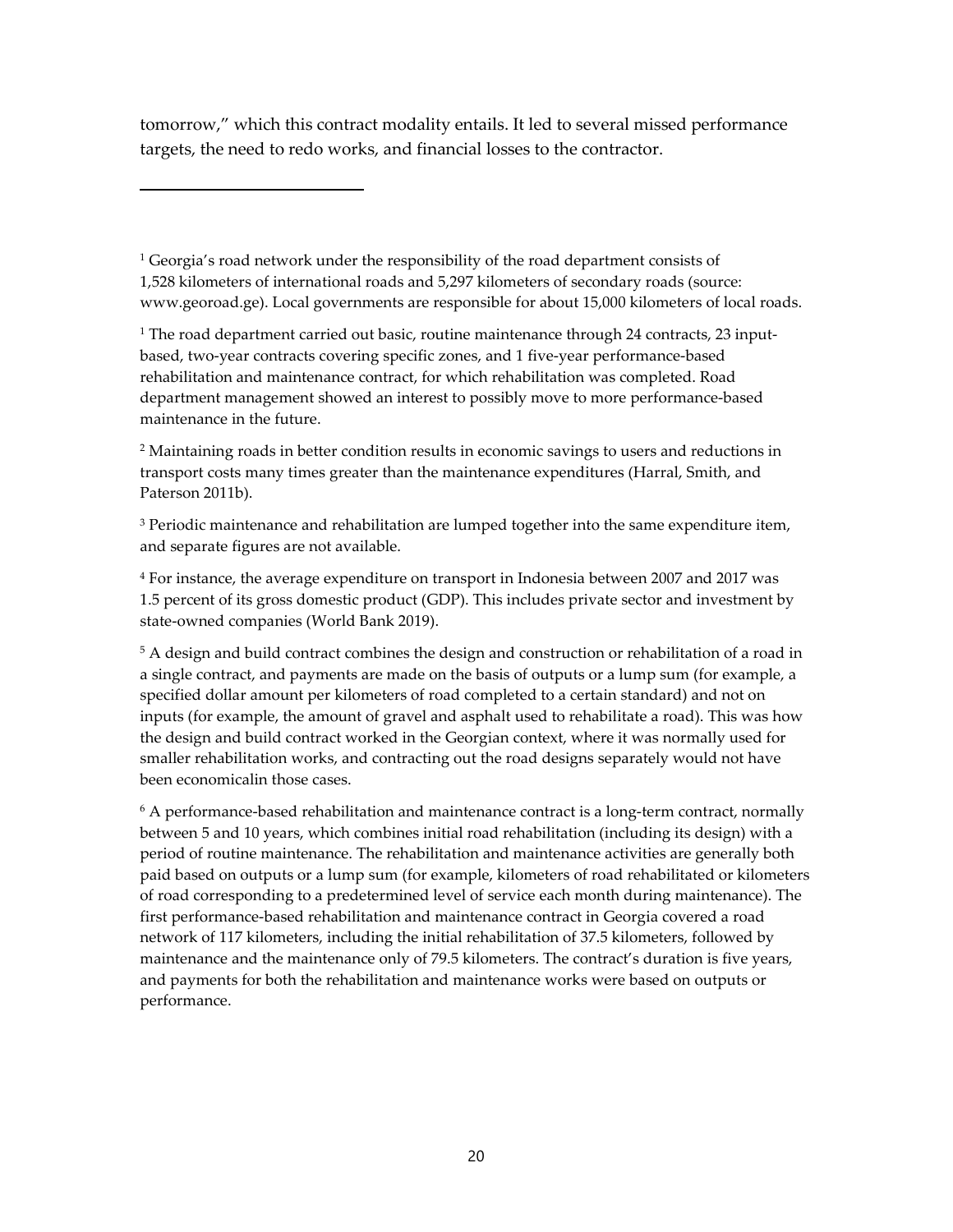<span id="page-32-0"></span><sup>7</sup> The first Secondary and Local Roads Project (SLRP) was followed by a second and third SLRP. The second SLRP closed in June 2019, and the third is ongoing.

<span id="page-32-1"></span> $8$  The main benefits associated with design and build contracts include better rehabilitation and maintenance work quality (because the contractor is financially liable for defects during the full contract period), more consistent levels of road service, less corruption (because of fewer financial transactions), better focus on innovation and sharing risks, fewer contract modifications and cost overruns, and lower life cycle costs (Lancelot 2010; Gericke, Henning, and Greewood 2014; World Bank 2016).

<span id="page-32-2"></span><sup>9</sup> Comparing road work contracts is difficult, mainly because road designs may vary significantly and therefore may have very different costs and implementation time requirements.

<span id="page-32-3"></span> $10$  IEG visited this road when it already started to get dark, therefore defects might not have been detected.

<span id="page-32-4"></span><sup>11</sup> Sobieniak, Janusz. 2018. "Georgia: Output and Performance-Based Contracting Experience, Unpublished Draft Report." World Bank, Washington, DC.

<span id="page-32-5"></span> $12$  Again, any cost comparison between different roadwork contracts is difficult. In addition, performance-based maintenance and rehabilitation contracts and traditional input-based contracts are very different in terms of risk allocation, and therefore the results of their comparison need to be interpreted with caution.

<span id="page-32-6"></span><sup>13</sup> Maintenance costs might not be comparable because the performance-based contract covers clearing the maintenance backlog and maintaining the road to specified service levels or facing payment reductions; the road department's costs for traditional maintenance are based on norms, and the scope of the maintenance works may not be comparable to the service level of the performance-based contract; and the road department's traditional maintenance costs are measured by quantities, and there is no risk associated with not achieving the performance standards.

<span id="page-32-7"></span> $14$  On the methodological side, the comparison in fatalities between the Kakheti region and Georgia as a whole is in absolute numbers and does not consider possible differences in the amount of vehicle-kilometers driven in the two areas because these data were not available for the country overall. If higher GDP per capita is taken as a proxy for higher vehicle ownership and use, the Kakheti region (with a GDP per capita of GEL 5,819 in 2017), however, fares even worse because the national per capita GDP is much higher (GEL 10,166). In addition, because of data limitations, a one-point-in time baseline is compared with the average of the past five years. These one-point-in-time data could be outliers.

<span id="page-32-8"></span><sup>15</sup> Article 7 of the 1997 Law on Local Self-Governments states that "the repair, reconstruction, and construction of road of internal use of municipalities" is a function of local government. Article 16 of the 2005 Law on Local Self-Governments, in force since the beginning of 2006, reiterates local governments' responsibility for roads by specifying that "the maintenance, construction, and enhanced development of local roads" is a function of local government. Finally, the 2014 Law on Local Self-Governments specifies that "the management of local roads and of the traffic on these roads" is a function of local government.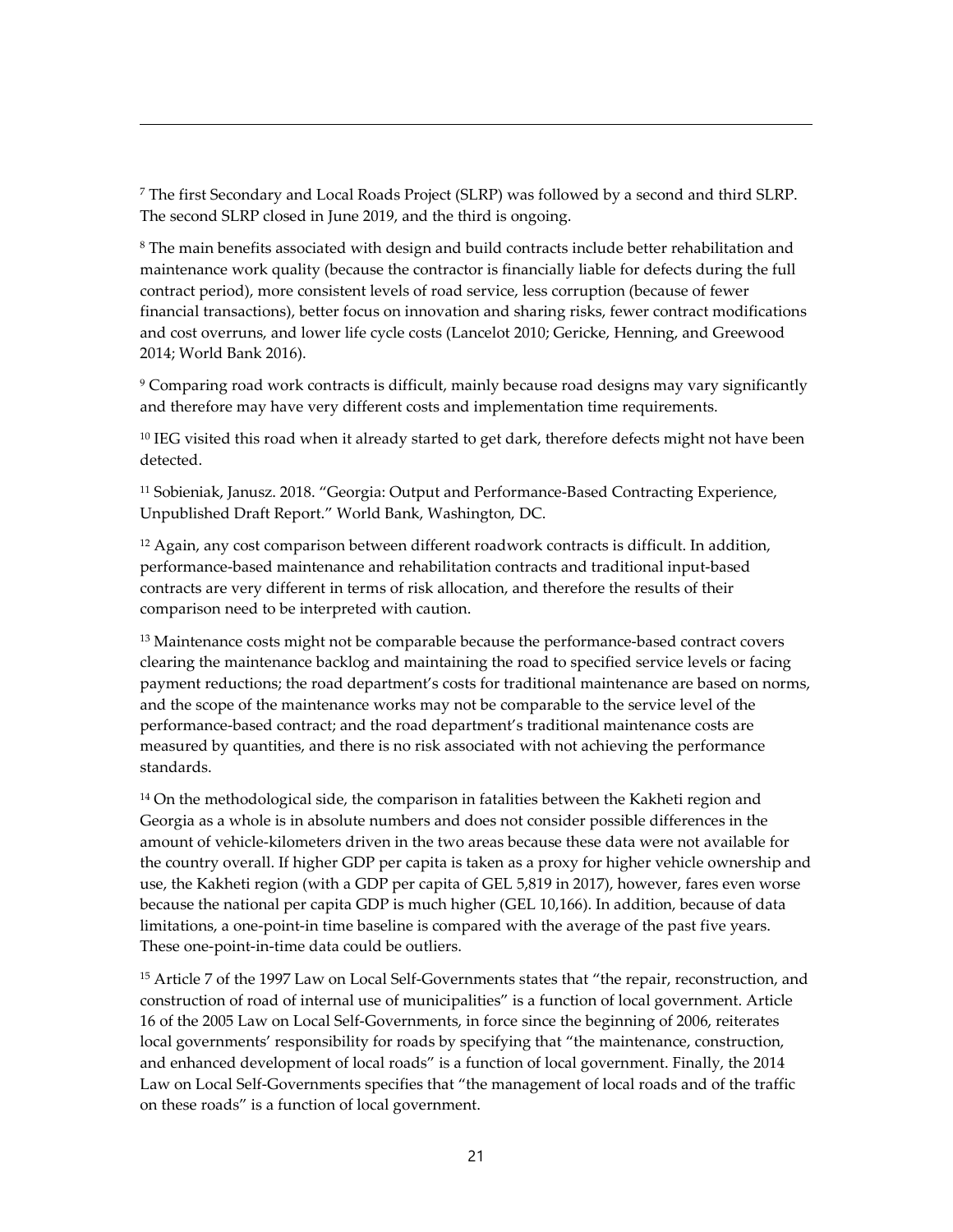## <span id="page-33-0"></span>**Bibliography**

- ADB (Asian Development Bank). 2018. *Compendium of Best Practices in Road Asset Management.* Manila: Asian Development Bank.
- Borowiec, Jeff, Nick Norboge, Brett Huntsman, Cannon Schrank, and Wayne Beckerman. 2016. "Design-Build Highway Projects: A Review of Practices and Experiences." Report PRC 15-53 F, Texas A&M University Transportation Institute, Bryan, Texas.
- Carpenter, Brian, Edward Fekpe, and Deepak Gopalakrishna. 2003. "Performance-Based Contracting for the Highway Construction Industry: An Evaluation of the Use of Innovative Contracting and Performance Specification in Highway Construction." Batelle, Columbus, Ohio.
- Gericke, Ben, Theuns Henning, and Ian Greewood. 2014. "Review of Performance Based Contracting in the Road Sector: Phase 1." Transport Papers TP-42A, World Bank, Washington, DC.
- Harral, Clell, Graham Smith, and William D. O. Paterson. 2011a. *Road Asset Management*. India: Harral Winner Thompson Sharp Klein, Inc.
- Harral, Clell, Graham Smith, and William Paterson. 2011b. *Maintaining Road Assets: A Fresh Look at the World Bank's 1988 Policy Paper "Road Deterioration in Developing Countries."* Washington, DC: World Bank.
- Lancelot, Eric. 2010. "Performance-Based Contracts in the Road Sector: Toward Improved Efficiency in the Management of Maintenance and Rehabilitation, Brazil's Experience." Transport Papers TP-31, World Bank, Washington, DC.
- OECD (Organisation for Economic Co-operation and Development). 2016. *Zero Road Deaths and Serious Injuries: Leading a Paradigm Shift to a Safe System.* Paris: OECD Publishing.
- World Bank. 2003. *Georgia—Country Assistance Strategy, FY04–06.* Washington, DC: World Bank.
- World Bank. 2006. "Georgia—Secondary and Local Roads Project." Project Appraisal Document 27919-GE, World Bank, Washington, DC.
- World Bank. 2009a. *Georgia—Country Partnership Strategy, FY10–13.* Washington, DC: World Bank.
- World Bank. 2009b. "Georgia—Secondary and Local Roads Project: Additional Financing." Project Paper 47293-GE, World Bank, Washington, DC.
- World Bank. 2009c. "Georgia—Kakheti Regional Roads Improvement Project." Project Appraisal Document 49584-GE, World Bank, Washington, DC.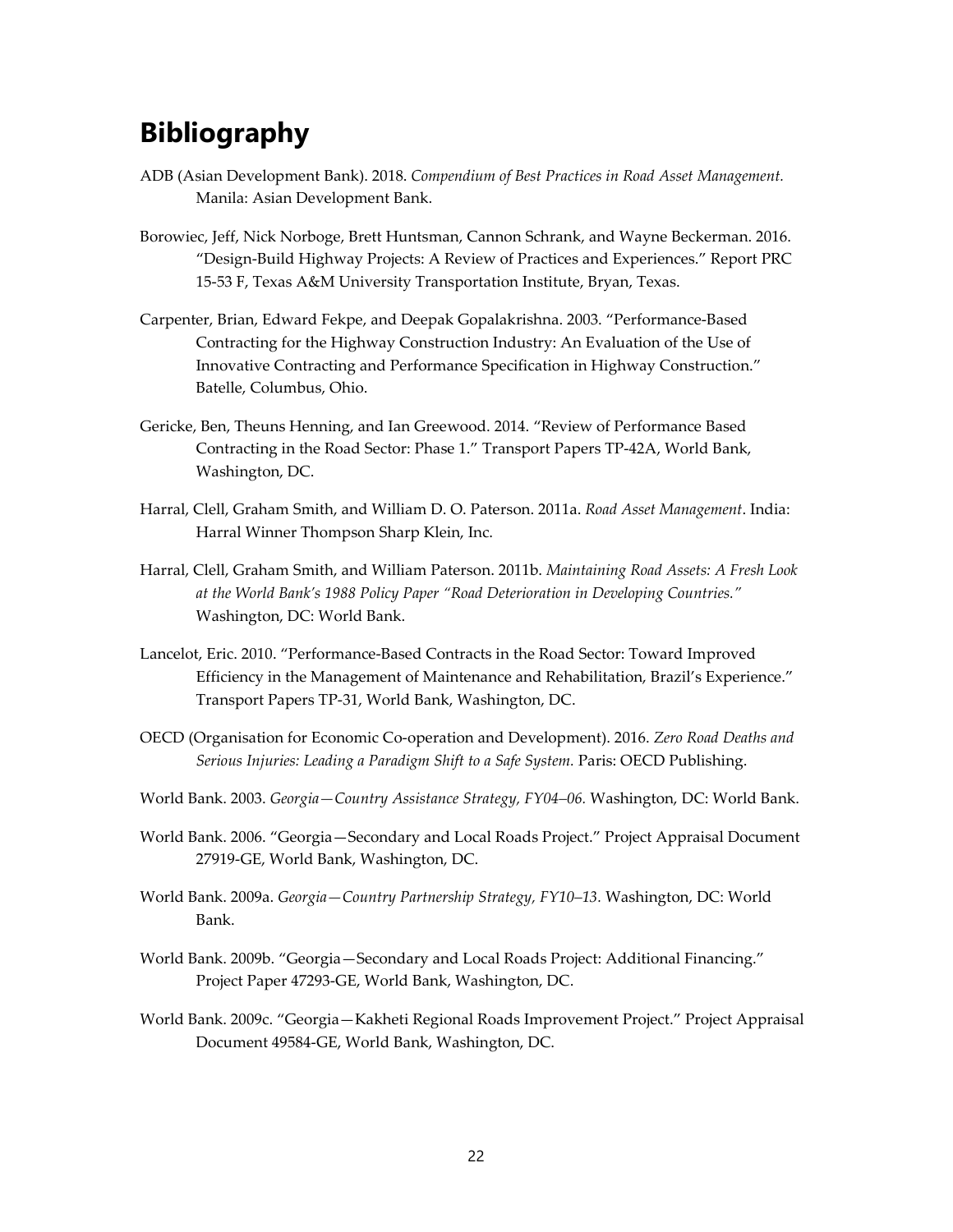- World Bank. 2009c. "Georgia—Kakheti Regional Roads Improvement Project." Project Appraisal Document 49584-GE, World Bank, Washington, DC.
- World Bank. 2013. "Georgia—Secondary and Local Roads Project." Implementation Completion and Results Report ICR2535, World Bank, Washington, DC.
- World Bank. 2018a. *Georgia—Country Partnership Framework, FY19–22.* Washington, DC: World Bank.
- World Bank. 2020. *Indonesia Public Expenditure Review. Spending for Better Results*. Washington DC: World Bank.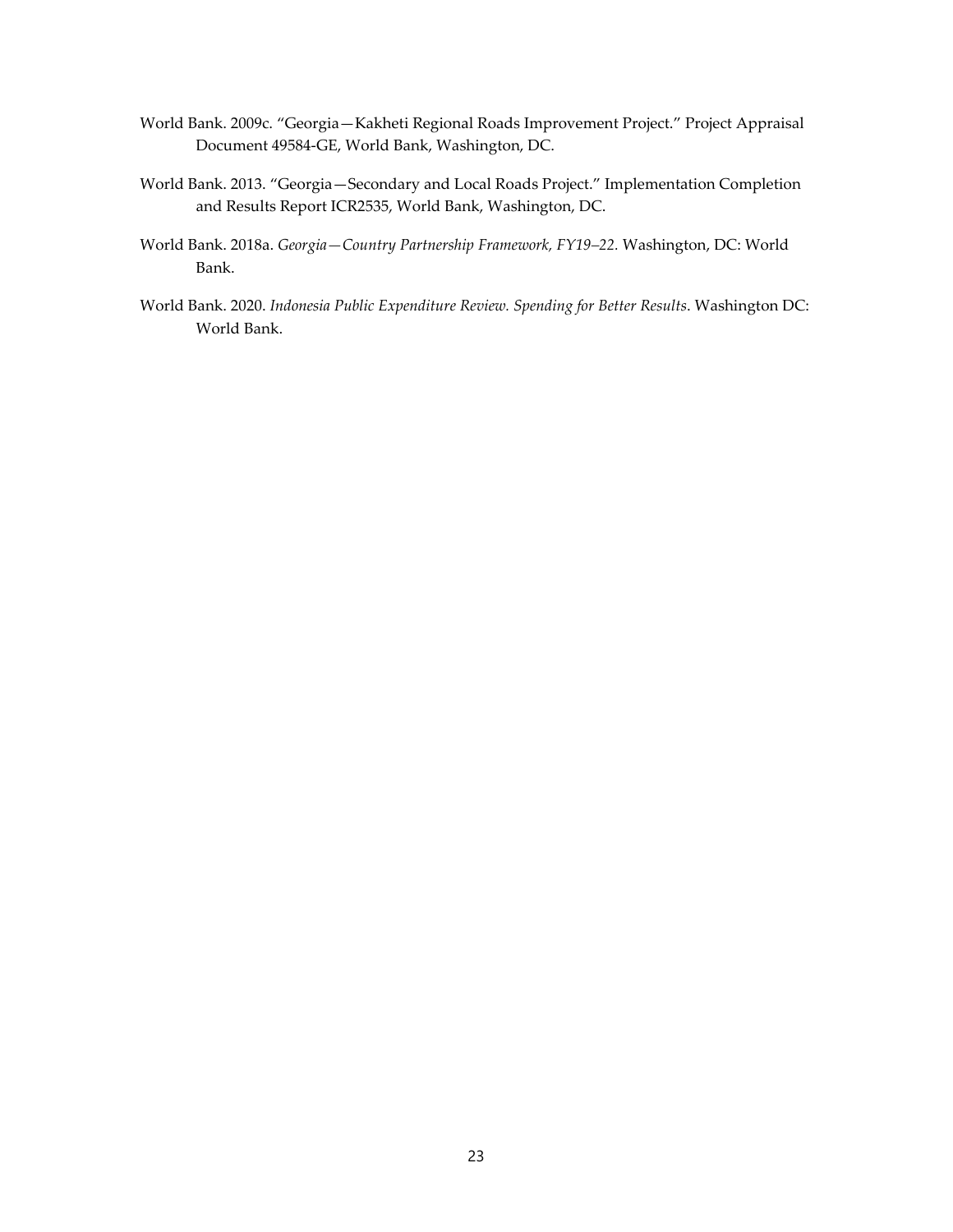## <span id="page-35-0"></span>**Appendix A. Ratings**

## **Georgia Secondary and Local Roads Project (P086277)**

| Indicator                      | ICR*              | <b>ICR Review*</b>      | <b>PPAR</b>             |
|--------------------------------|-------------------|-------------------------|-------------------------|
| Outcome                        | Satisfactory      | Moderately satisfactory | Moderately satisfactory |
| Risk to development<br>outcome | Negligible to low | Moderate                | Moderate                |
| Bank performance               | Satisfactory      | Satisfactory            | Moderately satisfactory |
| Borrower performance           | Satisfactory      | Satisfactory            | Satisfactory            |

### **Table A.1. Georgia Secondary and Local Roads Project (P086277)**

*Note:* The Implementation Completion and Results Report (ICR) is a self-evaluation by the responsible Global Practice. The ICR Review is an intermediate Independent Evaluation Group product that seeks to independently validate the findings of the ICR. PPAR = Project Performance Assessment Report.

## **1. Relevance of Objectives and Design**

### **Objectives**

The original project development objective (PDO) was to "(i) upgrade and rehabilitate secondary and local roads networks and (ii) strengthen the road department of the Ministry of Infrastructure and Development's capacity to promote community participation in road management and manage road networks in a cost effective and sustainable manner." The revised PDO was to "(i) upgrade and rehabilitate the secondary and local roads networks and (ii) increase the roads department of the Ministry of Regional Development and Infrastructures' and local governments' capacity to manage the road network in a cost effective and sustainable manner."

For the purpose of this assessment, the revised subobjective 2 is split into two subobjectives because it refers to different agencies, that is, the road department and local governments.

The change in the second subobjective of the PDO, introduced in 2009, constitutes a material change to the project and warrants a split rating in the assessment of the outcomes. The 2006 level 2 restructuring significantly decreased the outputs in terms of roads to be rehabilitated and lowered the project's level of ambition. However, no additional split rating is proposed for this project change because the revised indicators corrected a design shortcoming and reflected the reality in the field more adequately. In addition, the restructuring was early in the process when only 5.5 percent of the credit was disbursed.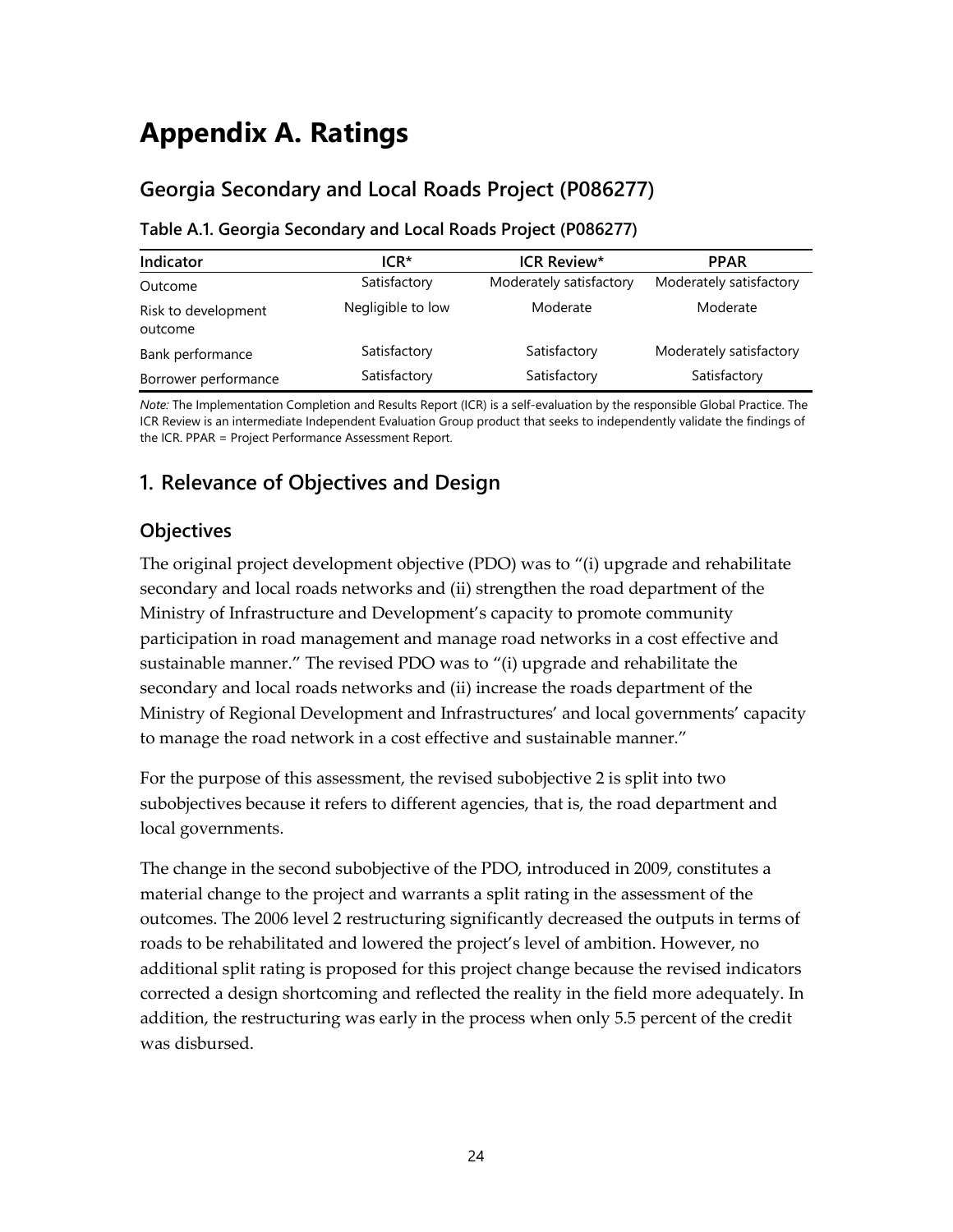#### **Relevance of Objectives**

At appraisal, 40 percent of Georgia's population lived in rural areas, where extreme poverty often exceeded 30 percent. Infrastructure in general had degraded after the Soviet era because of a lack of spending. Secondary and local roads, which provided access to rural areas, were especially in bad condition: 61 percent of the 3,392 kilometers of secondary roads were in poor condition, and most of the 15,429 kilometers of local roads were in very poor condition. The road department needed to be transformed from a Soviet-type central structure to one that would be more responsive to local needs and the demands of a market economy. By the end of the project in 2012, poverty in Georgia decreased to 22.4 percent, and rural poverty decreased to 28.[1](#page-64-0) percent.<sup>1</sup> Secondary and especially local roads were still in inadequate condition and lacked maintenance (World Bank 2014).

Roads played an important role in Georgia's 2003 Economic Development and Poverty Reduction Program, which focused on rapid and sustainable economic growth and the reduction in extreme poverty. The fiscal year (FY)04–06 World Bank Country Assistance Strategy, among others, supported the objectives of attaining faster and more broadbased growth and improving governance and institutional capacity. Improving secondary roads in rural areas was considered a necessity.

The importance of secondary and local roads remained a focus in Georgia's FY10–13 Country Partnership Strategy (CPS). Under its strategic objective 2 (strengthening competitiveness for postcrisis growth) results area 4 (accelerate business growth), a key tool to support the rural economy was to improve the transport time, particularly in the agriculturally important Kakheti region.

In this context, the original subobjective 1 to "upgrade and rehabilitate secondary and local roads networks" was highly relevant. However, it was not framed in a sufficiently ambitious way because it aimed at "upgrading and rehabilitating roads" regardless of whether access was effectively enhanced and the local population and economy benefited from the roads. An intention to be more ambitious is evident from the outcome indicators, which include reductions in transport cost and time for rural communities. It is also evident from the first part of the PDO statement in the Project Appraisal Document (PAD), which differs from the legal agreement. This statement included a higher-level objective, that is, to improve the economic and social well-being of the rural population in selected areas through upgrading of their secondary and local networks. Such a higher-level objective would have been difficult to measure because of attribution issues, but the PDO could at least have been framed as in the second Secondary and Local Roads Project (SLRP), which aimed at "improving local connectivity and travel time for selected secondary and local roads."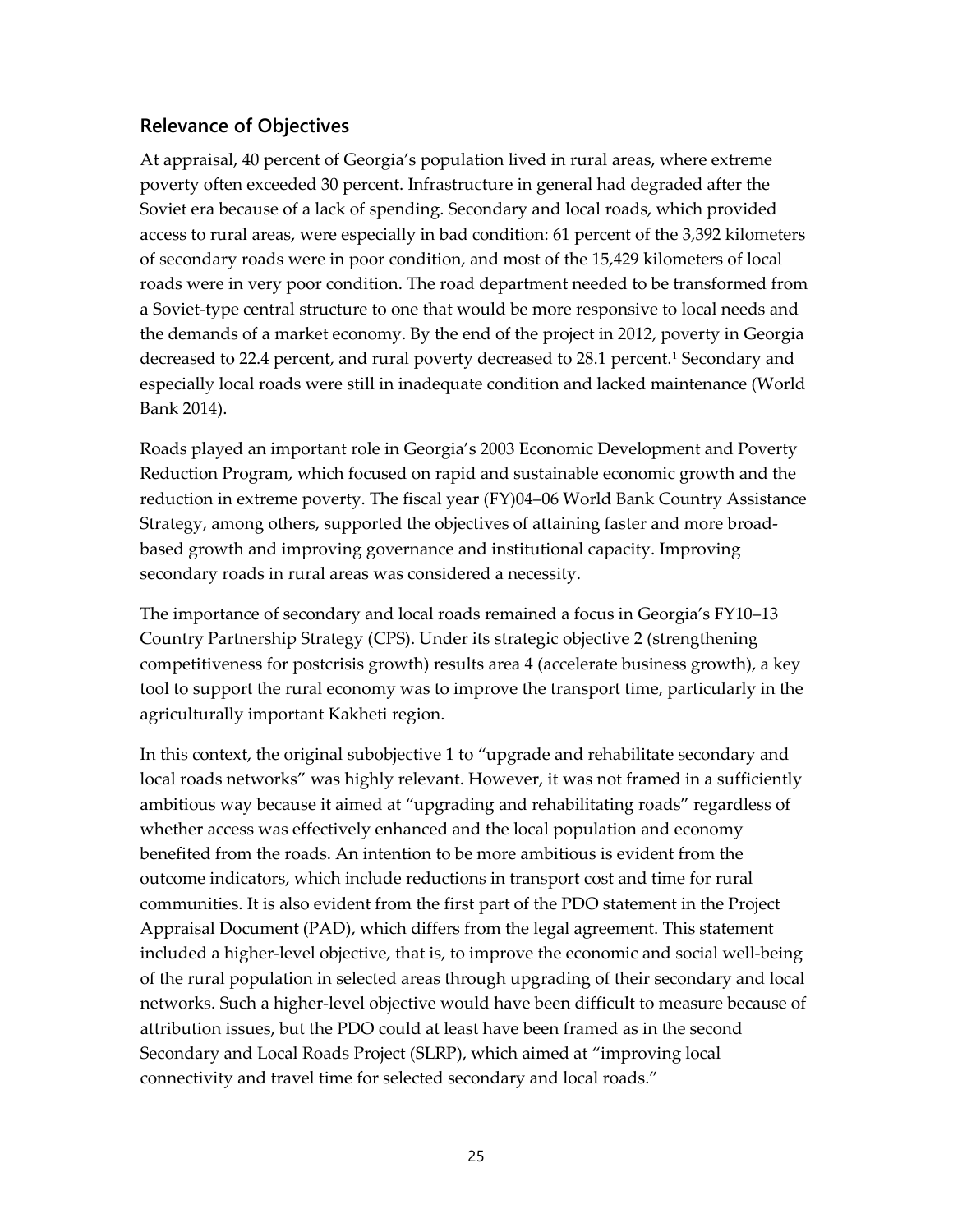Regarding the original subobjective 2, to "strengthen the road department of the Ministry of Infrastructure and Development's capacity to manage road networks in a cost effective and sustainable manner" was highly relevant. However, as seen in section 2 on "Design and Preparation: What Didn't Work?" of the main document, there might not have been a real need to "strengthen the road department of the Ministry of Infrastructure and Development's capacity to promote community participation in road management." Therefore, because of the reduced level of ambition in the original subobjective 1 and a questionable need to strengthen the road department's capacity to promote community participation, the relevance of original objectives is rated **modest.**

The revised subobjective 1 remained the same as the original subobjective 1. The revised subobjective 2 replaced "strengthening the road department of the Ministry of Infrastructure and Development's capacity to promote community participation in road management" with "increasing the local governments' capacity to manage the road network in a cost effective and sustainable manner." This was highly relevant in light of the local governments' responsibility for local roads and an increased focus on decentralization through the 2005 Law on Local Self-Governments, which reaffirmed that "maintenance, construction, and enhancement of local roads" were the responsibility of local governments. Because the reduced level of ambition of the revised subobjective 1 stayed the same as in the original subobjective 1, the relevance of the revised objectives is rated **substantial.**

#### **Relevance of Design**

Under the original design, the road rehabilitation works were expected to lead to improved road networks and reduced transport costs and times for rural communities (subobjective 1), and the road department's institutional strengthening and capacity building were to contribute to improved road management and interaction with local communities (subobjective 2). However, this design had shortcomings.

First, as previously mentioned, the PDOs in the PAD and the loan agreement were not identical. Second, not all links in the results chain were fully logical. The activities for the traffic police were not captured in the outcomes and objectives. However, the outcomes of (i) increased road maintenance expenditures (which were essential to improve the sustainability of road sector management) and (ii) the publication of annual reports were not directly linked to any project activity. It could be argued that the project was to act as a platform to advocate increased road maintenance spending and more transparency, and that enhanced rehabilitation and maintenance planning and budgeting might have contributed to such outcomes, but the PAD did not document it. Third, largely as a result of these shortcomings, the monitoring and evaluation (M&E) framework was also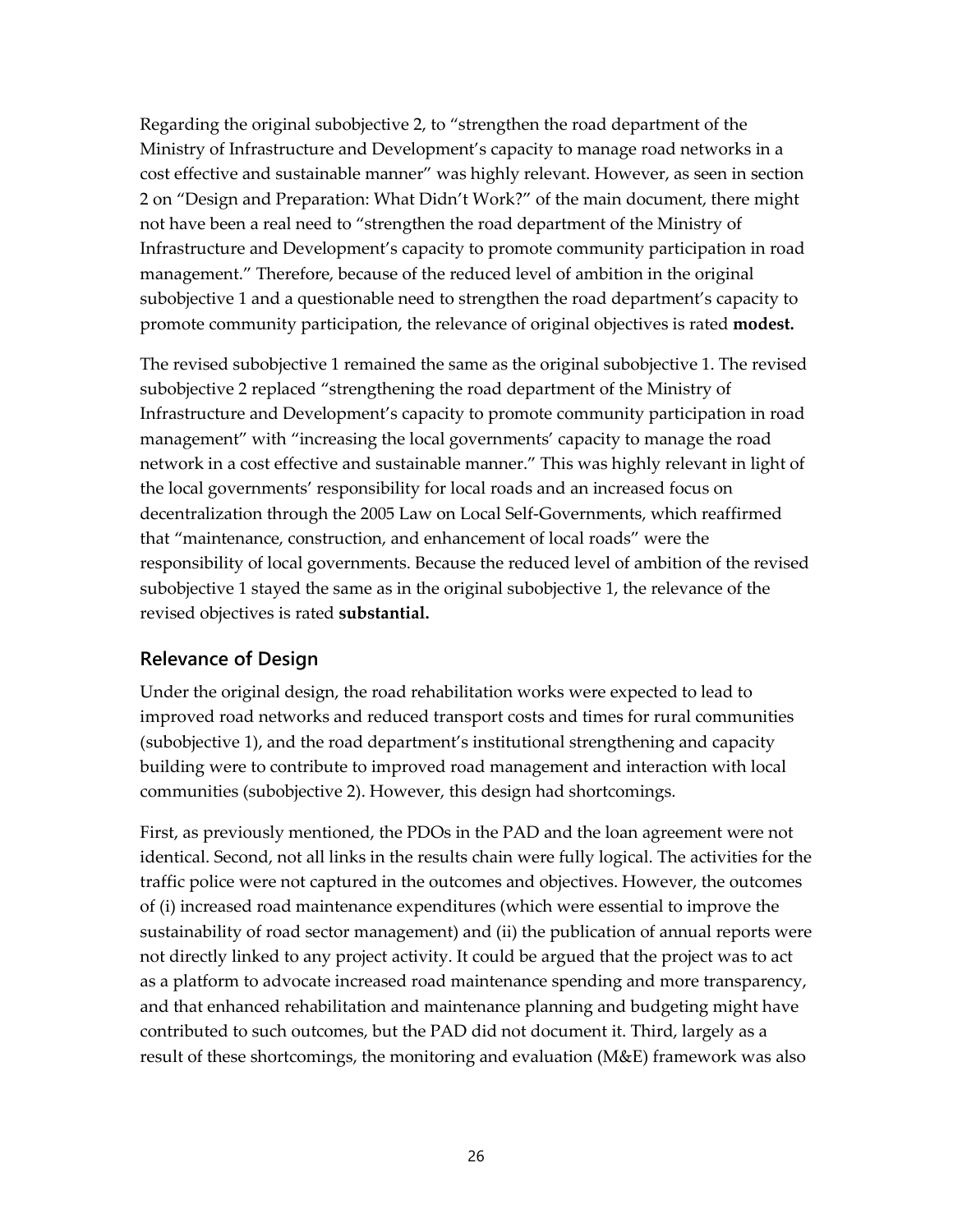not fully consistent. Based on these factors, the relevance of original design is rated **modest.**

The revised project design scaled up the road rehabilitation activities, which were to contribute directly to the achievement of the first objective. It also included several new activities to strengthen the capacity of local governments. These local government– strengthening activities, together with the original activities to strengthen road sector institutions capacity, were expected to contribute to the achievement of the second objective. The revised design did not correct the shortcomings of the original design. In addition, as seen in paragraphs [2.41](#page-28-0) and [2.43](#page-29-0) of the main document, the design of the new activities also had weaknesses. Therefore, the relevance of the revised design is rated **modest.**

# **2. Efficacy**

## **Original Objectives**

**Original Subobjective 1: Upgrade and Rehabilitate Secondary and Local Roads Networks**

By project close, the project had rehabilitated 693 kilometers of secondary roads, exceeding the original target of 300 kilometers and reaching the revised target of 690 to 710 kilometers. Strictly speaking, this already evidences the achievement of the secondary road network upgrading and rehabilitation objective.

The secondary road rehabilitations under the project also contributed to decreasing the share of the secondary road network in bad condition from 61.0 percent at appraisal to 40.7 percent by project close, in line with the original target of 40.0 percent. In 2018, the percentage of secondary roads in poor condition declined further to 30.5 percent because of the increased budget allocations for road maintenance and rehabilitation referred to in in section 2 on "Results" of the main document.

The Independent Evaluation Group (IEG) visited 14 of the 41 secondary road sections rehabilitated under the project. These sections were in good to fair condition and received basic pavement maintenance, and potholes were rare. However, this did not always include crack sealing, and IEG observed drainage, shoulder, and road signage and safety maintenance only for the roads with the heaviest traffic. A few of the roads also received periodic maintenance, whereas some of the older roads showed deformations mainly because of the heavy traffic and overloaded trucks.

The project also rehabilitated 211 kilometers of local roads, including 149 kilometers of local roads and 62 kilometers of project-rehabilitated secondary roads reclassified as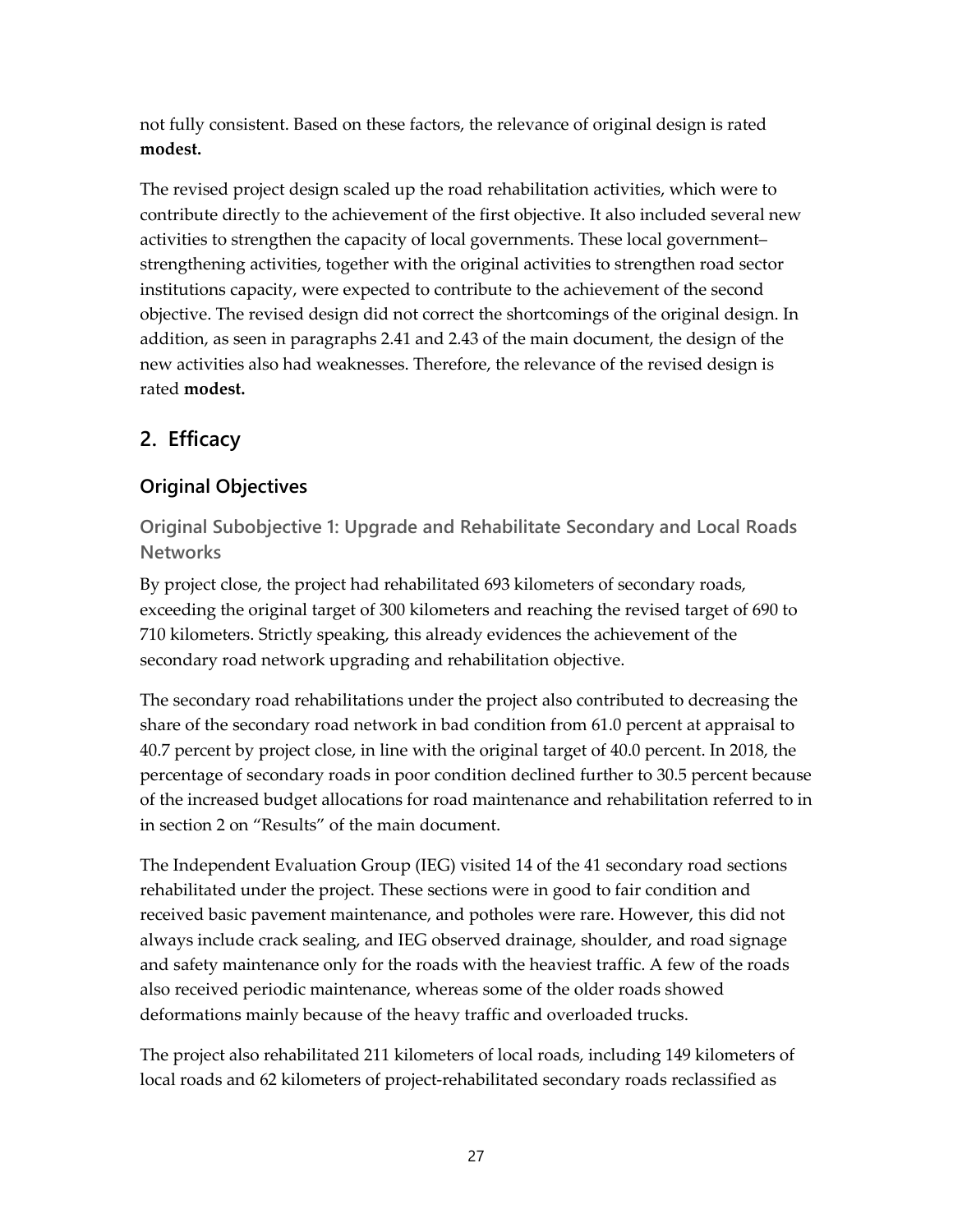local roads. This exceeds both the original target of 200 kilometers and the revised target of 150 to 170 kilometers. Information on the condition of the local road network at appraisal, by project close, and at the time of the IEG mission was not available.

Of the two local project roads that IEG visited (out of eight), one had received periodic maintenance and was in perfect condition, whereas the condition of the other was fair to good, like most secondary roads visited.

Because more secondary and local roads were rehabilitated than envisioned at appraisal, the condition of the secondary network continued to improve, and the project roads were kept in fair to good condition, the efficacy of the original subobjective 1 is rated **substantial.**

**Original Subobjective 2: Strengthen the Road Department of the Ministry of Infrastructure and Development's Capacity to Promote Community Participation in Road Management and Manage Road Networks in a Cost-Effective and Sustainable Manner**

As mentioned in section 2 on "Design and Preparation: What Didn't Work?" of the main document, the road department did not strengthen its capacity to promote community participation in road management because it carried out planned project activities.

The project supported the road department in strengthening its capacity to manage road networks in a cost-effective manner for several reasons. First, the road department adopted new geometric design standards developed under the project. In these standards, the overall road width for all design options is narrower than in the previous standards. In addition, the standards use traffic volume and speed to determine the different geographic design options, whereas the previous standards were based only on traffic volume. This provides more flexibility to adapt different parts of a road with different terrain characteristics to different speeds and hence different design standards, therefore optimizing the road design and saving resources.

Second, as seen in section 2 on "Results" of the main document, the project activities helped successfully implement a road asset management system, which is used regularly to prepare the five-year rolling plans and annual programs for road rehabilitation and periodic maintenance.

Third, the project introduced the road department to new road works contracting modalities, which showed some of their benefits in the Georgian context (section 2 on "Results" of the main document).

Fourth, the two existing regional offices enable the road department to save travel costs and time. Staff in the Kutaisi regional office (about 250 kilometers away from the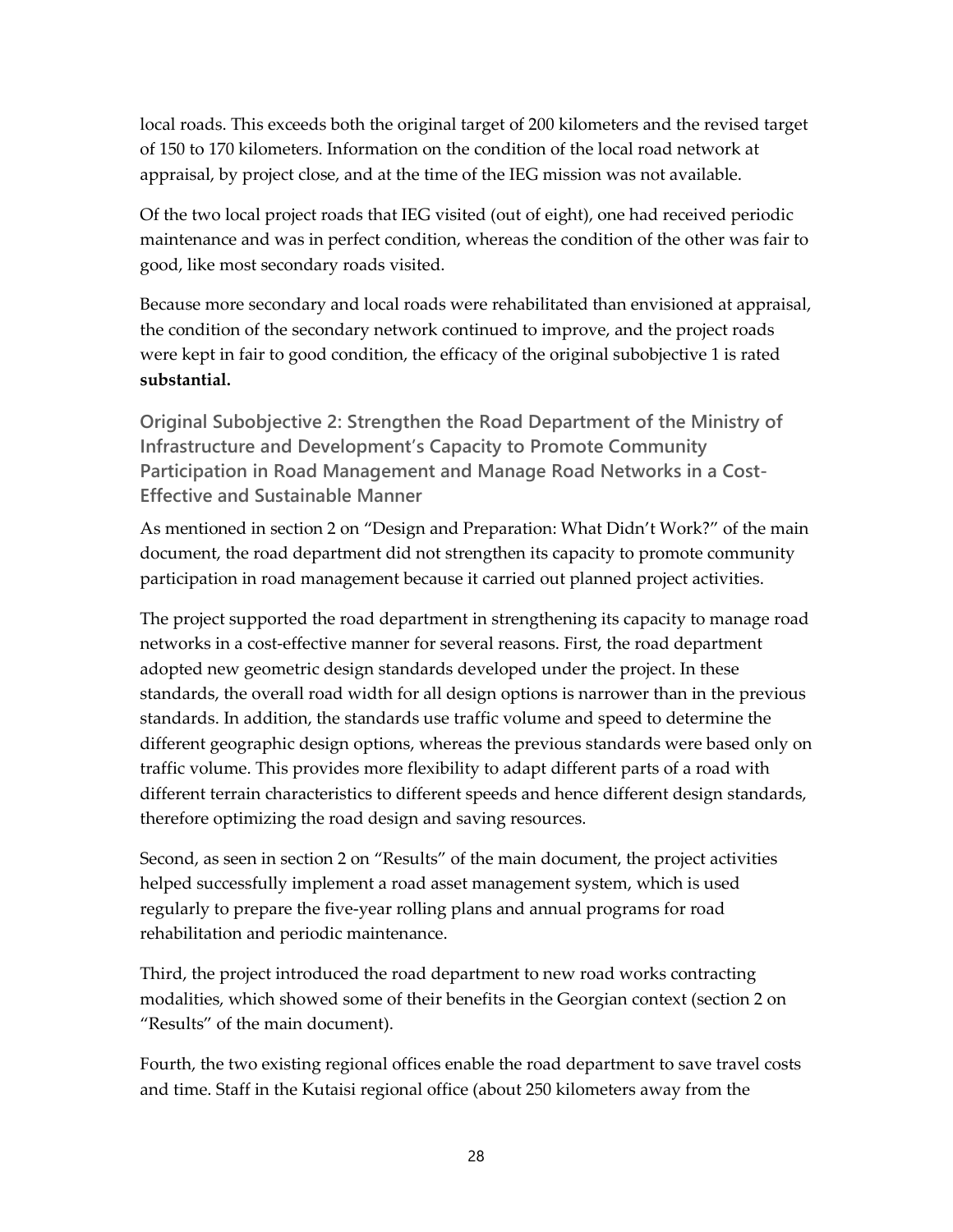headquarters in Tbilisi) noted that being in the regional office substantially reduces travel costs, saves time, and improves the quality of road work monitoring because they can go to the field more often, and it is easier to conduct surprise visits. According to the procurement plan, the project provided office furniture and computers to the regional offices, but because of the time that elapsed since the implementation of the SLRP, regional office staff in Kutaisi were not aware of it. The PAD had also envisioned the operationalization of four more regional offices, which did not happen. IEG believes that considering Georgia's size, three offices (the headquarters and two regional offices) might be enough because most parts of the country can be reached within about 150 kilometers from these offices.

As stated in in section 2 on "Results" of the main document, the road department also enhanced the sustainability of road management by strongly increasing the allocations for road rehabilitation and maintenance, and the World Bank team likely contributed to it. The activity related to the original subobjective 2, not successfully implemented, was the adoption of the draft maintenance standard prepared under the project. Such standard would have contributed to a uniform level of maintenance in the country. World Bank staff informed IEG that approval of the standard had been a contentious issue because the road department did not want to be bound by a standard with which it would be difficult to comply, especially for local roads. Not all countries have maintenance standards. However, Georgia, which is trying to move toward more performance-based maintenance, would benefit from a maintenance standard customized to the national context.

Because the road department's capacity to manage roads cost-effectively and sustainably increased, but it's capacity to promote community participation in road management was not strengthened, the efficacy of the original subobjective 2 is rated **modest.**

Overall, the efficacy in achieving the original objectives is rated **substantial.**  Subobjective 1 was fully achieved, and subobjective 2 was achieved with moderate shortcomings.

## **Revised Objectives**

**Revised Subobjective 1: Upgrade and Rehabilitate the Secondary and Local Road Networks**

The revised objective is identical to the original objective, and the respective outputs, outcomes, and assessment apply. In addition, with a 19.9 percent reduction in travel time on project roads by the end of the project, the outcome indicator target of 20 percent introduced with the 2009 restructuring and additional financing was achieved. The road department was unable to calculate the current travel speeds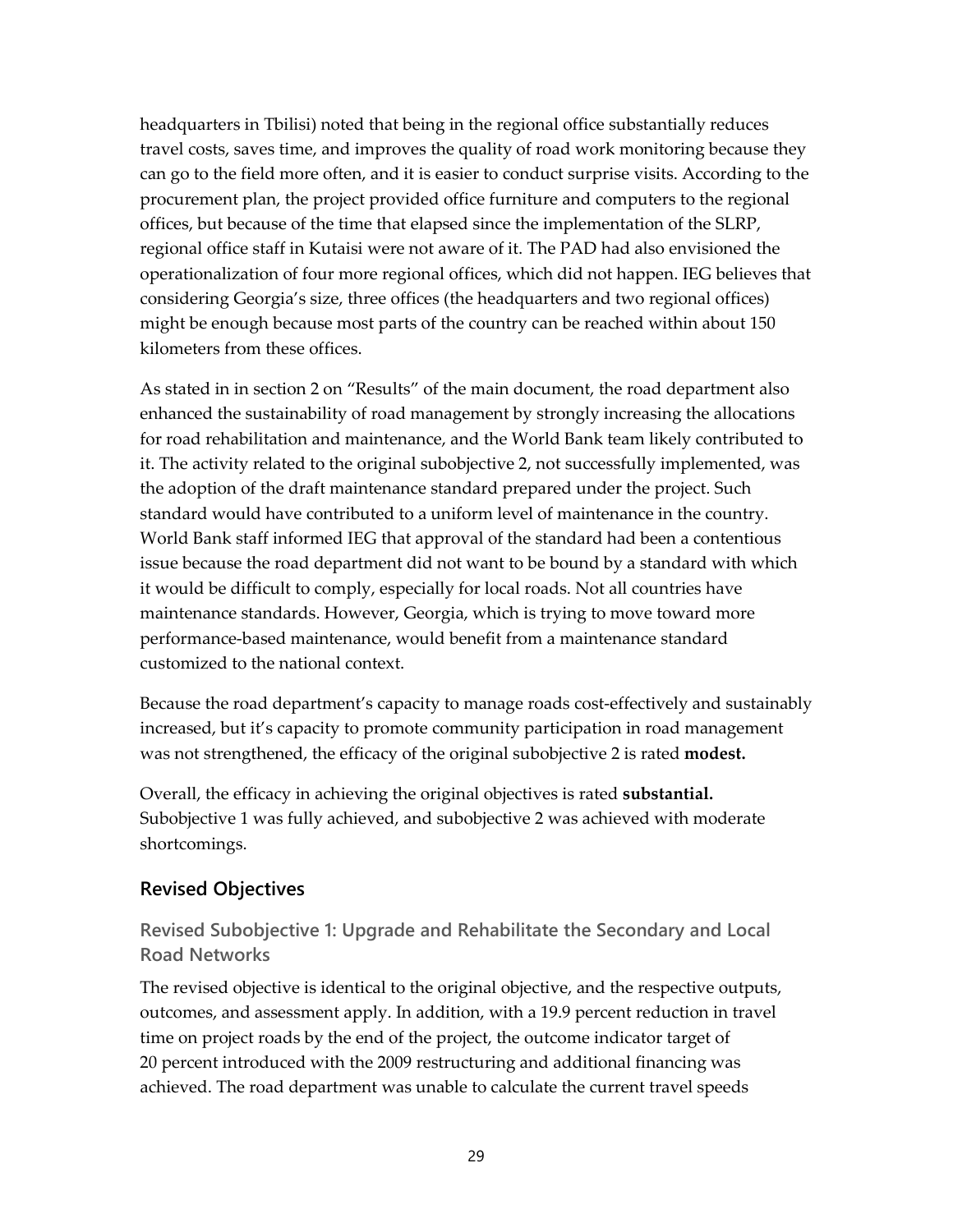because the baseline data for travel times on project roads were not available. However, the IEG mission traveled on all project roads it visited at the legal speed limits, which is often 90 kilometers per hour. This is substantially higher than the average travel speed of 50 kilometers per hour on the secondary project roads and 30 kilometers per hour on the local project roads by project close. For the reasons mentioned under the original subobjective 1 and because the travel time reductions were achieved, the efficacy of this subobjective is rated **substantial.**

**Revised Subobjective 2: Increase the Roads Department of the Ministry of Regional Development and Infrastructure's Capacity to Manage the Road Network in a Cost-Effective and Sustainable Manner**

As mentioned under the original objective 2, the project helped enhance the road department's capacity to manage the road network cost-effectively and sustainably with minor shortcomings. The 2009 restructuring and additional financing added one additional activity consisting of the preparation of a performance-based contract model. World Bank and road department staff did not recall if the model was prepared under this project or under a parallel World Bank project. However, road department staff credited the project for having introduced them to the concept of performance-based contracts. Even if there is no evidence that the draft contract model for performancebased contracts was prepared under this project, the original project activities contributed to the substantial achievement of this subobjective, and the efficacy is rated **substantial.**

**Revised Subobjective 3: Increase the Local Governments' Capacity to Manage the Road Network in a Cost Effective and Sustainable Manner**

The road department hired a consultant to prepare a manual for local road management, and the consultant distributed the manual to local governments during a workshop organized to introduce it to them. However, IEG believes that the project did not enhance the capacity of local governments to manage their road network in a costeffective and sustainable manner for several reasons.

IEG's interviews with national and local government representatives suggested that the capacity of local governments to manage their local road network is weak. Most interviewees commented that the shortcomings are in human resources and budgets. In the two local governments that IEG visited, the infrastructure departments responsible for road management had 10 and 5 staff, respectively. The staff included engineers but no road engineers. In 2018, the 37 of the 69 local governments for which IEG received data spent GEL 5,859,891 on road maintenance. Assuming that their maintenance costs were identical to those of the road department for paved roads, this amount would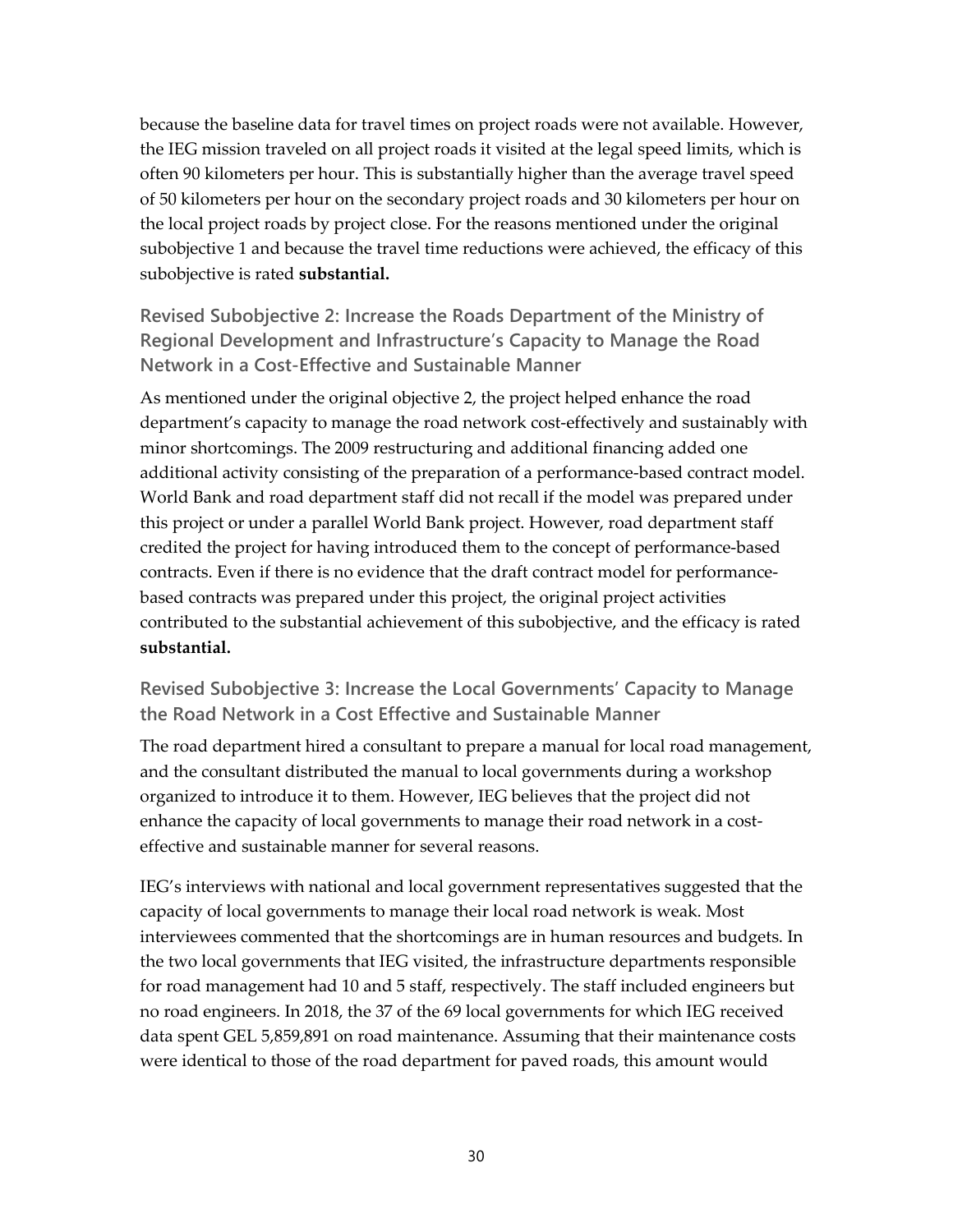enable them to maintain 528 kilometers, or 6.6 percent of the local road network under their responsibility[.2](#page-64-1)

IEG also found that mayors and staff of the infrastructure departments of the two local governments visited did not have a clear idea of the kilometers of roads under their responsibility, let alone the condition of the network. The inventory of local roads, prepared by the road department under this project at the recommendation of the World Bank and passed on to the local governments, is not used. In the two local governments, the infrastructure department staff was unaware of the existence of such inventory. The two local governments do not use optimization or prioritization support tools. Without good data and planning tolls, the local government's road planning capacity is limited.<sup>[3](#page-64-2)</sup>

The condition of local roads networks remains precarious. Even without road condition data, different sources of evidence point to the fact that local roads are not in good condition. Documents such as the PADs of more recent road projects in Georgia make this statement. Most of IEG's interviews with national and local governments' representatives and people met during the mission confirmed that local roads were mostly in bad condition, the situation was more problematic in mountainous areas and after rain, and routine maintenance of local roads was not adequate. Additionally, as mentioned previously, the local governments' maintenance spending is far too low to maintain the network. Furthermore, IEG's field visit of two local roads rehabilitated under the SLRP provided a mixed picture. One of the roads had recently received periodic maintenance and was in good condition, and the other road showed signs of past patching but had many open cracks and several small potholes.

Therefore, the achievement of this subobjective is rated **modest.**

Overall, the efficacy in achieving the revised objectives is rated **substantial.** The first subobjective was fully achieved, and the second was achieved with minor shortcomings. The third subobjective was not achieved because of design shortcomings, which are considered in the relevance of design rating.

# **3. Efficiency**

## **Economic Analysis**

At appraisal of the original project, a five-step approach was used to select the most efficient road sections to be financed under the project because traffic data were not available, traffic volumes were depressed because of extremely poor road conditions and a shrinking economy, and both the economic and poverty impacts needed to be considered. This was a diligent way of proceeding.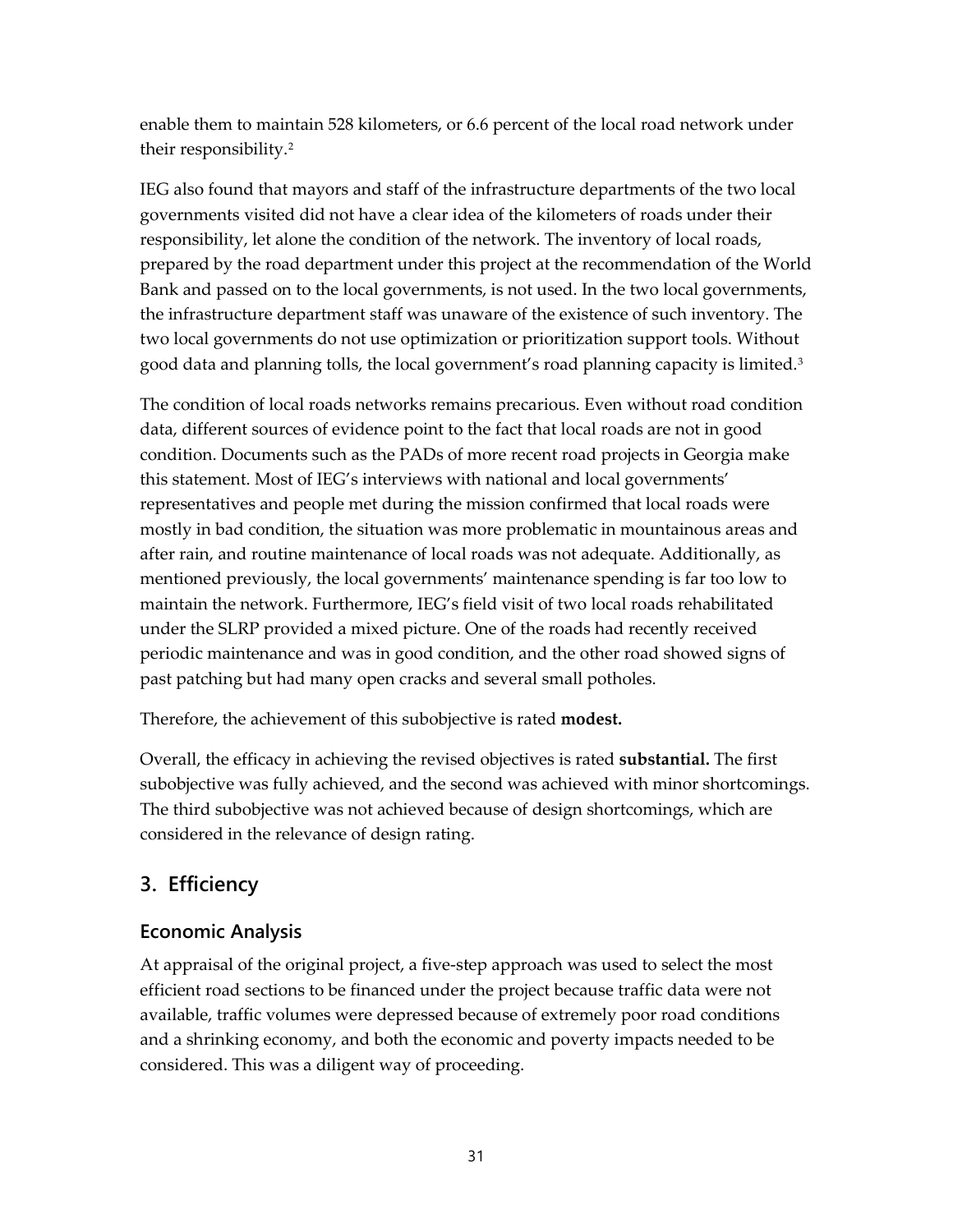The first step started with an economic assessment using the Highway Design and Maintenance Model (HDM-4) and the Road Economic Decision model to identify the secondary roads for which the economic justification to rehabilitate them was the strongest. Twenty-two sections totaling 1,529 kilometers were assessed. The analysis relied on expert estimates for road condition and traffic data, cost data from existing road rehabilitation contracts, actual operating cost data, and conservative traffic growth estimates. The analysis used a discount rate of 12 percent, which is reasonable considering the data constraints.

In the second step, the development potential of the zone of influence of the 16 economically most justifiable secondary roads was assessed. Because of the lack of reliable data, the analysis used an expert opinion survey. Four experts rated each road on a scale of 1 to 10 for the agricultural potential and the opportunities for off-farm employment. A simple composite index was created as an indicator of the road's economic potential.

The third step was to assess the poverty impact of the 16 road sections. This assessment looked at the project beneficiaries per \$1,000 of investment and showed that the assessed roads benefited between 10 and 350 poor people per \$1,000 of investment.

In the fourth step, the results of the three assessments were combined to select the three secondary roads to be financed in the first year of project implementation. The net present values (NPVs) of these sections were \$2.8 million, \$2.1 million, and \$0.9 million. The overall NPV for the first-year program was \$5.8 million. The sensitivity analysis showed positive NPVs for all hypotheses tested. The economic internal rate of return (EIRR) was not calculated. This removes the possibility of assessing the robustness of the economic impact of the selected sections and comparing results over time.

The final step was to select the local roads in the influence area of the secondary roads to be rehabilitated.

When the additional financing was prepared, the economic analysis was repeated using HDM-4. The assessment looked at 377 kilometers of secondary and local roads for which data were available. A discount rate of 10 percent was used. All sections assessed showed an EIRR between 10 percent and 92 percent. The average EIRR was 30.7 percent, and the NPV was \$114.6 million for the roads to be improved under the additional financing. The additional financing project paper provides limited information on the analysis and the assumptions used. A cost effectiveness analysis was also carried out looking at the number of poor people in the influence area of the road section per \$1,000 investment. Because rehabilitation costs were substantially higher than anticipated at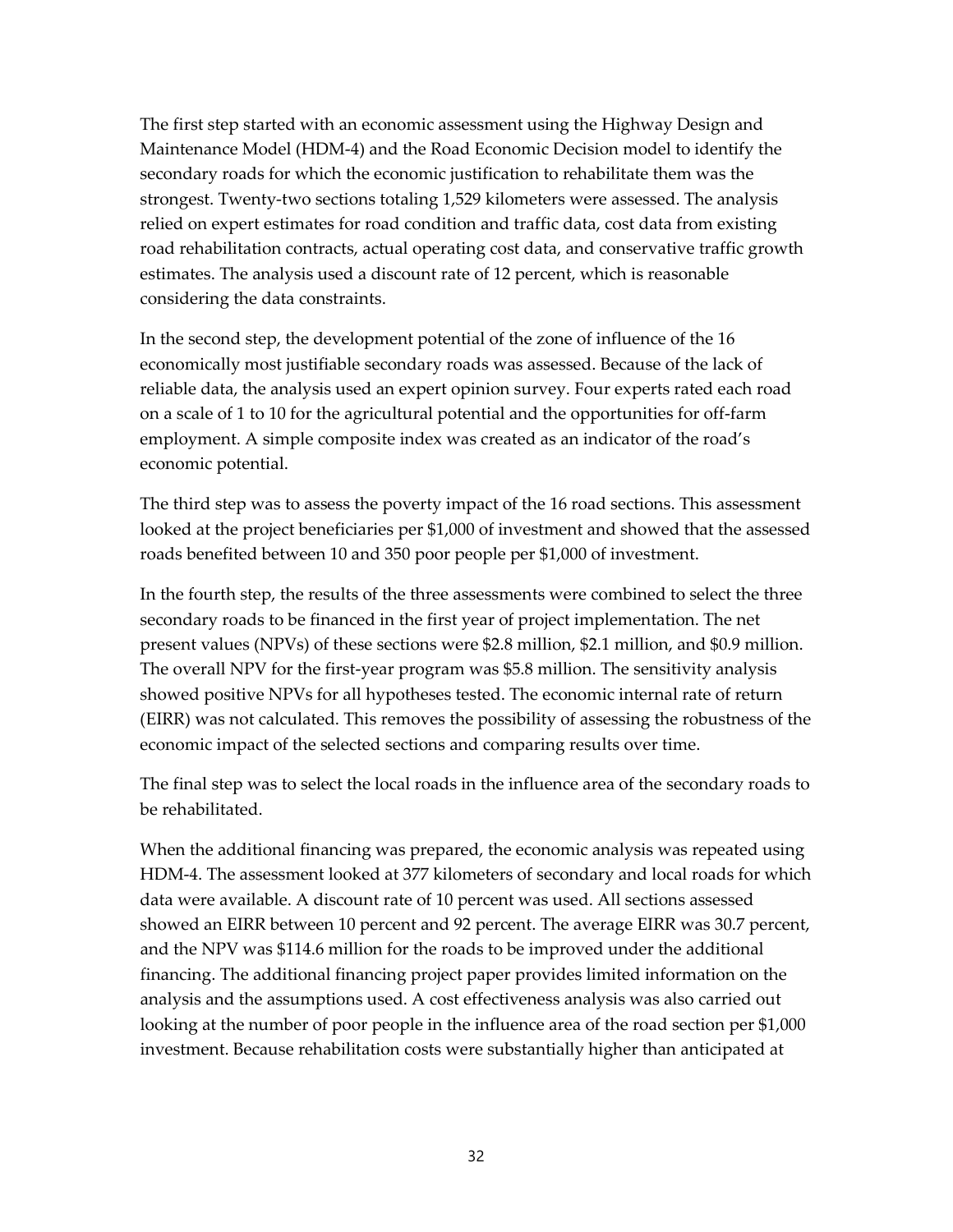appraisal of the original project, this analysis resulted in between 10 and 20 poor people per \$1,000 of investment.

At the 2010 restructuring, an economic analysis was carried out for the additional roads to be included under the project using the HDM-4 model. This analysis showed EIRRs ranging from 14.3 percent to 46.3 percent, depending on the sections. The restructuring paper does not include additional details.

At project completion, an ex post economic evaluation for the 49 road sections rehabilitated totaling 844 kilometers was carried out. The evaluation used the HDM-4, the evaluation period was 20 years, and the discount rate was 10 percent. The actual construction costs, current traffic, and an annual traffic growth rate of 2.8 percent were used. The overall EIRR was 24.7 percent, 30 percent lower than the overall estimated EIRR when additional financing was prepared. The main reasons for the lower actual rates of return were higher construction costs on some sections of the original project because of the adoption of higher construction standards than planned at appraisal, and lower traffic growth on some sections than projected because of the slowdown of the economy. The Implementation Completion and Results Report does not include information on the NPV.

## **Administrative and Operational Efficiency**

Overall, the project had no significant cost and time overruns. The total estimated cost of the original project and the additional financing was \$127.44 million, and the actual total project cost was \$132.14 million. However, the cost of the initial civil works was higher than envisioned at appraisal because the original design assumed the adoption of a lowcost rehabilitation approach, which proved inadequate.

The planned project closing date was October 31, 2011, and the actual closing date was June 30, 2012. The original project had experienced delays because of the need to agree on the design standards for the roads and some initial procurement delays. At the midterm review, the project was again largely on track.

Overall, the project's funds were used efficiently. Even if the final EIRR was lower than expected at the time of the additional financing, an EIRR of 24.7 percent still indicates a robust economic return. The administrative efficiency had minor shortcomings. Therefore, the efficiency of the project is rated **substantial.**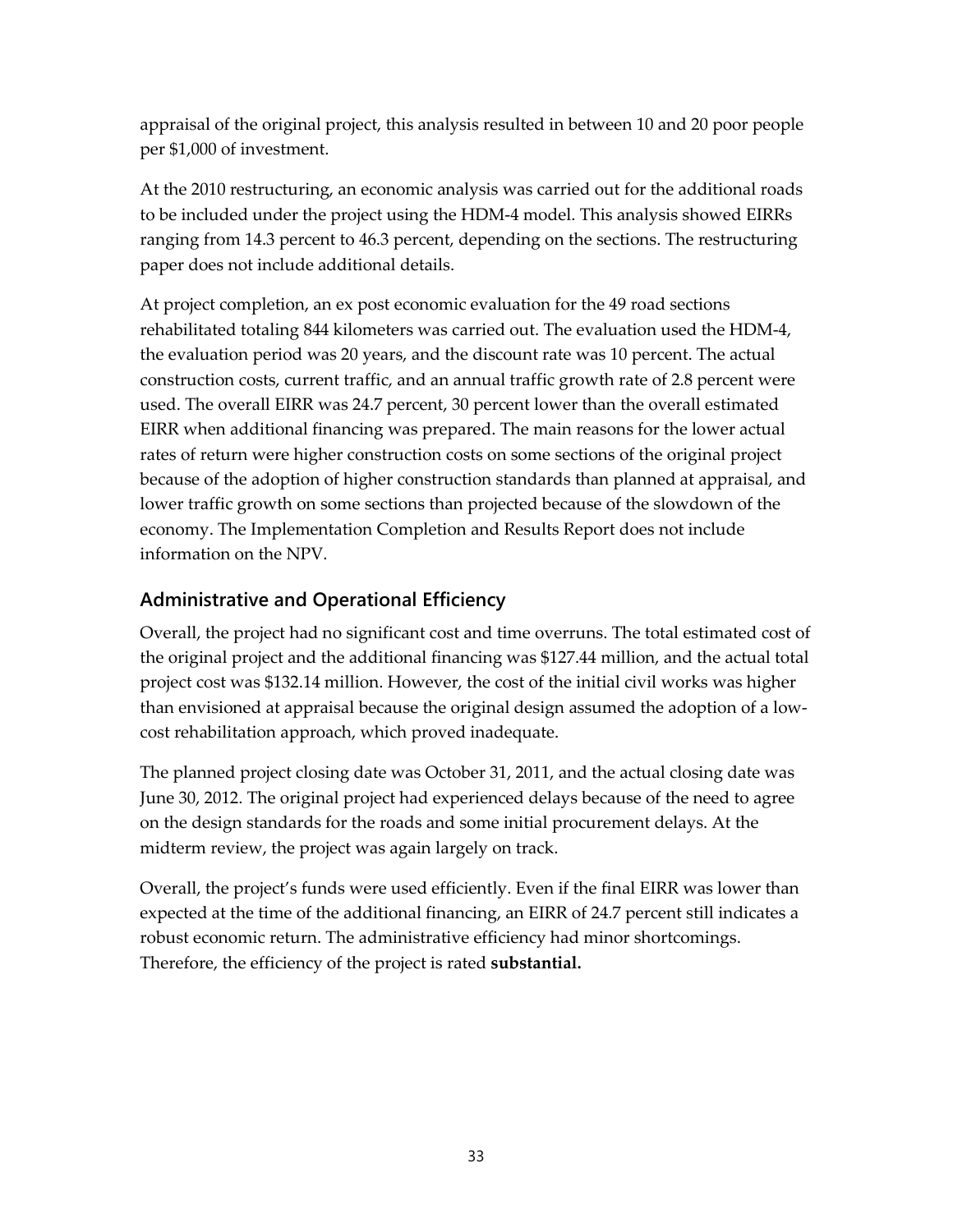# **4. Outcome**

The project outcome against the original PDO is rated **moderately satisfactory.**  Although the project objectives and the project design were moderately relevant, the objectives were substantially achieved, and the project funds were used efficiently.

The project outcome against the revised PDOs is rated **moderately satisfactory.** The revised PDOs were substantially relevant, but the relevance of the project design was modest. One of the project subobjectives was fully achieved, the other was achieved with minor shortcomings, and the third was not achieved because of design shortcomings. The project's funds were used efficiently.

The disbursement rate was 23.16 percent before the approval of the revised PDO and 76.84 percent after its approval. The weighted outcome of the project is **moderately satisfactory** (total weight 4.00).

## **5. Risk to Development Outcome**

**Local governments' road management capacity.** The main risk to development outcome remains the local governments' capacity to manage local roads cost-effectively and sustainably. As stated in the Efficacy section, the local governments' road management capacity is weak. They do not collect road condition data, and their planning capacity is limited. The two local governments that IEG visited did not have a road engineer to review engineering designs for road works and monitor work implementation. The condition of the local roads network is precarious.

**Road department's institutional capacity.** The road department's capacity to manage the secondary network in a cost-effective and sustainable way is likely to be sustained. The institutional and capacity improvements started under the project have continued. Even if the road department currently has no plans to issue a maintenance standard, the planned broader use of performance-based contracts is likely to reveal a need for such a standard.

**Road maintenance.** The road department has an established practice of contracting out all roads for routine maintenance, but the quality of maintenance is not uniform (see section 2 on "Results" of the main document). The road department is also eager to experiment with new and more efficient road maintenance delivery approaches. The budget allocations for road rehabilitation and maintenance have steadily increased, and the network condition has improved. Therefore, the risk that maintenance on the project roads will be neglected is low.

Based on these factors, the overall risk to development outcome is rated **moderate.**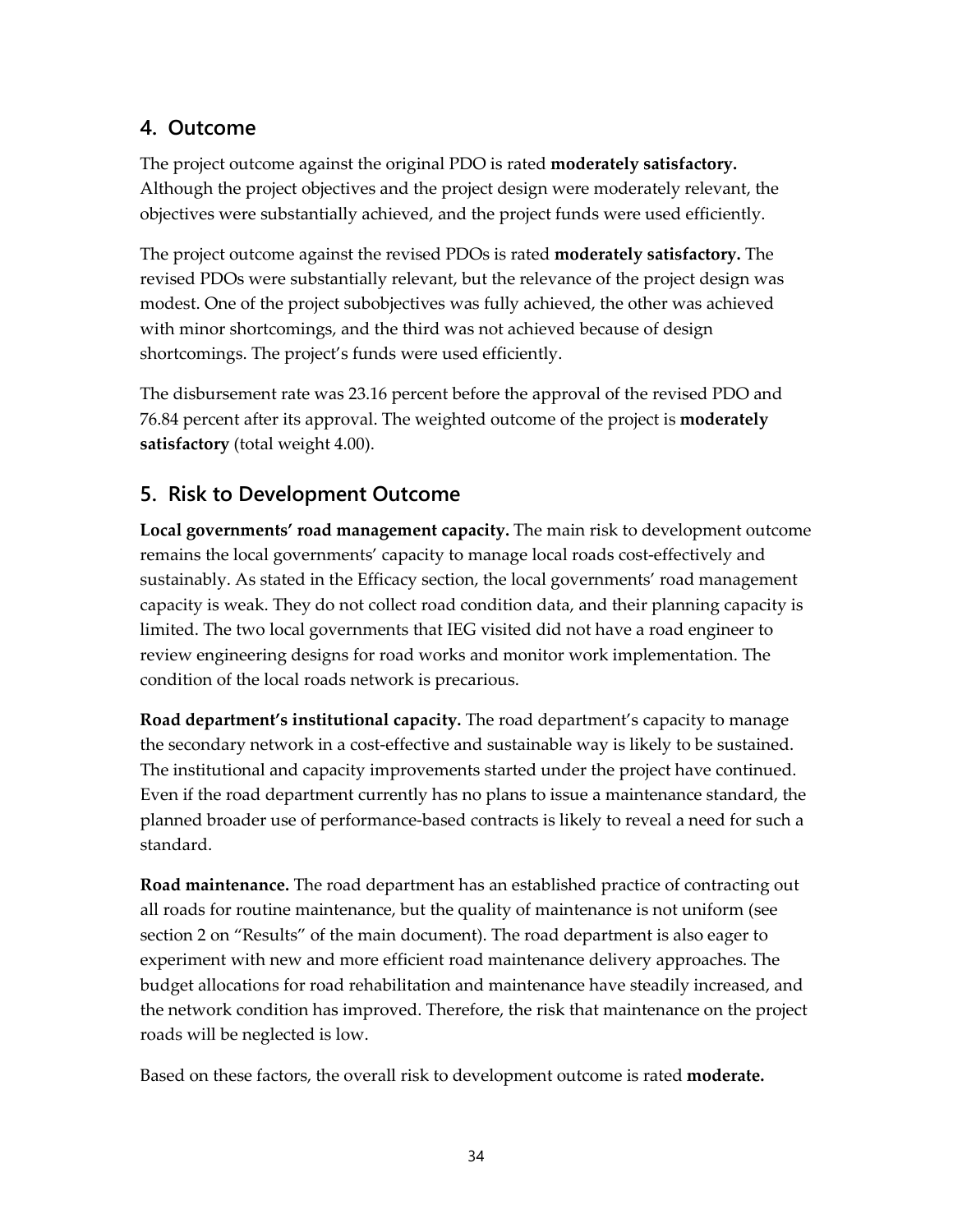## **6. Bank Performance**

#### **Quality at Entry**

The World Bank team conducted a thorough analysis of the transport sector challenges in Georgia, which focused strongly on road maintenance funding. The team selected a comprehensive project scope that included both secondary and local roads. This was important for the development of the rural economy and providing access to services. The team also struck a good balance between physical investments and institutional strengthening and selected the project roads based on careful consideration of both economic and social impacts. In a diligent five-step road selection approach, the team first identified the secondary roads and then the local roads in their area of influence to optimize connectivity.

The team considered the lessons from previous projects. They adequately assessed the project's environmental and social implications and prepared the necessary documents. They did not prepare a resettlement management framework because the project was designed to avoid land acquisitions. In hindsight, this was a shortcoming because the project required minor land acquisitions. The World Bank team also handled the project's fiduciary aspects adequately at appraisal.

The low-cost rehabilitation approach that the World Bank proposed to cover more kilometers of roads with the available funds did not have enough buy-in from the road department. Once the road department had access to increased resources for rehabilitation and maintenance, the project had to be restructured to apply more robust rehabilitation solutions and reduce the quantity of roads to be rehabilitated.

The World Bank team correctly flagged the risks of inadequate resources for maintenance and counterpart funds, lack of sustainability of the institutional development activities and possible resistance, and too-high expectations from community members. The risk mitigation measures, however, were weak.

Design weaknesses already mentioned in previous sections relate to the differences in the PDO statements in the PAD and the loan agreement, the output-oriented nature of subobjective 1, and the flaws in the results framework. In addition, as noted in section 2 on Design and Preparation: What Didn't Work and Implementaton and Supervision: What Didn't Work? of the main report, the community participation and local government capacity strengthening activities suffered from design shortcomings. Even though, in hindsight, the project design could have been improved under several aspects, IEG considers the design shortcomings as moderate at the margin. Therefore, Bank performance at entry is rated **moderately satisfactory.**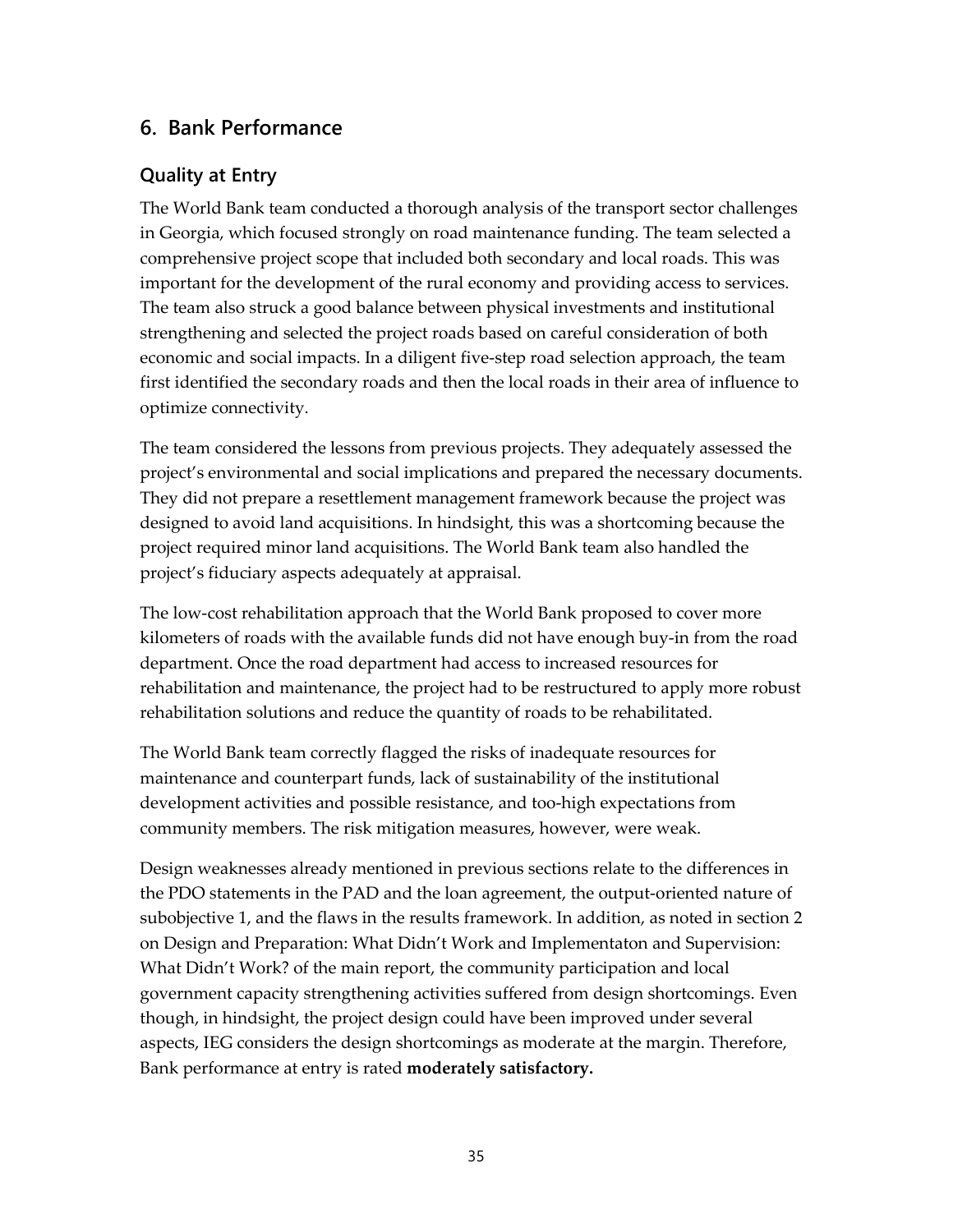## **Quality of Supervision**

The World Bank team was present in the country more often than usual for projects led mostly from Washington, DC, because they managed several projects in Georgia. The World Bank team provided guidance and recommendations during project implementation. Road management staff mentioned several times to IEG that they tried new measures at the World Bank team's recommendation. The World Bank monitored the road maintenance expenditures and paid adequate attention to capacity building and technical assistance activities. However, the available aide-mémoire do not show that the World Bank team discussed the activities related to community participation.

The World Bank team adequately supervised fiduciary and safeguards issues and provided strong hands-on support on environmental issues. The team was responsive and proactive and restructured the project four times. The restructurings were justified, but local government capacity strengthening activities would have deserved more attention. IEG confirmed that when the project was not led by a road engineer, a road engineer was part of the team. However, the team did not comprehensively change the results framework to correct its shortcomings. Based on these factors, Bank performance at supervision is rated **satisfactory.**

Overall, Bank performance is rated **moderately satisfactory.**

## **7. Borrower Performance**

## **Government Performance**

The government showed strong commitment to the improvement of secondary roads by substantially increasing road rehabilitation and maintenance budgets over time and providing sustainability to most institutional and capacity enhancements in the road department. Although the government has been providing additional resources to local governments for local roads improvements through the subsequent SLRPs and the regional development fund, not enough effort has yet been made to enhance the local governments' capacity to manage their roads. Because this shortcoming relates to only one aspect of the overall government efforts, the government performance is rated **satisfactory.**

## **Implementing Agency Performance**

The road department conducted project implementation with the support of the Transport Reform and Rehabilitation Center. The road department completed the secondary and local roads improvements generally within time and budget. According to the aide-mémoire, the quality of road works had shortcomings partly attributed to inadequate supervision by the supervision consultant and infrequent monitoring by the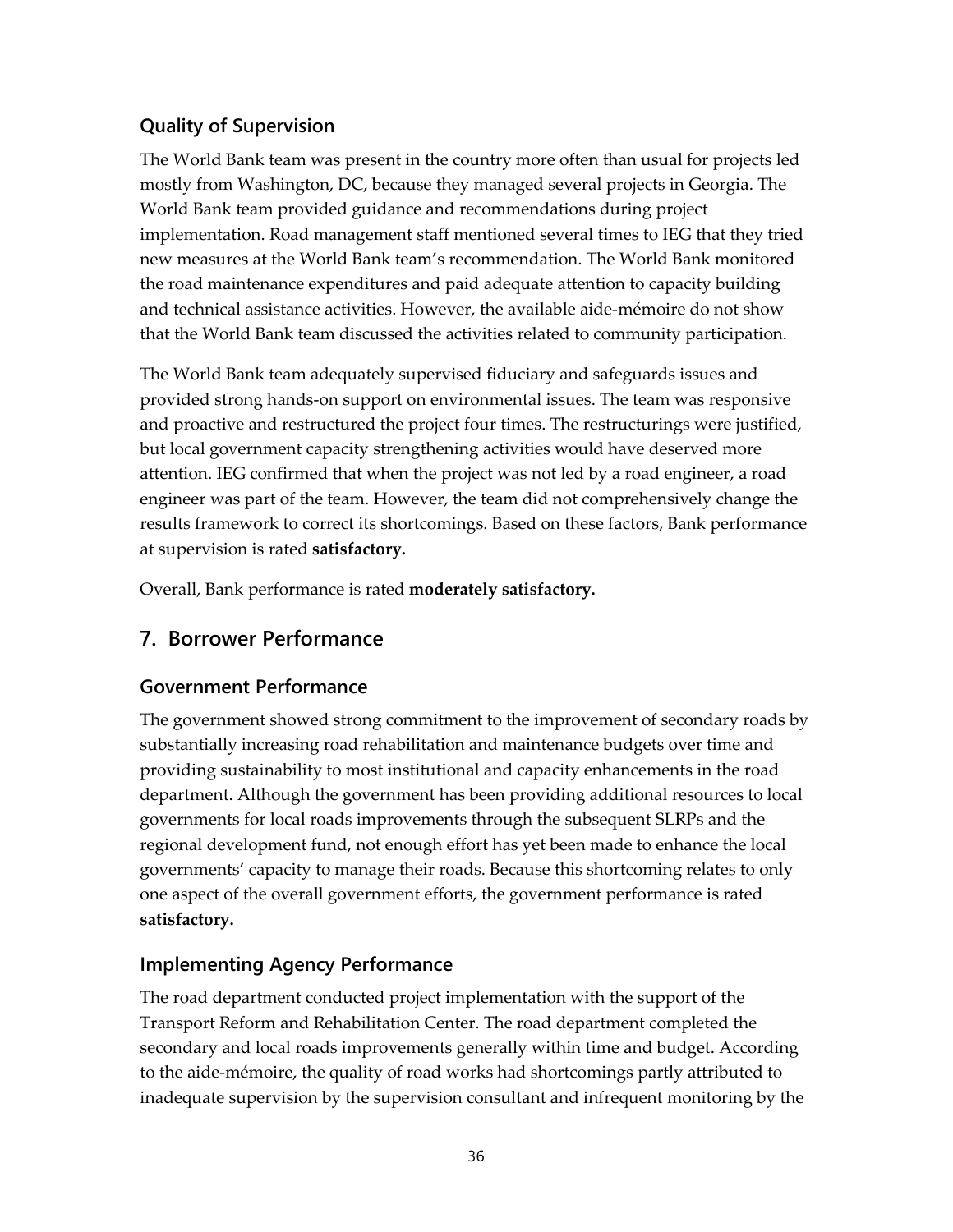road department. Toward the end of the project, the road department's capacity was particularly stretched because of an increased number of contracts to be managed. In addition, the road department had lost several key staff. The road department subsequently hired new staff and replaced others, which left it with adequate capacity.

Road department staff and management were open to many World Bank recommendations, such as to conduct a study on road maintenance (including performance-based contracting), to create a cost monitoring system, and to establish a local road inventory.

The road department did not take steps to strengthen its capacity to promote community participation, but as noted in section 2 on "Design and Preparation: What Didn't Work?" of the main document, this might have been too aspirational given the long tradition of Soviet-era command-and-control practices and the lack of a real need.

The implementation agencies handled financial management and procurement adequately. The safeguards compliance had shortcomings, mostly in environmental management at project sites, reporting, and an unexpected need for minor land acquisitions. The road department corrected the issues by the end of the project. Because the shortcomings were minor, the implementation agency's performance is rated **satisfactory.**

Overall, the borrower performance is rated **satisfactory.**

## **8. Quality of Monitoring and Evaluation**

## **Design**

The Transport Reform and Rehabilitation Center oversaw M&E, especially relating to the institutional reforms and technical assistance. At the local level, the regional offices of the road department and the road maintenance committees were to monitor the road works and evaluate project outcomes. Because the road maintenance committees were not established, the two regional offices and the road department's headquarters staff carried out the monitoring of roadworks.

The design of the original and revised M&E frameworks had shortcomings. Partially because the PDO statements in the PAD and the loan agreement were not identical, there was a mismatch between indicators and project outcomes, and indicators such as the increased access to off-farm employment were not relevant to assess the PDO as stated in the loan agreement. In addition, some of the indicators did not have baselines and end targets.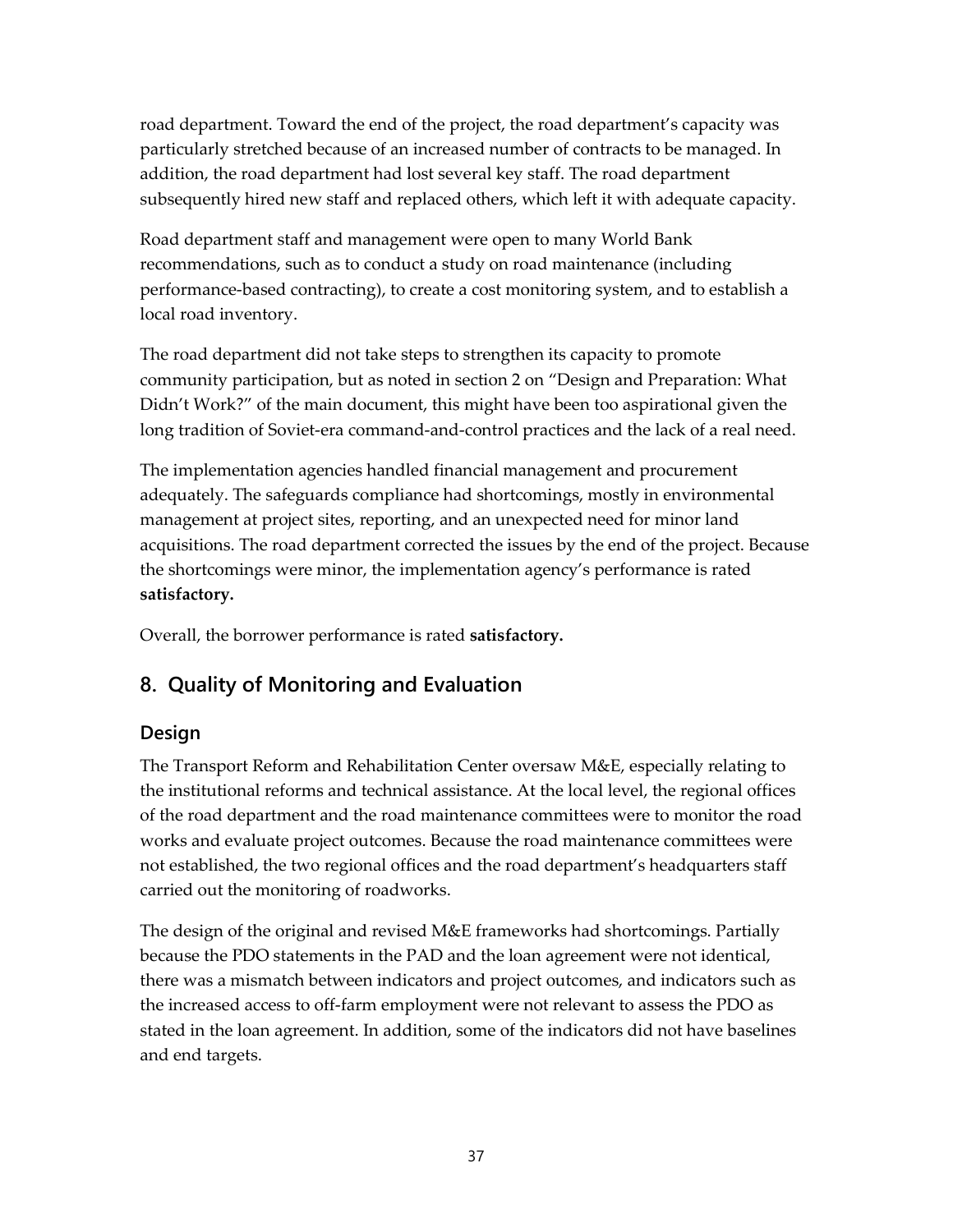Not all project outcomes had adequate indicators to measure them. For instance, there were no outcome indicators to measure the enhanced community participation capacity of the road department, the improved road management capacity of the local governments, and the outcome of the road safety activity with the police. The latter was also not reflected in the PDO statement.

The original outcome indicators were mostly output oriented and had a weak link to the project activities, whereas some indicators that measured the results of components were better suited to assess the achievement of the PDO. Moreover, the indicator measuring the percentage of main roads in poor condition was not related to the project activities because the project did not intervene on main roads. It was also not measured by the end of the project.

The indicators that measured the reduction in road rehabilitation unit costs were not adequate to measure the enhanced efficiency in road management because this unit cost depended on factors outside of the project's control, such as the increase in the cost of construction materials, the design standards, and the level of competition in the country. A better indicator to measure the cost effectiveness of the road department's sector management, to be generated mainly through improved planning and standards for road works, could have been the reduction in the need for rehabilitation and reconstruction works on the network because of enhanced standards and more regular maintenance. In addition, the targets for these indicators were underestimated.

The changes to the M&E framework introduced with the additional financing and restructurings consisted mainly of deleting indicators and adding a few new ones, which also had shortcomings. For example, the indicator that measured the number of person-months of jobs created was not linked to the PDO statement, and the indicator related to the reduction in vehicle operating costs had no baseline and therefore was not monitored. Finally, there were no protocols to measure the original and revised indicators.

#### **Implementation**

The road department collected the data and information on the indicators and included them in the regular project progress reports.

#### **Utilization**

The road department and the World Bank used the M&E information mainly as a tool to monitor and evaluate the progress of project implementation, as evidenced by the citation of M&E information in the aide-mémoire and Implementation Status and Results Reports. They also used the M&E data to adjust the scope of the planned road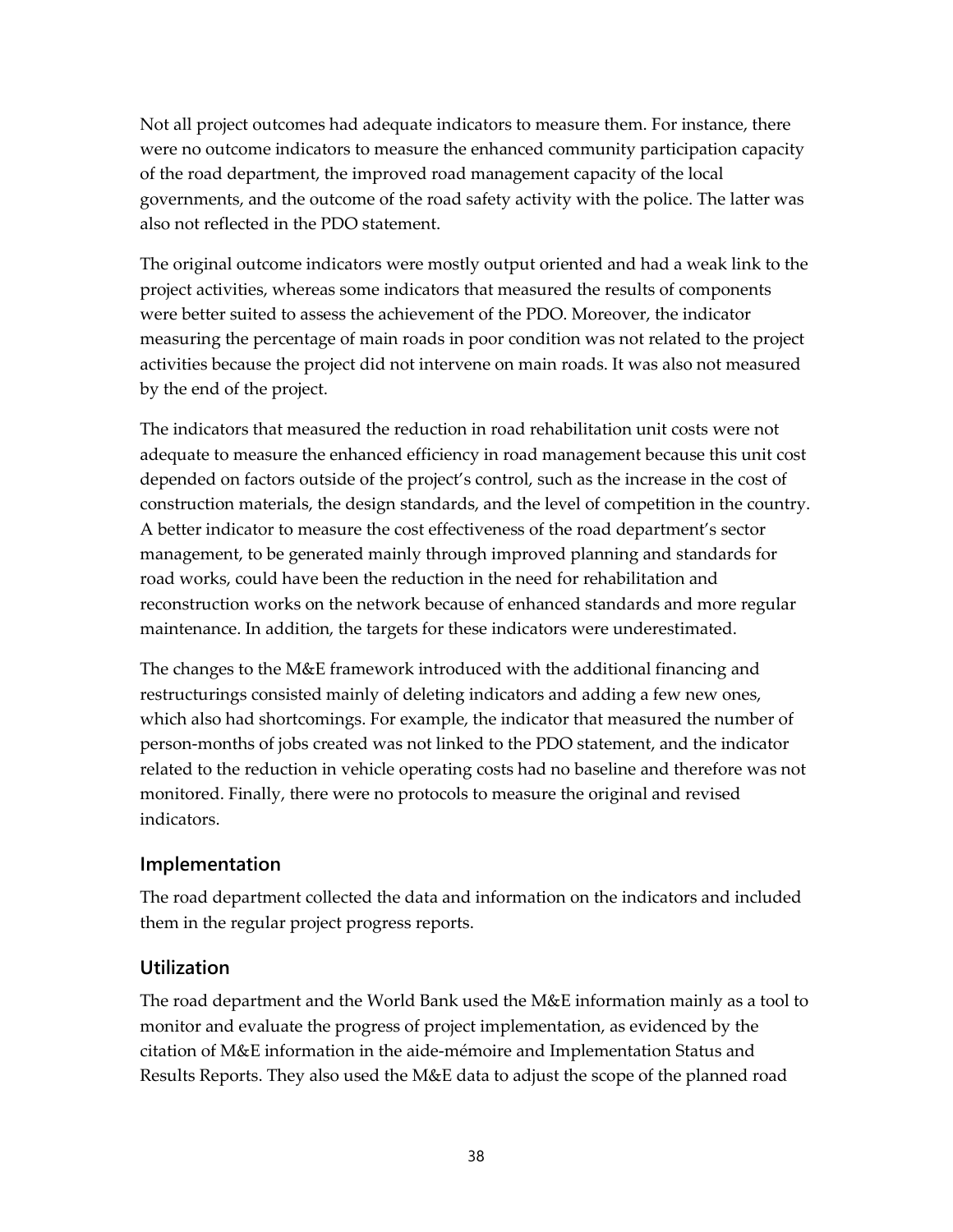rehabilitation to reflect the changes in the rehabilitation approach and increase the government's financing contribution.

Mainly because of the shortcomings in the M&E design, M&E is rated **modest.**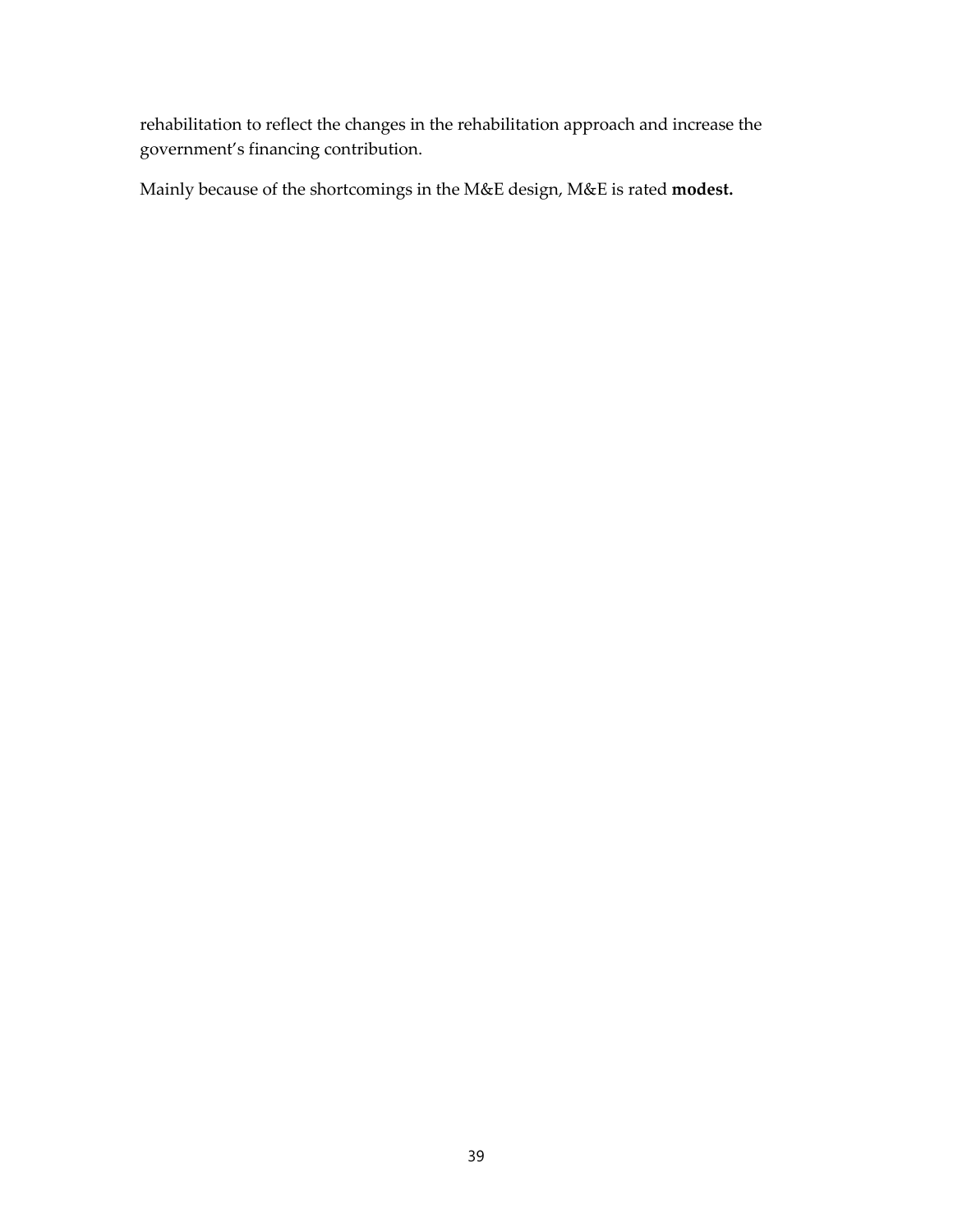# **Kakheti Regional Roads Improvement Project (P117152)**

| Indicator                      | $ICR*$                  | <b>ICR Review*</b>      | <b>PPAR</b>             |
|--------------------------------|-------------------------|-------------------------|-------------------------|
| Outcome                        | Satisfactory            | Satisfactory            | Satisfactory            |
| Risk to development<br>outcome | Modest                  | Modest                  | Modest                  |
| Bank performance               | Moderately satisfactory | Moderately satisfactory | Moderately satisfactory |
| Borrower performance           | Satisfactory            | Satisfactory            | Satisfactory            |

#### **Table A.2. Kakheti Regional Roads Improvement Project (P117152)**

*Note:* The Implementation Completion and Results Report (ICR) is a self-evaluation by the responsible Global Practice. The ICR Review is an intermediate Independent Evaluation Group product that seeks to independently validate the findings of the ICR. PPAR = Project Performance Assessment Report.

## **1. Relevance of Objectives and Design**

#### **Objectives**

The PDO was to "reduce transport costs and improve access and traffic safety for the Kakheti regional roads." The PDO was not revised, and the project's level of ambition was not significantly changed, so no split rating is required.

#### **Relevance of Objectives**

At appraisal, Georgia had recently emerged from the August 2008 war with the Russian Federation, which, among other things, resulted in damage to infrastructure and the worsening of the infrastructure bottleneck. According to the 2008 road condition survey, 19 percent of main roads and 46 percent of secondary roads were in poor condition. Road safety was a growing concern, especially on newly rehabilitated or new roads because they enabled speeding. With 19 fatalities per 100,000 inhabitants in 2009, Georgia was significantly above European Union levels.

Agriculture was responsible for about 53 percent of the country's employment but only for 10 percent of gross domestic product (GDP). In the Kakheti region, the two main economic pillars were agriculture (especially wine growing), and tourism. Agriculture was the main source of income, and tourism had a huge potential because of the region's diverse climate and rich cultural heritage. However, the region's economy had declined in previous years, and Kakheti was one of the poorest regions with a 46 percent poverty level. One reason was the decline in wine exports to the Russian Federation, Kakheti's traditional market, and difficulties in opening new export markets because of high transport costs.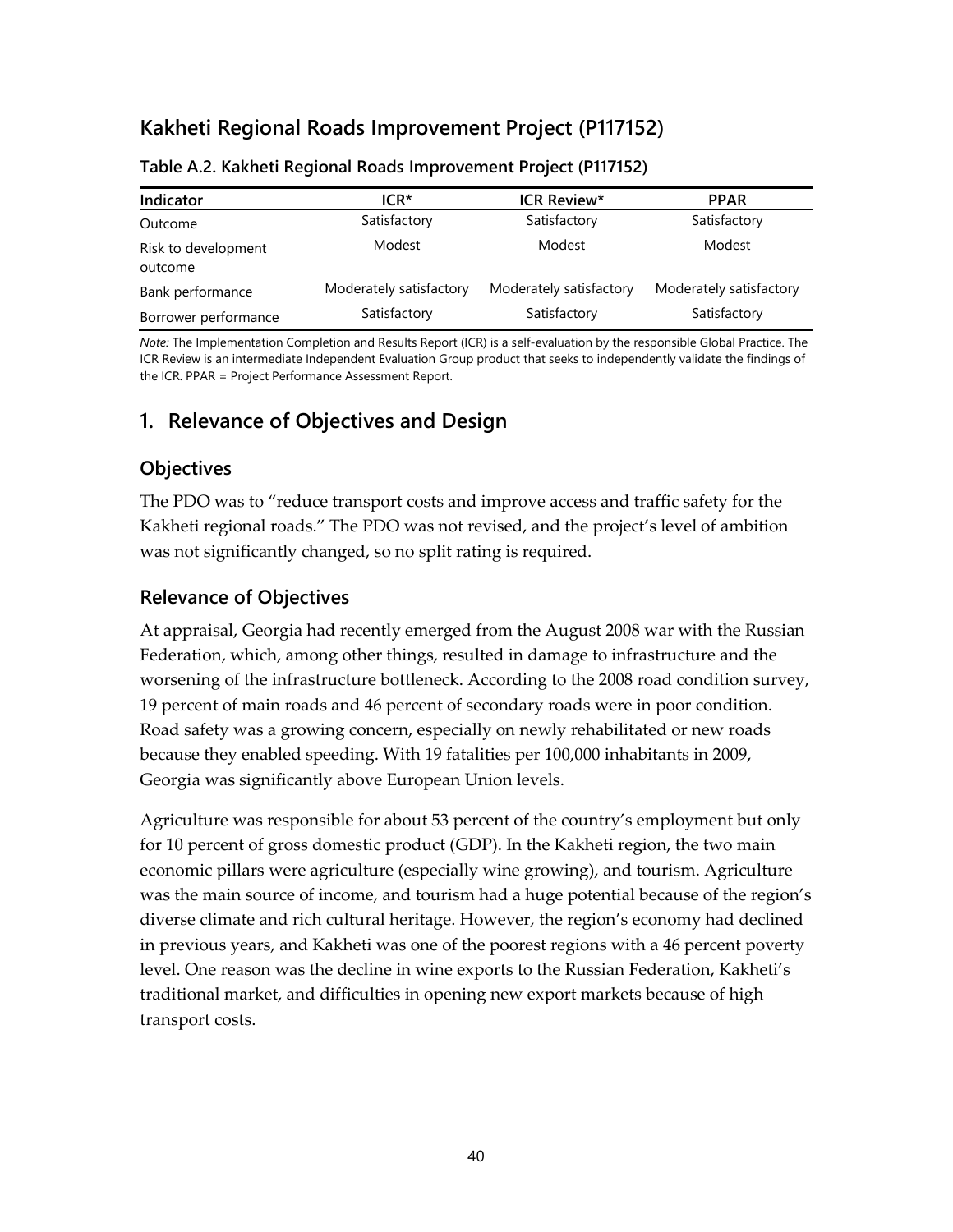Therefore, the PDO of reducing transport costs and improving access and traffic safety for the Kakheti regional roads was highly relevant. This PDO was also fully in line with the country and World Bank strategies at appraisal.

To promote agricultural and rural development, Georgia's 2008–12 five-year economic development program, Georgia without Poverty, emphasized targeted infrastructure development. The government had also provided the high-level interministerial transport commission chaired by the prime minister with new functions to coordinate and lead road safety matters, and it prepared a national road safety strategy in 2008.

As mentioned under the Relevance of Objectives section of the SLRP, the World Bank's FY10–13 CPS referred to the improvement of the rural economy through transport time reductions, particularly in the Kakheti region. Under strategic objective 2 (strengthening competitiveness for postcrisis growth) results area 3 (upgrade the transport corridor and increase connectivity), the CPS also aimed at transport cost and time reductions along key transit roads and road safety improvements.

The PDO remained highly relevant and fully in line with the country and World Bank strategies by project close.

At that time, the secondary roads in poor condition had decreased to 35.1 percent, but the inadequate quality of the road network was still a burden to the economy in travel times and costs. Road deaths also continued to be stubbornly high, with 16 fatalities per 100,000 inhabitants.

Georgia's socioeconomic development strategy, Georgia 2020, identified the development of infrastructure and use of the country's transit potential as one of the main priority directions to achieve inclusive and sustainable economic growth. The Ministry of Regional Development and Infrastructure's 2014 Action Plan clearly indicated that regional development was the government's priority, including improvement of road and tourist infrastructure.

The FY14–17 CPS acknowledged that road rehabilitation and upgrading was a key government priority since 2004, and significant strides toward improving secondary roads had been made. The CPS also recognized that there was a need for further investments in local and secondary roads to address the transport needs of low-income populations. Improved domestic connectivity was expected to facilitate access to economic opportunities and promote inclusive growth in rural areas. The focus on road safety was in line with the regional and global priorities outlined in the United Nations' Decade of Action for Road Safety for 2011–20 and in the draft national road safety strategy for 2015–20. Based on these factors, the relevance of objectives is rated **high.**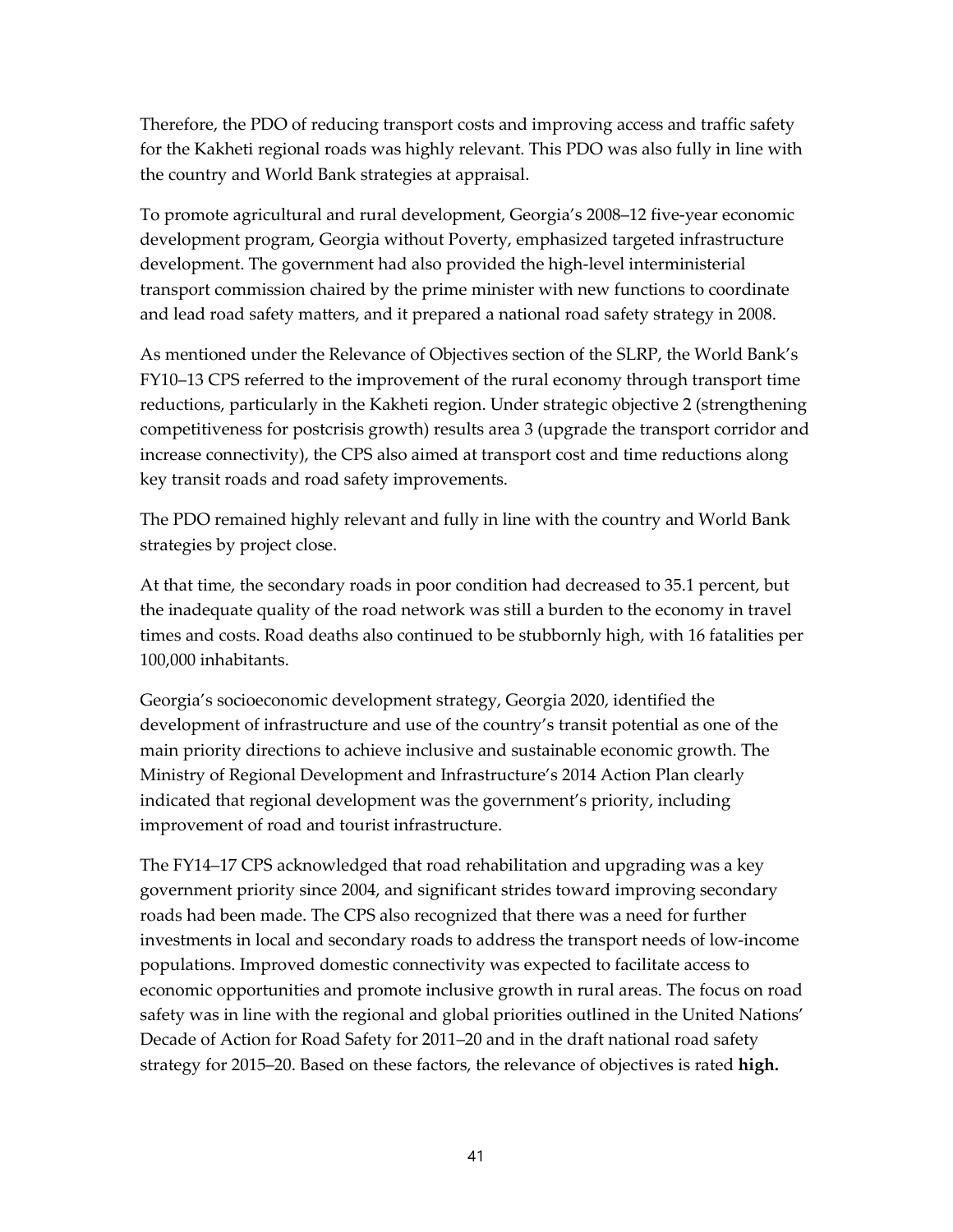#### **Relevance of Design**

The design approach was simple and straightforward before and after the restructuring. The results chain was clear, and the project activities could have reasonably been expected to achieve the desired outcomes and PDO impacts. The road rehabilitation works, better work supervision through a stronger regional road department office, and the use of a design and build contract were expected to lead to improved road conditions with shorter travel times and reduced vehicle operating costs. The savings in travel time and vehicle operating costs were expected to increase traffic, and hence provide enhanced access to more people. The holistic approach to road safety and the feasibility study for a city bypass were expected to improve road safety and reduce road fatalities. However, as mentioned in paragraph[s 2.31](#page-26-0) to [2.32](#page-26-1) of the main document, this subcomponent had design weaknesses. Therefore, the relevance of design is rated **substantial.**

## **2. Efficacy**

#### **Outputs**

The main project outputs included the following: (i) rehabilitation of 55 kilometers of the Vaziani-Gombori-Telavi road and 17 kilometers of the Sasadilo-Sioni road; (ii) workshop on the design and build contracting modality and implementation of the Sasadilo-Sioni road through such contract modality; (iii) training for road department staff and consultants on innovative bridge design and construction and performance-based road maintenance and rehabilitation contracts; (iv) preparation of a road safety management plan for the Kakheti region, which, among other things, proposed small-scale road safety interventions for the Vaziani-Gombori-Telavi and the Vaziani-Sagarejo-Bakurtskhe-Gurjaani-Telavi roads; (v) implementation of these interventions, including guardrails, signs, pedestrian crossings, speed bumps, safety island, channeled junctions, and fenced areas to restrict access to traffic during school hours; (vi) road safety campaign (box A.1); and (vii) 16 tablets for police officers operating in Kakheti to record road accident statistics.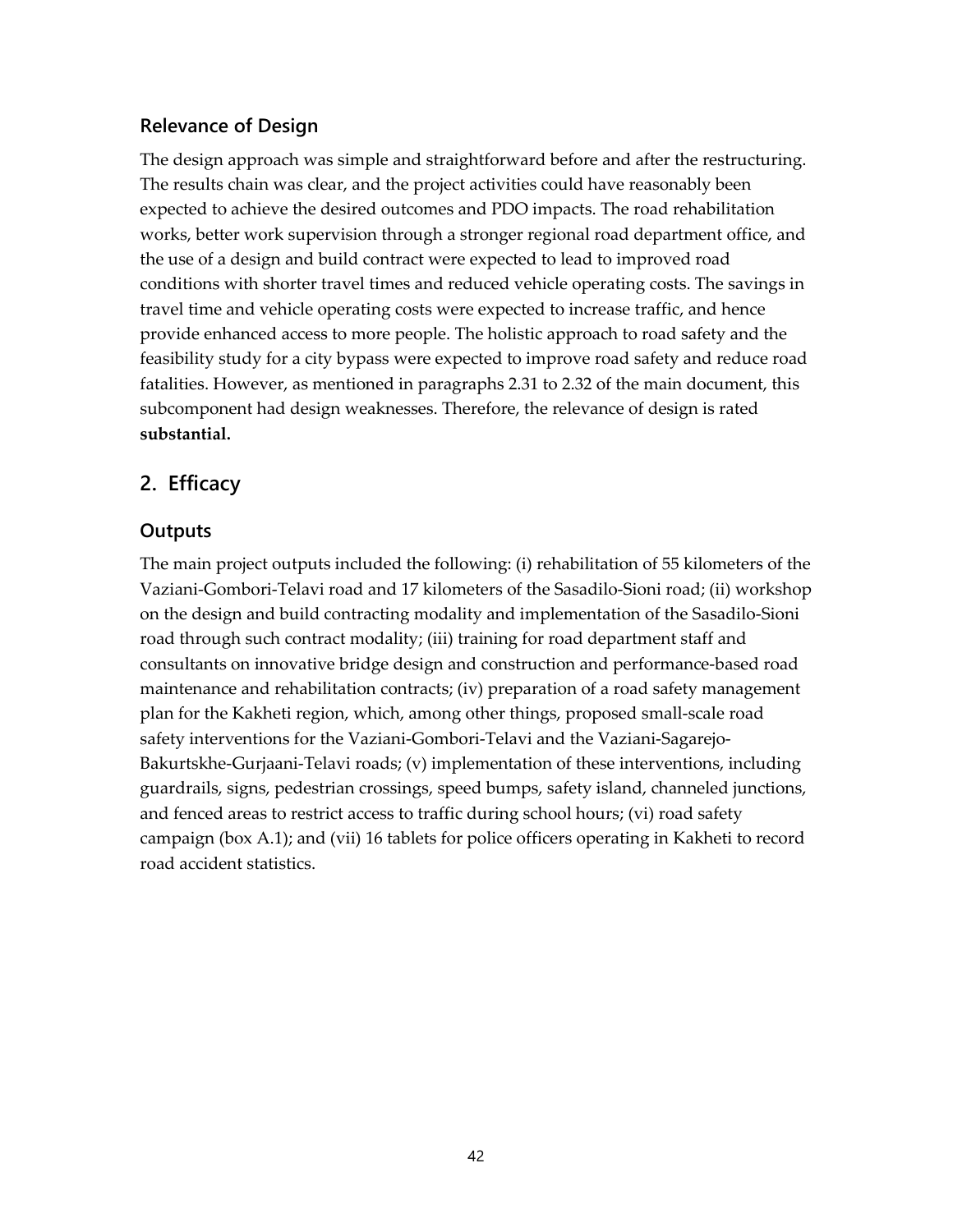#### **Box A.1 Effectiveness of the Kakheti Road Safety Campaign**

The road safety campaign carried out in Kakheti reached 70,120 people, including 4,007 schoolchildren at 21 local schools. The campaign focused on schools and aimed at children from 1 to 8 years old and students from 9 to 12 years old. It was completed by a media campaign and street actions to create awareness and was preceded by an assessment of the road safety obstacles (such as lack of speed bumps, pedestrian crossings, and lighting) and the improvement of the physical environment around schools. The activity with children and students consisted of one hour of classroom training on issues such as how to exit a bus and cross a road safely. It was followed by visibility training in the street to show the children and students how and when they are visible to drivers. The campaign lasted six months.

The campaign included a before-and-after assessment of the level of road safety awareness and showed improvements in road safety awareness in 60 percent of children and students. The organization that carried out the campaign informed IEG that according to information from the local school administration, no child has died near school zones where the project intervened since the campaign took place and that based on the reports of local people, fatalities around these schools had occurred before the campaign.

However, the effectiveness of this type of campaign is controversial. A Georgian road safety expert interviewed by IEG commented that the campaign, though important, was probably too regionally focused and too short to have had a strong impact. According to the World Bank's road safety specialist, awareness campaigns work only if they announce a change in enforcement and this change occurs. The literature on the topic is divided. An active learning–based educational intervention on street-crossing behaviors of seven-year-old children (Zare and others 2017), for instance, showed performance improvements, whereas the evaluation of the effectiveness of a video on children's road safety found no educational impact on either parents or children when used in a casual fashion (Zeedyk and Wallace 2003). Crucially, however, the parents believed it had an impact.

*Source*: Independent Evaluation Group and the cited literature.

## **3. Outcomes**

Regarding the first subobjective of reducing transport costs for the Kakheti regional roads, by the end of the project, the road rehabilitations had reduced vehicle operating costs from \$0.36 to \$0.25 per vehicle-kilometer for cars and from \$1.05 to \$0.72 per vehicle-kilometer for trucks on the Vaziani-Gombori-Telavi road. This was exactly in line with the targets. The IEG mission was unable to obtain data on the current vehicle operating costs because the project end calculation was not available.

During the field visit, IEG observed that the pavement on this section had received basic maintenance and was in fair to good condition. Potholes were patched, and there were some localized new overlays. However, there were also many unsealed cracks, some rutting, and several pavement deformations at edges caused by small landslides. The International Roughness Index of the road in 2018 was 4.78, which confirms that the pavement had passed from the good category (between 0 and 4) to fair (between 4 and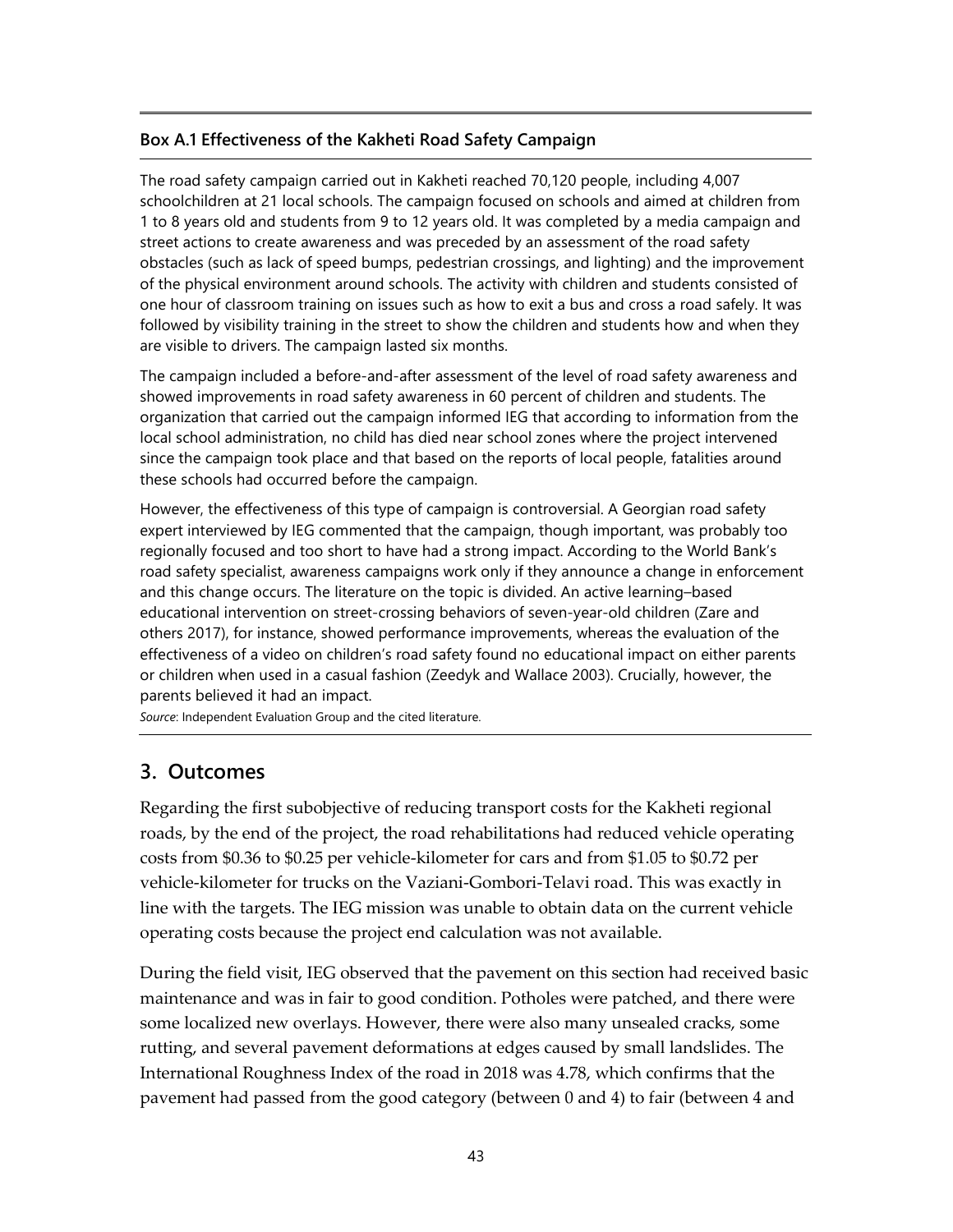6). Such worsening of the pavement condition is reasonable for a road located in mountainous terrain with a harsh winter climate and approaching a life of 10 years.

The traffic volume and travel time on the road have changed only modestly, and the road condition is still reasonable. Therefore, it is unlikely that the vehicle operating costs per vehicle-kilometer have changed significantly, and the achievement of this subobjective is rated **substantial.**

Regarding the subobjective of improving access for the Kakheti regional roads, in 2018, the travel time on the Vaziani-Gombori-Telavi road recorded by the road department using the four-wheel drive roughness measurement vehicle was 65 minutes. This is 18 percent higher than the target and project end value of 55 minutes. However, it still represents a 46 percent reduction from the baseline of 120 minutes. In addition, the travel time for cars, which made up 71 percent of the traffic in 2018, is most likely lower than the travel time of the roughness measurement vehicle.

The total traffic volume on the road has increased by 10 percent since the end of the project. In 2018, the average annual daily traffic on the project road included 3,072 cars (compared with a target of 2,100 and the project end value of 2,603), and 3,715 total vehicles (compared with a target of 2,800 and a project end value of 3,337). In this context, it is worth noting that the total annual number of visitors to Kakheti grew 4.7 times between 2010 and 2016, the highest growth among Georgian regions (World Bank 2018).

Although the travel time decreased compared with the project end, the larger traffic volumes show that more people benefit from improved access. Therefore, the subobjective of improving access is considered **substantial.**

Regarding the subobjective of improving traffic safety for the Kakheti regional roads, the number of fatalities on the Vaziani-Sagarejo-Bakurtskhe-Gurjaani-Telavi road was reduced by 45 percent from 29 in 2008 to 16 in 2018, even though the number of registered vehicles increased significantly.[4](#page-65-0) This exceeds the target of a 30 percent reduction in fatalities. However, the project indicator is not reflecting the reality in terms of road safety improvements in the Kakheti region for several reasons.

First, the project financed only minor road safety interventions, mainly junction improvements, on the Vaziani-Sagarejo-Bakurtskhe-Gurjaani-Telavi road in addition to the awareness campaign that covered the whole Kakheti region. Therefore, it is questionable that such a significant reduction was attributable to the project. IEG analyzed the fatality statistics available for two junctions with the largest investments under the project and found that there was no improvement in road accidents and deaths. For one section, the number of accidents increased from an average of 4.86 per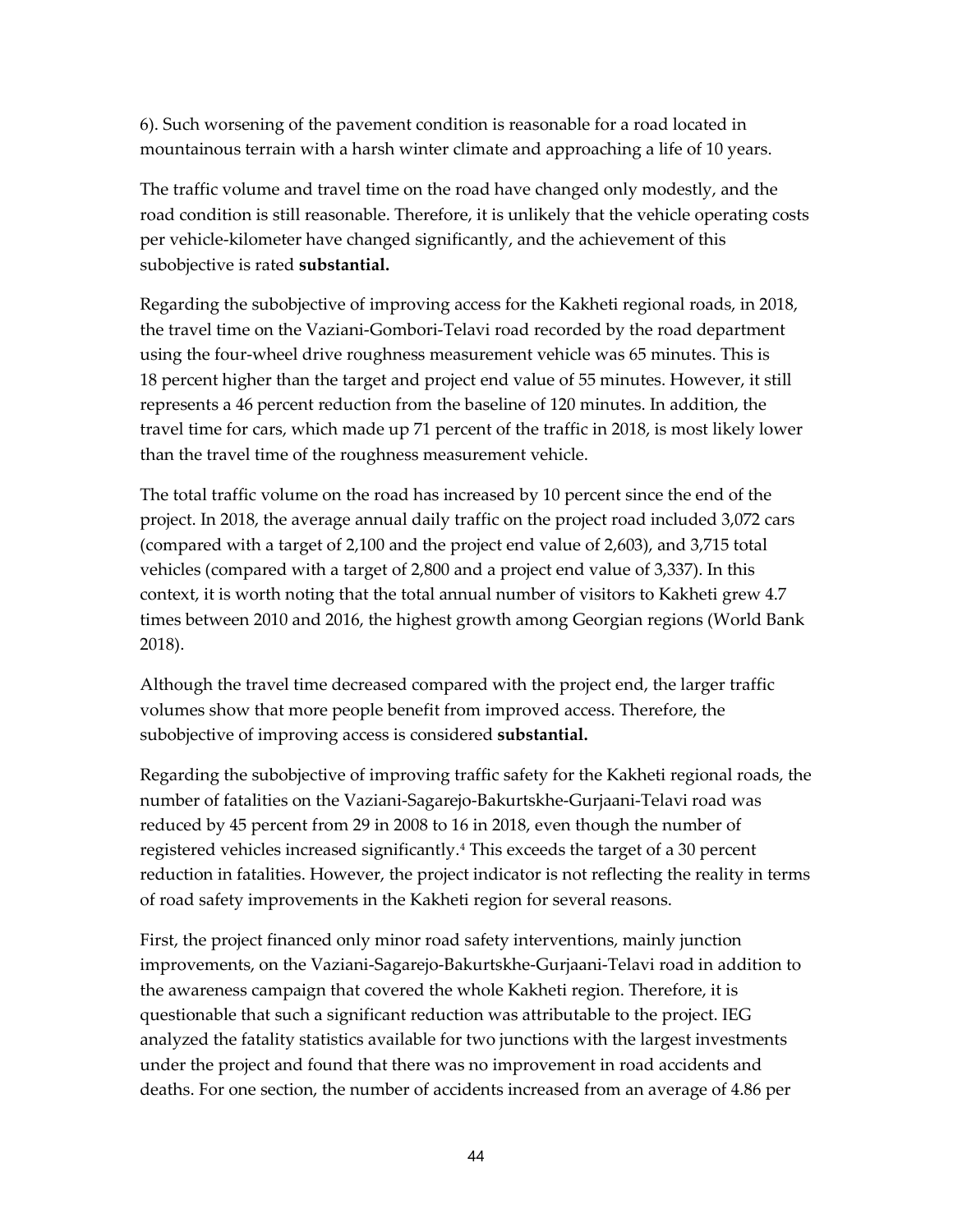year before 2015 (the improvements took place in late 2014) to 5.50 per year between 2015 and 2018, and the average annual deaths decreased from 1 to 0.75 in the same period. For the other junction, the average annual number of accidents decreased from 5.43 to 3.25, whereas the average annual number of deaths increased from 1 to 1.5.

This is in line with IEG's field visit finding of the improved junctions, which were weak in terms of pedestrian safety. The improvements enhanced the safety and mobility of vehicles entering the junctions, but for several of them, the speed bumps announced on roads signs were not present, pedestrian crossings were limited, and lights or traffic lights were missing.

Second, the indicator does not take into account that the project's objective was to improving road safety for the Kakheti regional roads and not only on the Vaziani-Sagarejo-Bakurtskhe-Gurjaani-Telavi road, road safety interventions took place on both project roads, and with the rehabilitation of the Vaziani-Gombori-Telavi section (which previously was barely passable), some of the traffic switched from the Vaziani-Sagarejo-Bakurtskhe-Gurjaani-Telavi road because the former is much shorter, so it is necessary to consider the joint impact.

Third, by measuring fatalities in absolute numbers, the indicator does not account for the significant increase in traffic on both the Vaziani-Gombori-Telavi and Vaziani-Sagarejo-Bakurtskhe-Gurjaani-Telavi sections.[5](#page-65-1) The indicator also compared only two points in time, which could be outliers.

Consequently, IEG looked at the complete circle of roads from Vaziani-Sagarejo-Bakurtskhe-Gurjaani-Telavi-Gombori-Vaziani, which covers both road sections intervened under the project. IEG also weighted the number of fatalities by the vehiclekilometers driven to account for the significant traffic increase. Finally, IEG compared the fatalities in 2010, when the rehabilitation of the Vaziani-Gombori-Telavi section was completed, with the annual weighted average fatalities for 2014 to 2018. This showed a 27 percent reduction in fatalities compared with the 2010 baseline.

Nevertheless, this still does not give the correct picture of the project's contribution to improve road safety in the Kakheti region because the number of traffic fatalities at the national level decreased significantly over the same time period, mainly because of new laws on seat belts in 2010 and the driver's license points system in 201[6](#page-65-2).<sup>6</sup>

Because it was not possible to obtain data on vehicle-kilometers driven at the national level for the period under evaluation, IEG compared the absolute number of fatalities nationwide in 2010 with the five-year average of fatalities between 2014 and 2018. This showed a reduction of 22 percent. IEG then compared the absolute number of fatalities on the two road sections in Kakheti in 2010 with the five-year average fatality rate from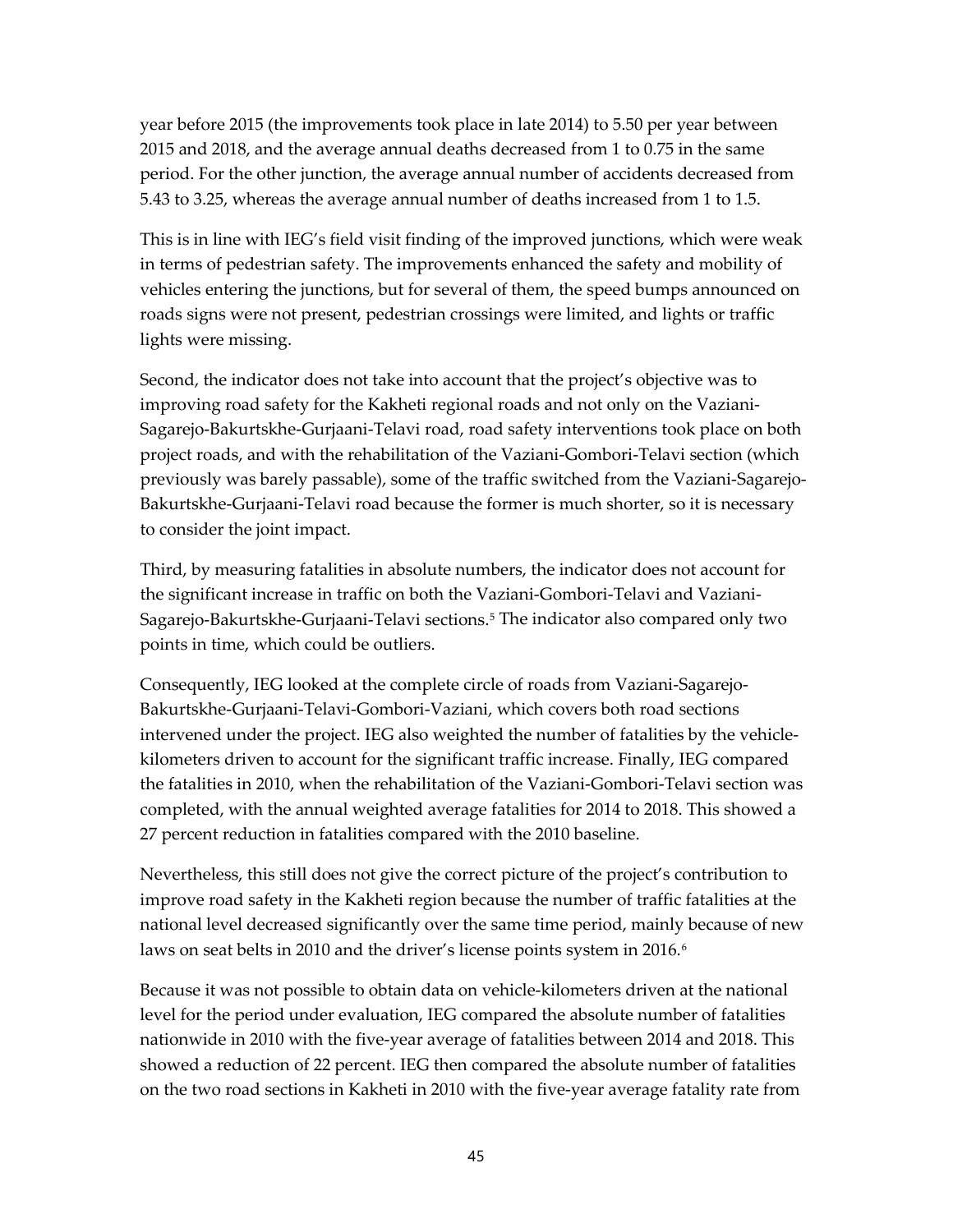2014 to 2018. This showed an increase in fatalities of 8 percent. If higher GDP per capita is taken as a proxy for higher vehicle ownership and use, the Kakheti region, with a GDP per capita of GEL 5,819 in 2017, would fare even worse because the national per capita GDP is much higher (GEL 10,166).

IEG was unable to explain the higher accidentality in the Kakheti region compared with the national level, but the following factors should be kept in mind:

- IEG found that from 2010 to 2018, more fatalities both in absolute numbers and per vehicle-kilometer driven took place on the Vaziani-Sagarejo-Bakurtskhe-Gurjaani-Telavi section than on the Vaziani-Gombori-Telavi section. The former is a main road in relatively flat terrain that lends itself to speeding and, as seen in section 2 on Results, speeding is an issue in Georgia. In addition, the project carried out only minor road safety improvements on this section, and these had limitations in terms of their effectiveness.
- The Vaziani-Gombori-Telavi section, rehabilitated under the World Bank project with a road safety angle in mind, is mostly in mountainous terrain and was hardly passable before 2010 and thus had no recorded fatalities. The rehabilitation of the road made travel on it quicker but less safe, which was to be expected. International evidence shows that each percent increase in speed generates an increase in deaths of about 4 percent and a slightly smaller increase in injuries (Nilsson 2004; Elvik, Christensen, and Amundsen 2004; Elvik 2009; Cameron and Elvik 2010). This can compound to huge increases in deaths. For instance, a change from a mean speed of 25 kilometers per hour to 50 kilometers per hour will increase deaths by 400 percent.
- IEG's field visit to the Vaziani-Gombori-Telavi section also showed that the road safety measures are insufficient. In addition, one minibus accident in 2016 caused nine fatalities on this section, therefore significantly increasing the average fatality rate in the past five years.

Considering that road deaths in absolute numbers decreased at the national level but increased in the Kakheti region, it is not possible to conclude that the project had a significant contribution to improved road safety in the Kakheti region, and the achievement of this subobjective is rated **modest.** This conclusion is supported by other IEG findings on the effectiveness of the road safety interventions carried out under the project (boxes A.1 and A.2).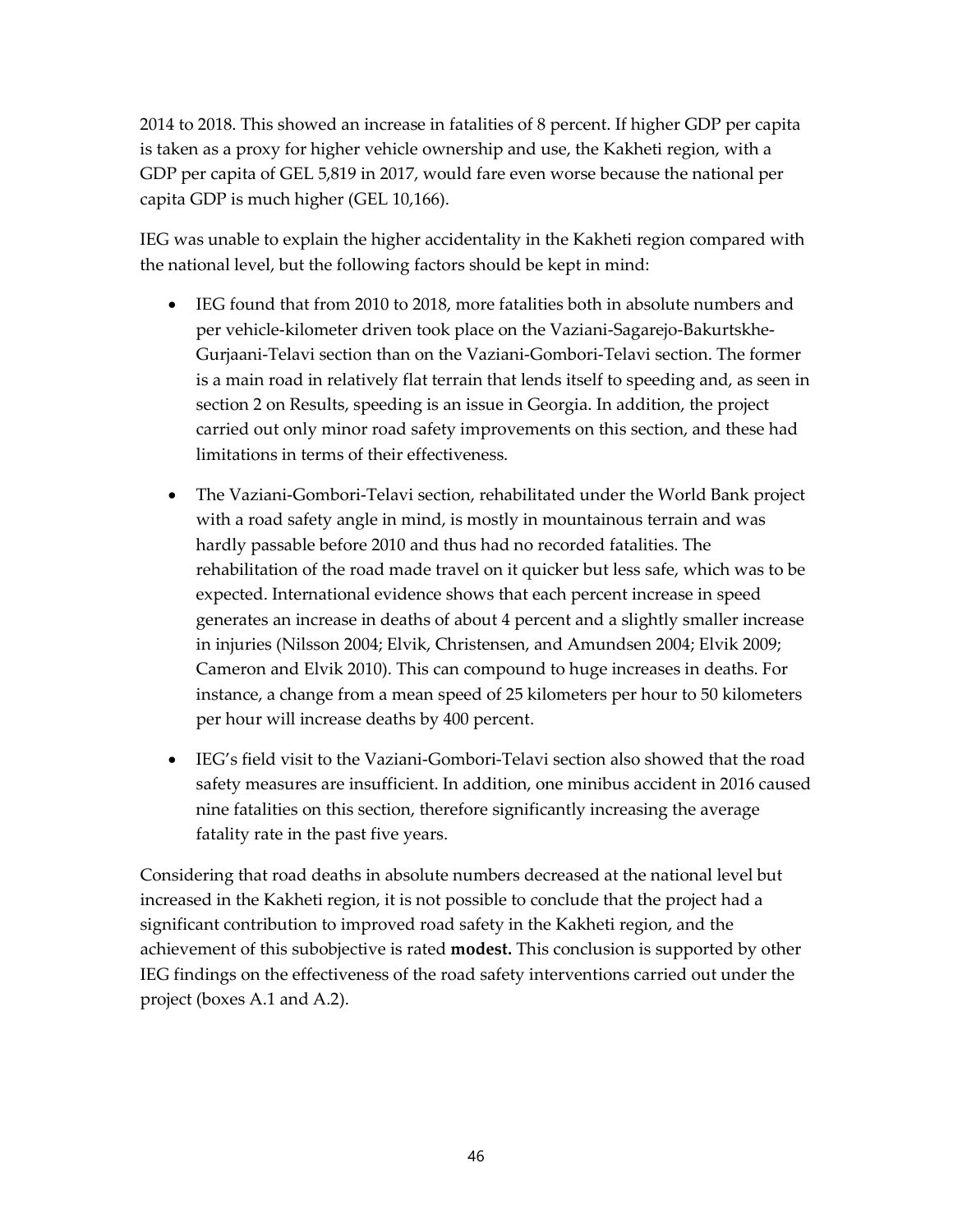#### **Box A.2. Field Visit Findings on the Vaziani to Telavi Via the Gombori Pass Road**

IEG's field visit showed that although the rehabilitated road from Vaziani to Telavi via the Gombori pass includes better road safety features than other roads improved in the same period, these features are not sufficient. The rehabilitated road incorporates road safety furniture, such as guardrails, bollards, speed limit signs, and speed bumps. This is an improvement compared with other rehabilitation works completed in the same period and visited by IEG. However, IEG's field visit also showed that additional road safety furniture would be desirable, including guardrails, signing of dangerous turns, and clearer speed limit signs. Road department staff indicated that if they had to rehabilitate the road now, they would improve the radius of certain turns, add more steel cable guardrails, and install lights in critical areas.

IEG also noticed that the maintenance of the road safety furniture had shortcoming. For instance, the cables of several guardrails were broken or not tightened, but a new guardrail was under construction in one area. Again, staff of the road department agreed that maintenance of road safety furniture and signage was inadequate in Georgia. Before the rehabilitation, this road had been barely passible, and no deadly accidents had been recorded. Therefore, it is not surprising that after the opening of the improved road in a mountainous area and where drivers are prone to speeding on certain small stretches, the number of fatalities increased from zero to a five-year average of 5.40 between 2014 and 2018.

*Source*: Independent Evaluation Group findings.

The project substantially achieved the subobjectives of reducing transport costs and improving access, but the evidence that the project improved road safety in the Kakheti region is insufficient, and this subobjective is rated **modest.** Overall, the project achieved its PDO with shortcomings related to road safety, and its efficacy is rated **barely substantial.**

## **4. Efficiency**

## **Economic Analysis**

A cost-benefit analysis was carried out at appraisal for the Vaziani-Gombori-Telavi section using the HDM-4 model and comparing it with and without project scenarios. The assumption used seemed reasonable. The discount rate was 12 percent. The economic analysis showed an EIRR of 51.8 percent and a NPV of \$132.2 million. The EIRRs in the sensitivity analysis were between 40.8 percent and 60.2 percent for all hypotheses tested.

In 2013, a cost-benefit analysis was carried out for the Sasadilo-Sioni section introduced with the project restructuring. The HDM-4 model and a discount rate of 12 percent were used. The assumptions were reasonable. The analysis showed an EIRR of 12.4 percent and an NPV of \$0.129 million. With a 20 percent cost increase, the sensitivity analysis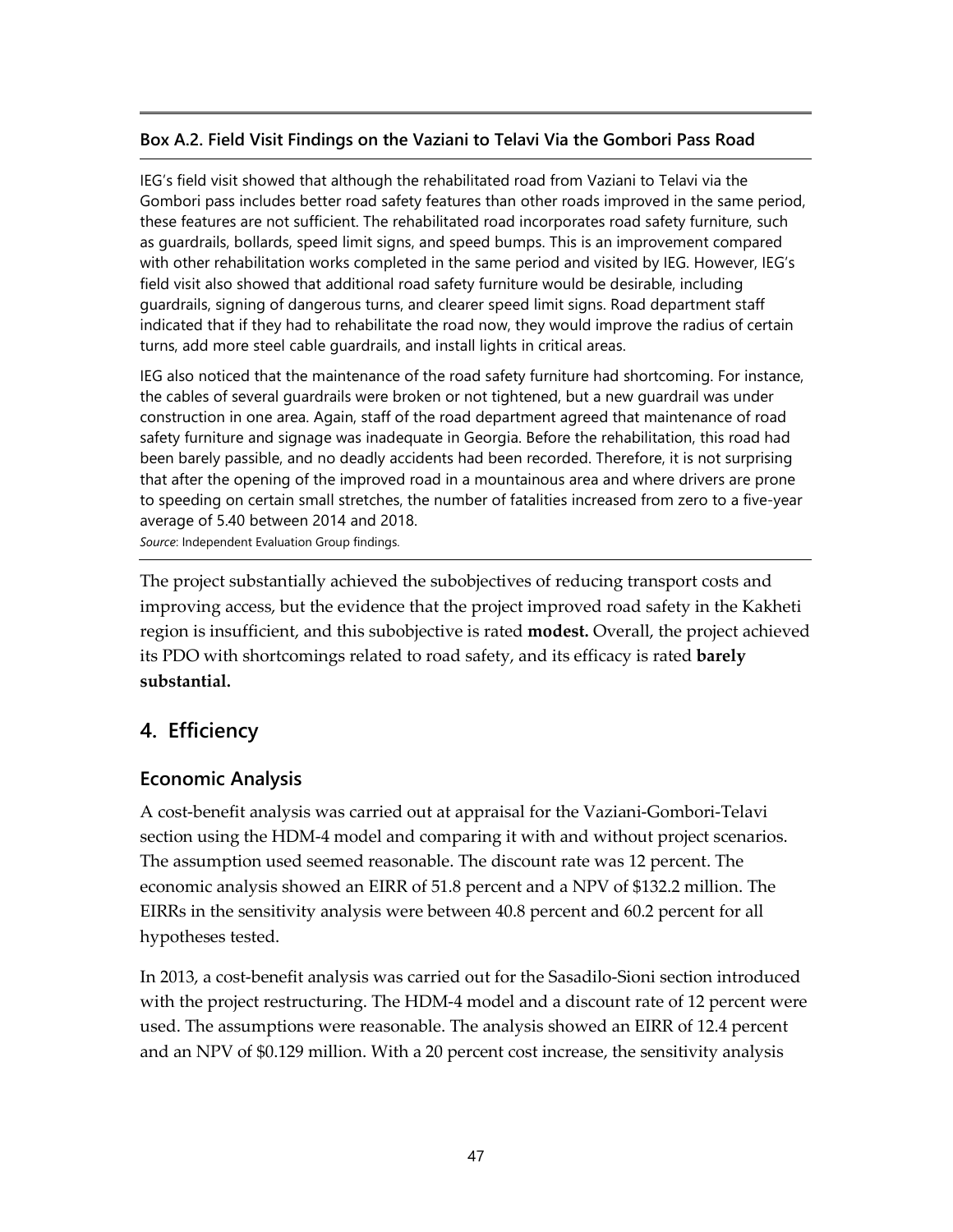showed an EIRR of 10.2 percent, and with a 20 percent decrease in traffic, the EIRR was 11.5 percent.

At the end of the project, the cost-benefit analysis for both sections was repeated following the same methodology as at appraisal and restructuring. The ex post EIRR for the upgrading of the Vaziani-Gombori-Telavi section was 68.4 percent, which is higher than the ex ante EIRR of 51.8 percent. For the Sasadilo-Sioni road, the ex post EIRR was 21.3 percent, which is higher than the ex ante EIRR of 12.4 percent. In both cases, the EIRR was higher because of higher traffic volumes and lower upgrading costs compared with the appraisal estimates.

## **Administrative and Operational Efficiency**

The project closing date was extended by 21 months because of the addition of the Sasadilo-Sioni section and delays in the road safety activities. The actual rehabilitation unit cost of \$0.4 million per kilometer to upgrade the Vaziani-Gombori-Telavi section was lower than the estimated \$0.5 million. For the Sasadilo-Sioni road, the actual unit cost per kilometer was \$0.27 million, which was 27 percent less than the estimated cost.

The project was carried out efficiently. The economic efficiency was high, and the administrative efficiency had minor shortcomings. Therefore, efficiency is rated **substantial.**

## **5. Outcome**

The development objectives were highly relevant to the country's priorities. The relevance of design is rated **substantial.** The project helped reduce transport costs and improve access for the Kakheti regional roads to a substantial extent, but its contribution to improving traffic safety was modest. The objectives were achieved efficiently. Because the outcome was achieved with minor shortcomings, it is rated **satisfactory.**

## **6. Risk to Development Outcome**

**Road safety.** Although the Georgian government has made significant progress in creating a road safety culture, as seen in section 2 on "Results" of the main document, there are still shortcomings in enforcement, which might be an important reason why Kakheti's roads are still unsafe. The road accidents database is also not yet adequate for reliable road accident analysis.

**Road maintenance.** For the reasons stated in the Risk to Development Outcome section of the SLRP, the risk that maintenance on the project roads might be neglected is rated **negligible to low**.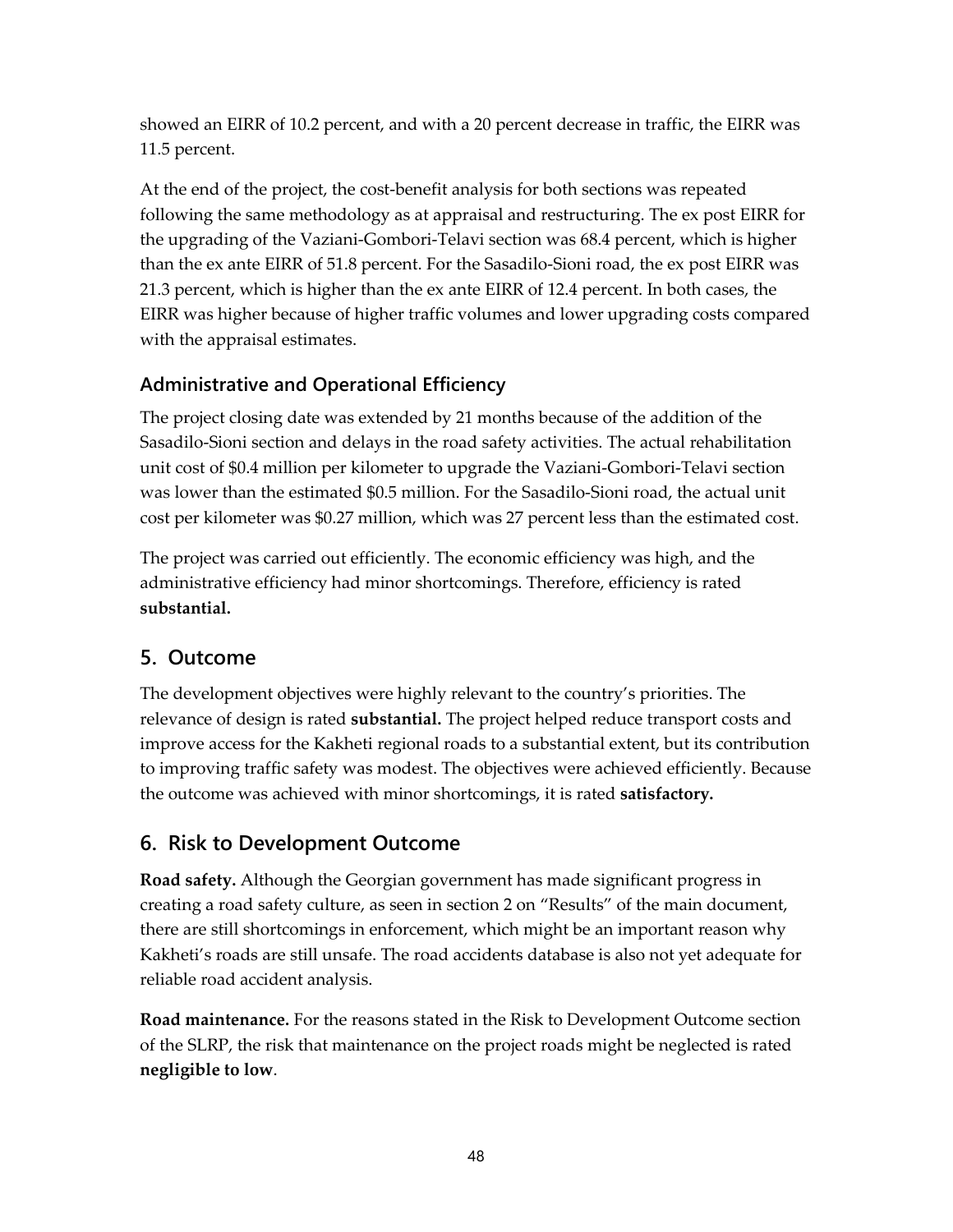The overall risk to development outcome is rated **modest.**

## **7. Assessment of Bank Performance**

#### **Bank Performance**

#### **Quality at Entry**

The World Bank team used this operation to support a region and a road that were high priorities for the country. The team devised a straightforward and logical project, and overall project preparation was adequate, but the design had shortcomings.

Fiduciary and safeguard arrangements were satisfactory. The implementation arrangements were simple and effective except for the road safety subcomponent, where a greater involvement of other key actors would have been desirable. The M&E design, although overall simple and logical, had weaknesses.

The team properly assessed and adequately addressed most project risks, but the risk mitigation measure to avoid an increase in road fatalities was inadequate. The team also missed risks related to the use of a holistic road safety subcomponent, which required the collaboration of all stakeholders in the area.

The technical assessment was generally sound, but the team underestimated the expected increase in traffic and was too conservative in recommending only a one-layer pavement for the second section of the Vaziani-Gombori-Telavi road. The pavement wore out quickly after the rehabilitation because of heavy traffic.

The team drew on the lessons from previous projects, particularly those related to technical road works and supervision and implementation arrangements. Although a holistic approach to road safety was in line with the lessons from previous projects, in hindsight it was not sufficiently incremental and measurable. Because project preparation overall was satisfactory and the shortcomings were mostly related to the road safety subcomponent, Bank performance at entry is rated **moderately satisfactory.**

## **Quality of Supervision**

In addition to biannual supervision missions, the World Bank team carried out frequent video and audio conferences to advise and guide the road department in project implementation, particularly the road safety activities, which had difficulties at the start, and the design and build contract, which required enhanced support from the team. The team actively reached out to the different road safety actors during missions and managed to bring them closer. The team was proactive and restructured the project to use project savings and adapt it to the changed reality. The team took this opportunity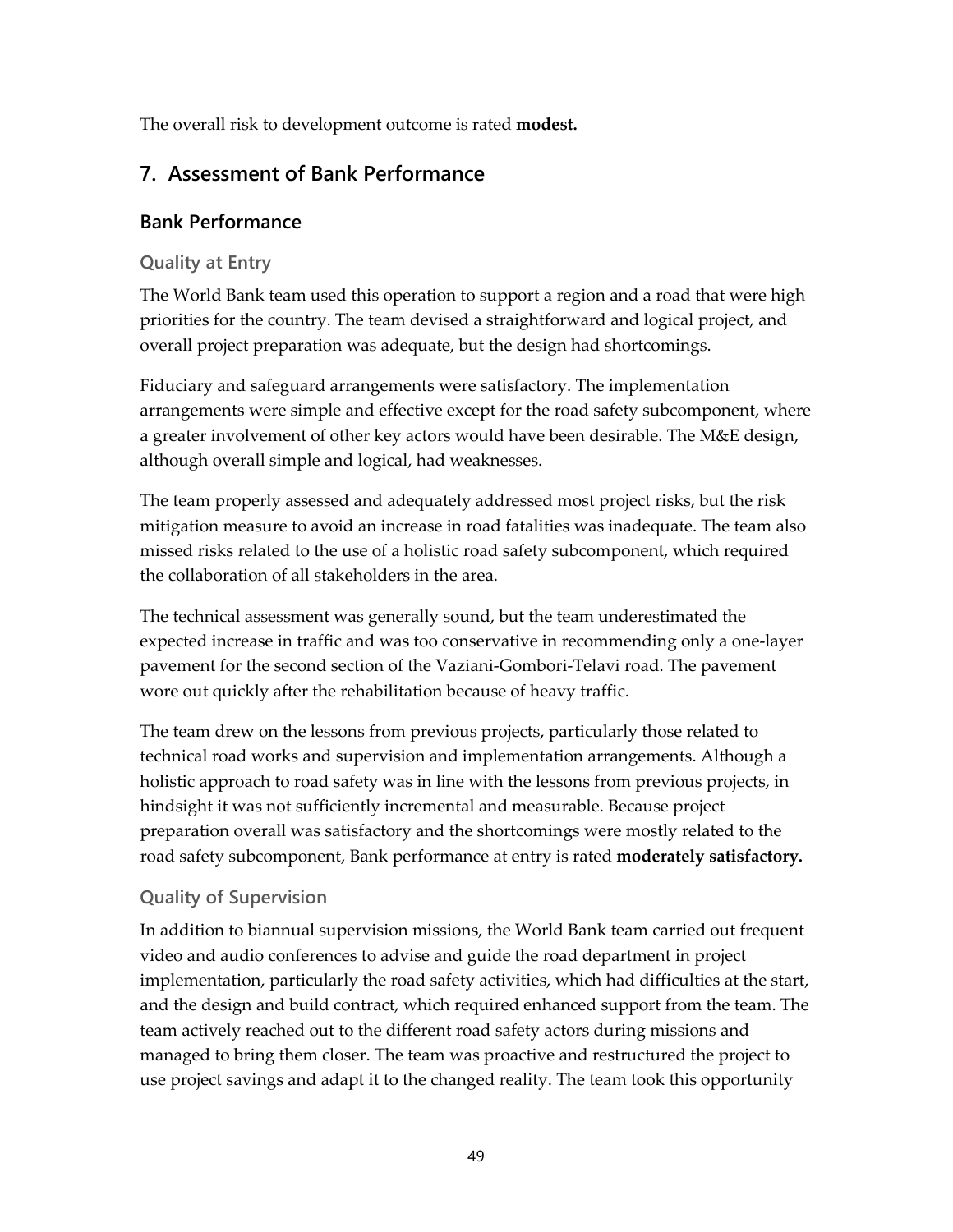to pilot a new contracting approach and open the door for performance-based contracting. It also provided strong support on safeguards issues. Based on these factors, Bank performance at supervision is rated **satisfactory.**

Overall, Bank performance is rated **moderately satisfactory.**

#### **Borrower Performance**

#### **Government Performance**

Despite frequent government changes, the government was strongly committed to the road component of the project. It prepared the detailed designs and launched the bidding for the first 27 kilometers of the Vaziani-Gombori-Telavi road before project approval. The government was open to innovations in road sector management and provided counterpart funding without delays. However, it did not take a strong stance to bring all road safety stakeholders together. Based on these factors, the government performance is rated **satisfactory.**

#### **Implementing Agency Performance**

The high-level management of the road department changed several times during project implementation, but this did not cause major disruptions. The road department was efficient in filling vacant staff positions and provided the necessary training opportunities for its staff.

The road department completed the road works largely on time and within budget. It was open to innovative approaches in road management and worked actively to establish a relationship with the Ministry of Internal Affairs and the police to implement the road safety activities. IEG observed the enthusiasm with which the road department's road safety staff approached this subject.

The road department and the Transport Reform and Rehabilitation Center adequately handled the fiduciary aspects. There were issues related to environmental safeguards management during early project implementation, which the road department subsequently addressed. Based on these factors, the performance of the implementation agency is rated **satisfactory.**

Overall, the borrower performance is rated **satisfactory.**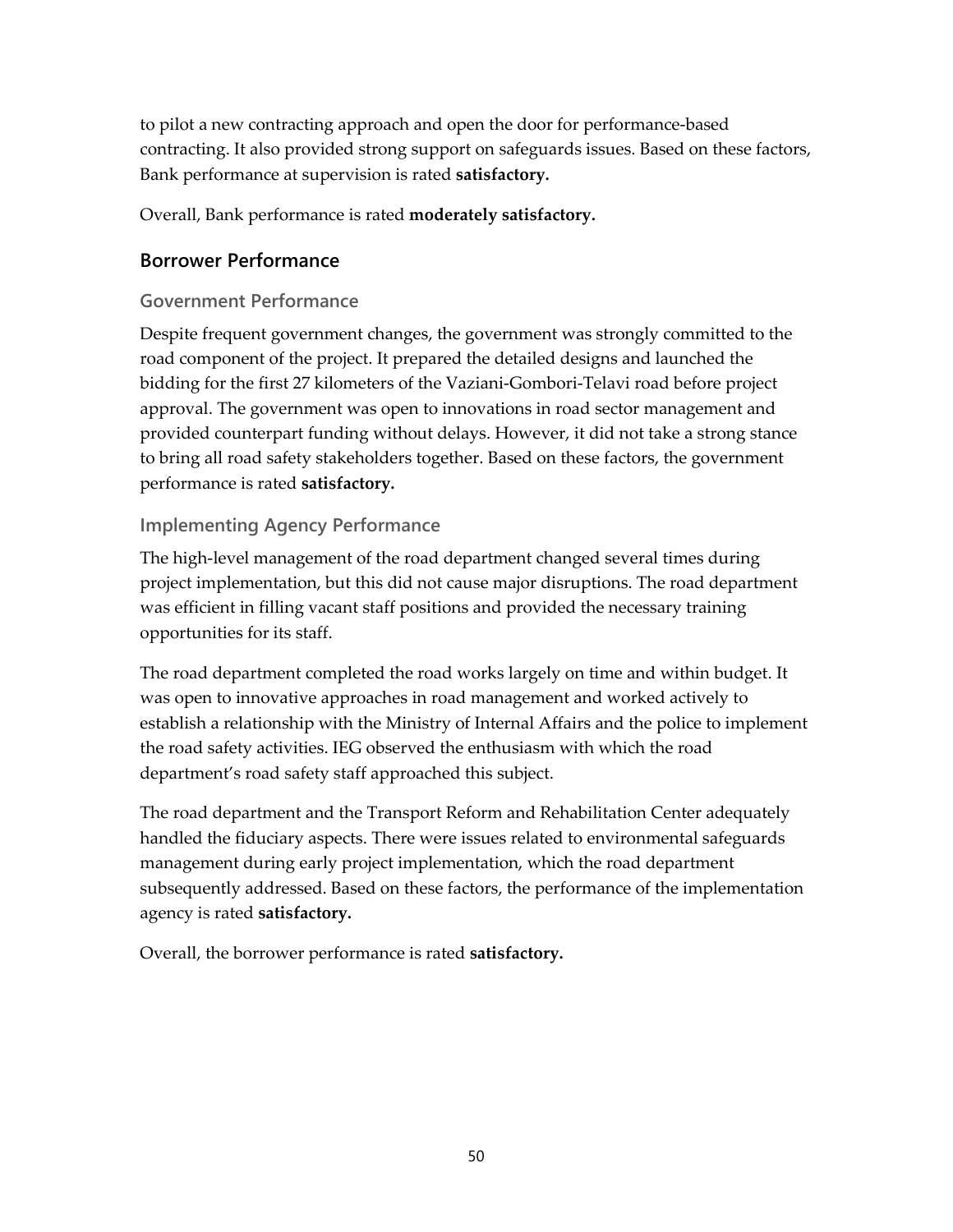## **8. Quality of Monitoring and Evaluation**

#### **Design**

The road department was in charge of M&E with the support of the Transport Reform and Rehabilitation Center and under the supervision of the Ministry of Regional Development and Infrastructure. The M&E framework was simple and included outcome indicators adequately linked to each project subobjective. All indicators had baseline data and measurable targets set at appraisal. The data collection methods were specified. The outcome indicators consisted of reduction in travel time, vehicle operating costs, and road fatalities, and the increase in traffic volume, which are the indicators typically used in road projects.

This framework had shortcomings mainly related to the road safety indicator. First, a reduction in fatalities is the ultimate outcome expected from a holistic road safety approach, and an indicator that measures such reduction is highly adequate. However, measuring the reduction for the Vaziani-Sagarejo-Bakurtskhe-Gurjaani-Telavi road was not adequate only for the reasons noted in the Efficacy section. In addition, there should have been a control group to ensure that the reduction in fatalities was attributable to the project. In hindsight and considering that the holistic road safety approach was not fully implemented, the road safety indicator should also have been more conservative. It could have measured the outcomes of specific road safety interventions. For instance, indicators could have captured the reduction of fatalities in areas with specific interventions, such as junction improved, or the impact of the road safety campaign. This would have helped understand the impact of such measures and would have been a useful tool to improve them.

Second, it would have been preferable to use actual fatality figures in the baseline and target for the road fatalities indicator instead of or in addition to the percentage values to ensure that the data can be recalculated adequately by the end of the project.

Third, the intermediate indicator of number of person-months of jobs created was not logically linked to any project outcome. In addition, its definition assumed that an investment of \$3,000 created one person-month of jobs, which was not justified in the PAD.

Finally, although the World Bank team changed the output indicators with the 2013 restructuring, which introduced the new Sasadilo-Sioni section, they did not reflect this introduction in the outcome targets.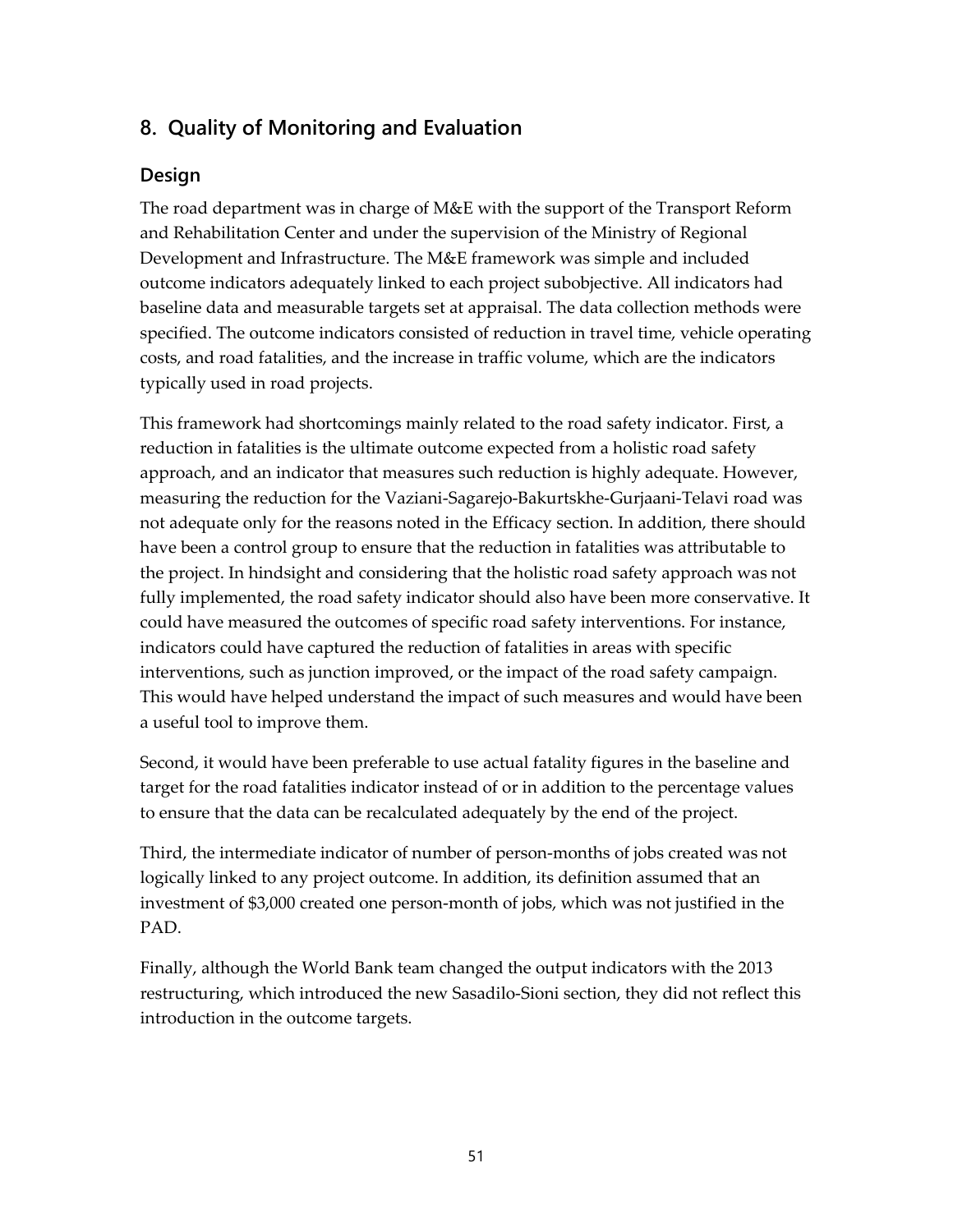#### **Implementation**

The monitoring and evaluation subunit of the road department regularly collected and analyzed the M&E data. This information was included in the road department's regular progress reports and recorded in the Implementation Status and Results Reports.

#### **Utilization**

The road department and the World Bank used the M&E information mainly to monitor the progress in project implementation and toward the achievement of the PDO. However, the road department has been collecting data regularly on road conditions and traffic and has used it to inform its long-term and annual planning of rehabilitation and maintenance works. The road department has also been using the information on road fatalities to improve the road safety.

Because the M&E design overall was well done, the implementation and use were adequate, and the design shortcomings related mainly to the road safety indictor, M&E is rated **substantial.**

<sup>3</sup> IEG also believes that the planning of road interventions is ad hoc, especially if not financed by the regional development funds. Based on the information from mayors, infrastructure department staff, and regional governors, the planning of local road interventions differs by source of funding. For investments with local governments' funds, the mayor and the municipal council make the investment decisions. Staff of one of the infrastructure departments visited informed IEG that they prepare an investment plan based on their knowledge of the road network, requests from people, or meetings with the community. They apply some criteria, such as the number of villages a road connects or its importance for tourism. For local road works financed through the regional development fund (which is the main financing mechanism for

<sup>&</sup>lt;sup>1</sup> This refers to relative poverty defined as lack of affordability of basic necessities, such as food and shelter. The share of population in absolute poverty, defined as households with an income less than 60 percent of average median income, was 30 percent. In rural areas, it was 35 percent.

<sup>2</sup> The Independent Evaluation Group (IEG) team's estimation of the percentage of local roads maintained assumes that each local government is responsible for an equal share of the local road network, therefore IEG divided the total network of 15,000 kilometer by the total number of local governments (69) and multiplied the result by 37. It is also necessary to note that a large part of the local road network consists of gravel roads, which are more expensive to maintain than paved roads, for which the road department spent, on average, GEL 11,100 per kilometer in 2018.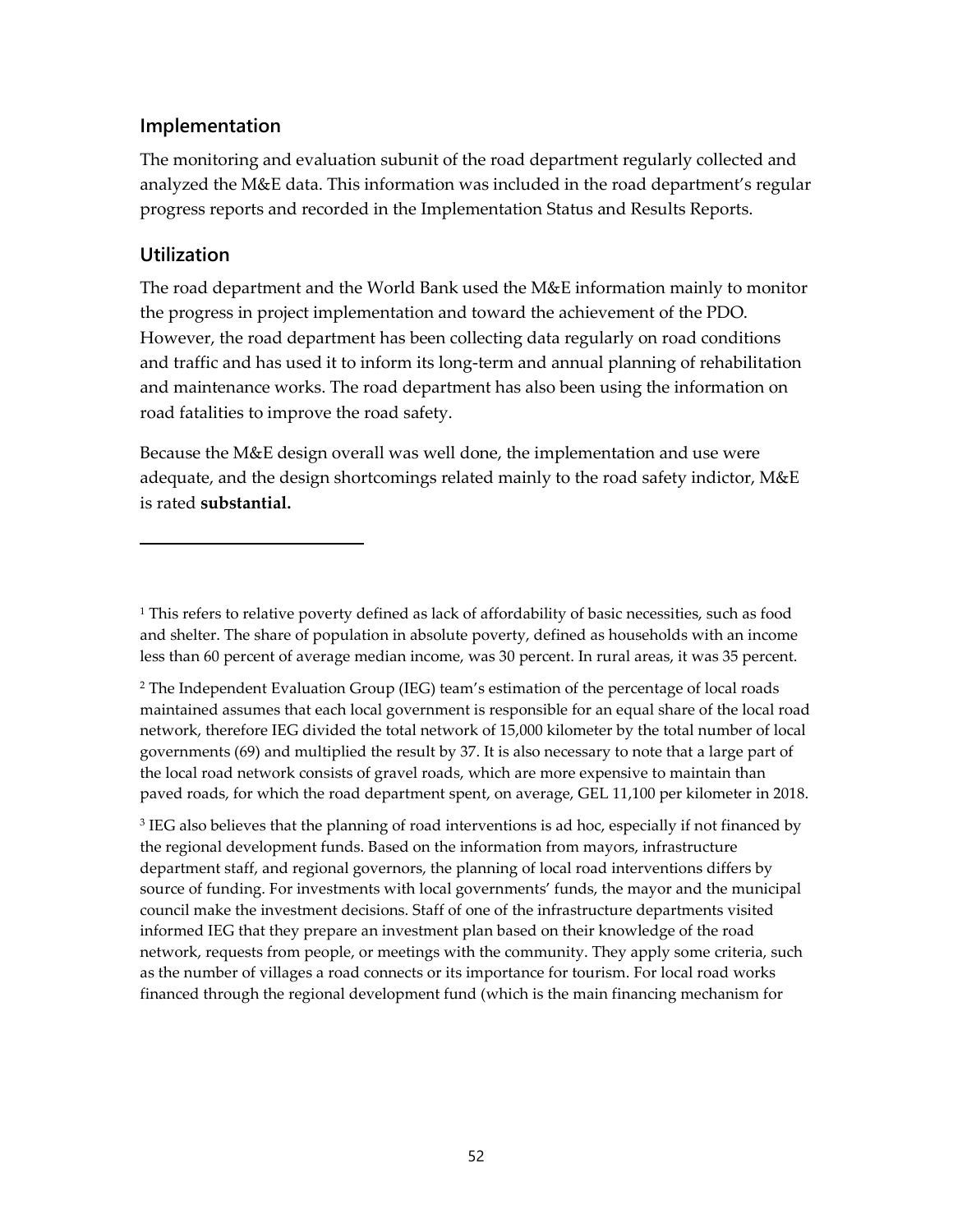constructing, rehabilitating, and paving local roads), a more rigorous prioritization approach is applied based on legally prescribed socioeconomic criteria.

<sup>4</sup> For instance, between 2010 and 2018, the number of registered vehicles increased from 730,998 to 1,321,610 (81 percent). However, road department officials informed IEG that there are problems with the vehicle registration data capturing more vehicles than the actual number.

<sup>5</sup> The annual average daily traffic on the two sections increased from 2,635 vehicles in 2010 to 6,279 vehicles in 2018 (138 percent).

<span id="page-64-2"></span><span id="page-64-1"></span><span id="page-64-0"></span><sup>6</sup> The road fatality statistics for Georgia as a whole and for the two road sections, which received road safety improvements under the project, showed a significant drop in fatalities the year after these two laws were introduced.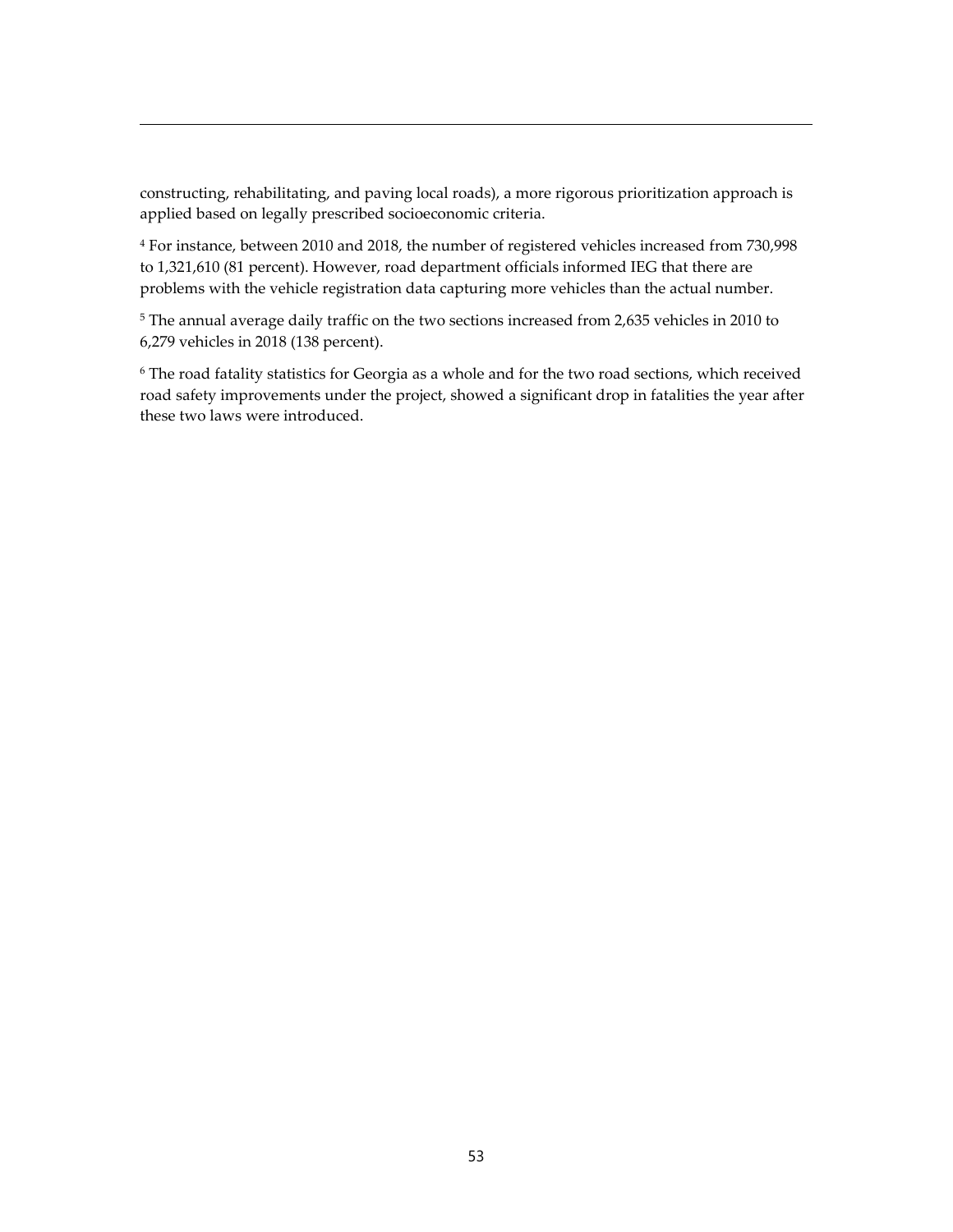#### **References**

- Cameron, Maxwell Hugh, and Rune Elvik. 2010. "Nilsson's Power Model Connecting Speed and Road Trauma: Applicability by Road Type and Alternative Models for Urban Roads." *Accident Analysis & Prevention* 42 (6): 1908–1915.
- <span id="page-65-0"></span>Elvik, Rune 2009. "The Power Model of the Relationship between Speed and Road Safety: Update and New Analysis." TØI Report 1034/2009, Institute of Transport Economics, Norwegian Centre for Transport Research, Oslo.
- <span id="page-65-2"></span><span id="page-65-1"></span>Elvik, Rune, Peter Christensen, and Astrid Amundsen. 2004. "Speed and Road Accidents: An Evaluation of the Power Model." TØI Report 740/2004, Institute of Transport Economics, Norwegian Centre for Transport Research, Oslo.
- Nilsson, Göran. 2004. "Traffic Safety Dimensions and the Power Model to Describe the Effect of Speed on Safety." Bulletin 221, Lund Institute of Technology, Department of Technology and Society, Traffic Engineering, Lund, Sweden.
- World Bank. 2014. "Georgia—Third Secondary and Local Roads Project." Project Appraisal Document 84945-GE, World Bank, Washington, DC.
- World Bank. 2018. "Georgia—Regional Development Project." Implementation Completion and Results Report ICR2572, World Bank, Washington, DC.
- Zare, Hamide, Shamsaddin Niknami, Alireza Heidarnia, and Mohamad Hossein Fallah. 2019. "Traffic Safety Education for Child Pedestrians: A Randomized Controlled Trial with Active Learning Approach to Develop Street-Crossing Behaviors." *Transportation Research Part F: Traffic Psychology and Behaviour* 60: 734–742.
- Zeedyk, M. Suzanne, and Linda Wallace. 2003. "Tackling Children's Road Safety through Edutainment: An Evaluation of Effectiveness." *Health Education Research* 18 (4): 493–505.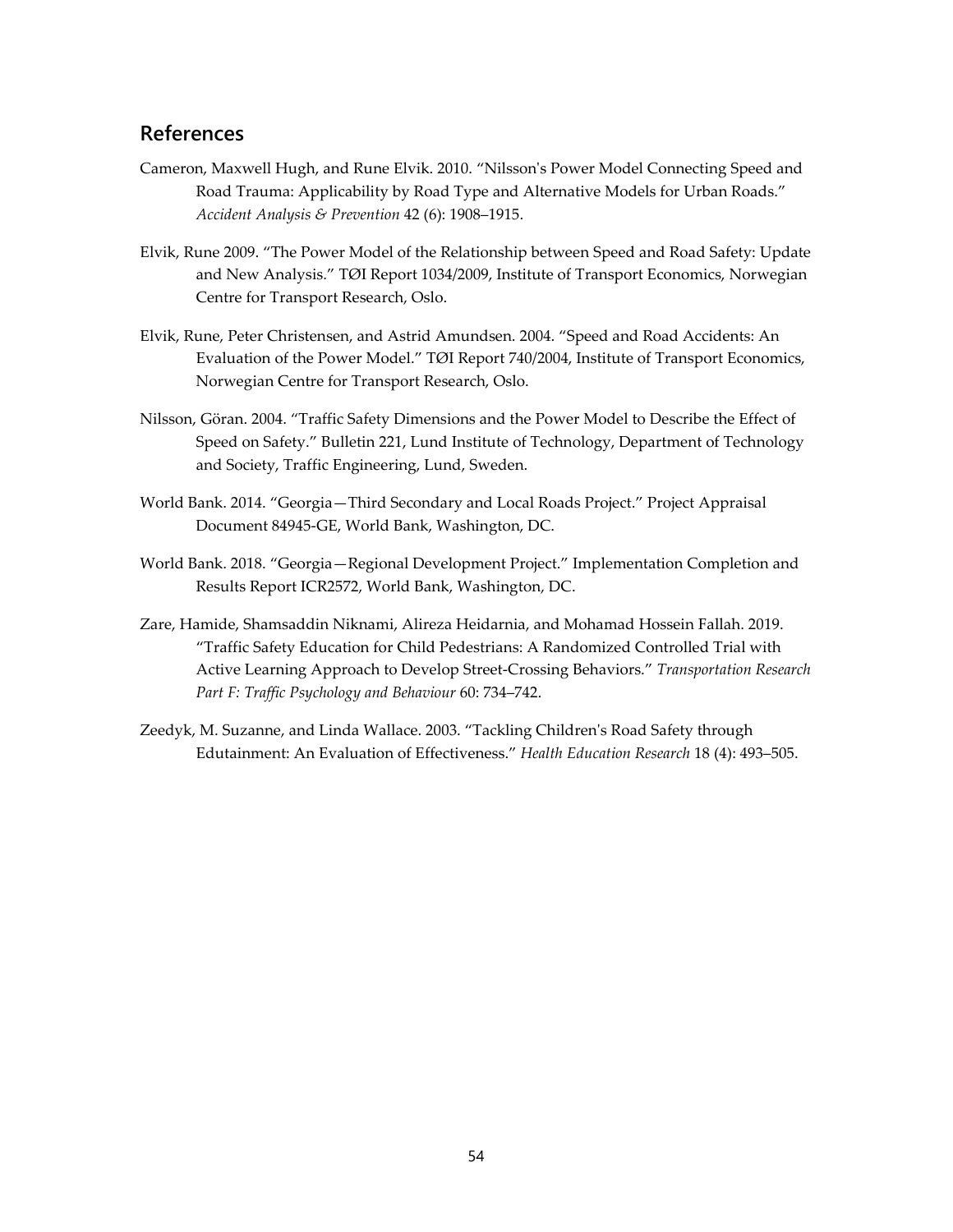# **Appendix B. Fiduciary, Environmental, and Social Aspects**

## **Georgia Secondary and Local Roads Project (P086277)**

#### **Financial Management**

The Transport Reform and Rehabilitation Center was responsible for financial management under the project and overall carried out this function satisfactorily except for the late submission of some financial monitoring and audit reports and late payments. There were no reported ineligible expenditures or noncompliance with World Bank fiduciary policies. The last three Implementation Status and Results Reports (ISRs) rated the project's financial management performance as satisfactory.

#### **Procurement**

The road department handled procurement adequately under the project. No noncompliance with World Bank procurement policy and processes was identified. The last three ISRs rated the project's procurement performance satisfactory. The road department pointed out that contrary to what is mentioned in the Implementation Completion and Results Report, they did not decide to use the World Bank procurement methods for activities financed with government budget.

## **Environmental and Social Safeguards**

The project was classified as category B for environmental assessment purposes because it involved only the rehabilitation of roads within the existing right of way, therefore the negative impacts were considered temporary and mitigatable. Only OP/BP4.01, Environmental Assessment, was triggered. The road department prepared an environmental management framework at appraisal and specific environmental management plans for each road work during project implementation. The environmental classification did not change with the additional financing, which expanded the scope of road works, because the nature of the works remained the same.

World Bank staff informed the Independent Evaluation Group that the road department overall complied with the World Bank's environmental policy throughout project implementation. However, the project had weaknesses in on-site environmental management, including insufficient temporary road safety signage and shortcomings in disposing of waste from road sites. The road department's environmental supervision and the quality of reporting were also weak. This road department's performance improved over time.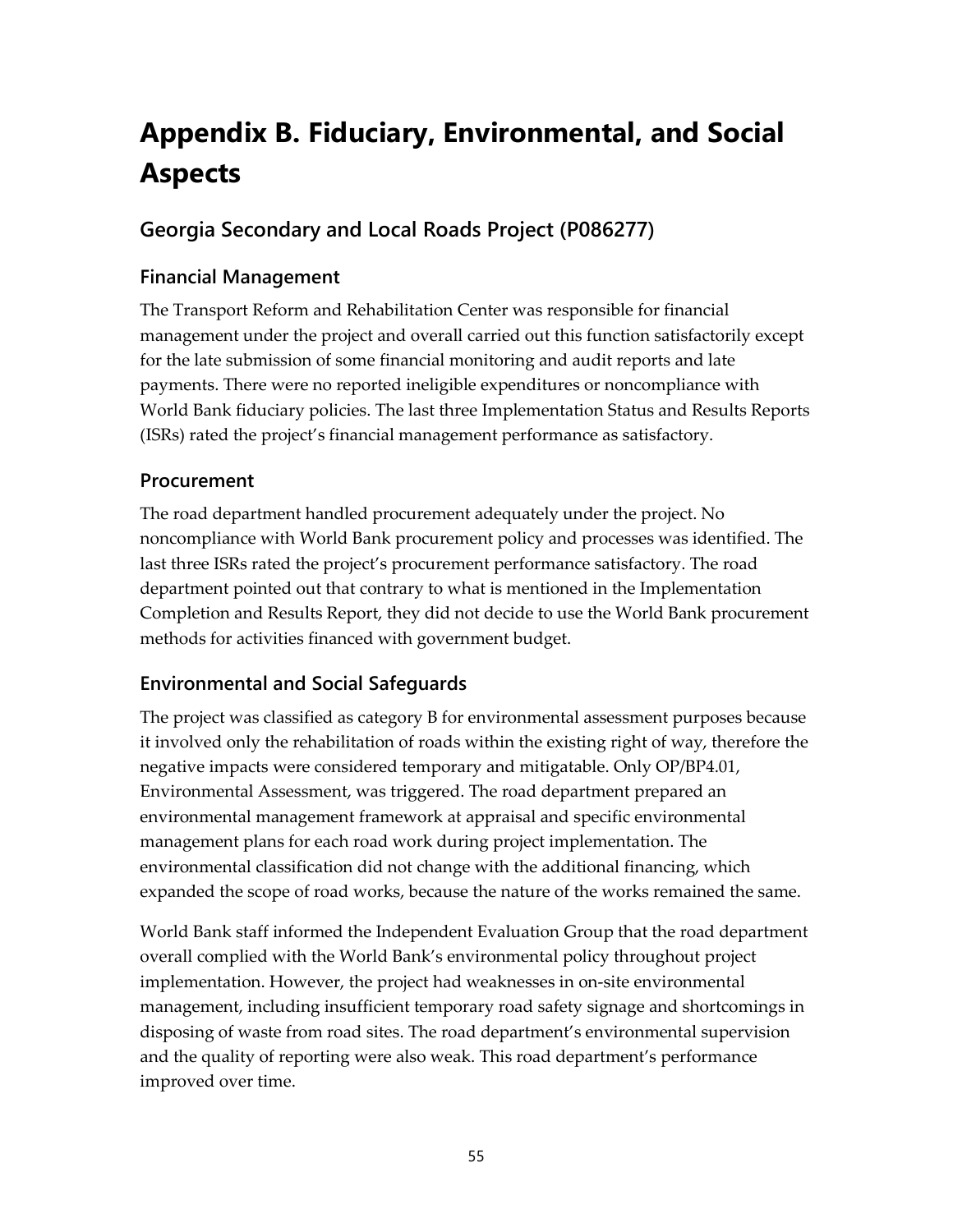At appraisal, no land acquisition or resettlements were envisioned. OP 4.12, Involuntary Resettlement, was not triggered, and no resettlement framework was prepared. Minor land acquisitions had to take place during project implementation, caused by the need to realign a road section because of riverbank erosion. The World Bank's Involuntary Resettlement Policy was not triggered because of the small and one-time nature of the occurrence. The land acquisition was completed in line with World Bank safeguard requirements and was fully documented. Therefore, the last ISR rated the overall safeguard performance as satisfactory.

## **Kakheti Regional Roads Improvement Project (P117152)**

## **Financial Management**

The project's financial management arrangements were generally satisfactory and acceptable to the World Bank. The Transport Reform and Rehabilitation Center adequately handled financial management in compliance with financial reporting and audit covenants under the project. The Transport Reform and Rehabilitation Center submitted the interim unaudited financial reports and the financial audit reports on time, and these were unqualified and acceptable to the World Bank. The project had no major financial management issues. The last five ISRs rated the project's financial management performance as satisfactory.

## **Procurement**

The road department carried out the procurement under the project, following the World Bank's procurement guidelines. The project had no unresolved procurement issues. The last five ISRs rated the project's procurement performance as satisfactory.

## **Environmental and Social Safeguards**

The project was classified as category B for environmental assessment purposes because the road works were to take place within the existing right of way, and no significant or irreversible impacts were expected. However, the road works required some land acquisitions, mainly to realign the road. The following three safeguards policies were triggered: OP4.01 Environmental Assessment, OP 4.12 Involuntary Resettlement, and OP4.11 Physical Cultural Resources. The road department prepared an environmental impact assessment, which included an environmental management plan, a resettlement policy framework, and a resettlement plan for one road section.

At project appraisal, the World Bank assessed the road department's environmental management capacity as weak with a need for strengthening. In 2010, the road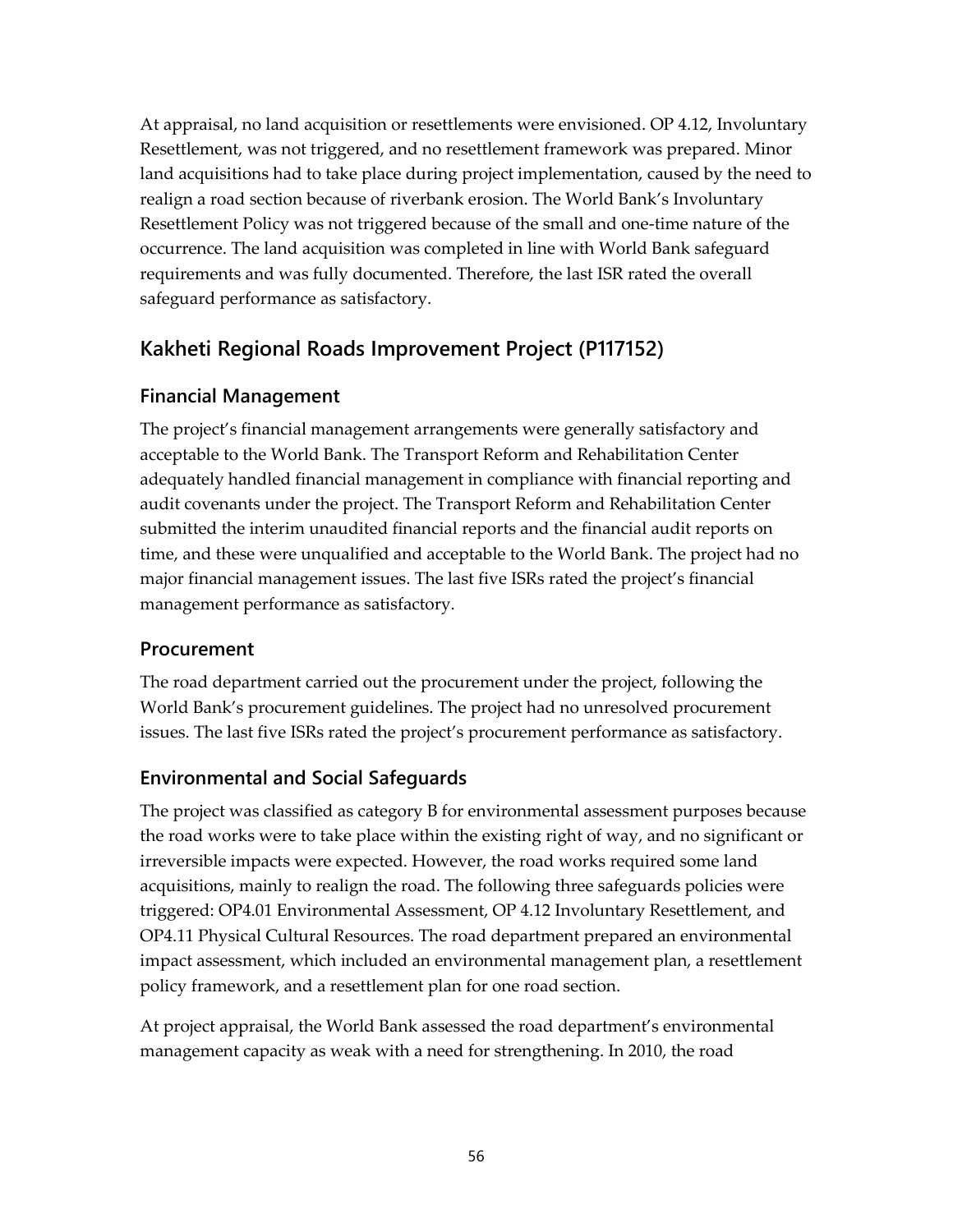department set up an environmental team, which two years later evolved into a fullfledged resettlement and environment unit.

The environmental safeguards performance under the project was generally satisfactory except for the early stages of project implementation because of poor management of excess material and borrowing sites, the absence of a dedicated environmental specialist in the supervision consultant's team, and weaknesses in on-site road safety management. The road department prepared a remedial action plan with the support of the World Bank team. The contractor implemented the plan, completing most of the landscaping, compacting works at the excess material disposal sites, and undertaking a large compensatory tree-planting program within the right of way.

During the implementation of the Sasadilo-Sioni section, the road department realized that this road had been erroneously included in the State Forest Fund. Addressing this error was urgent because the road department needed to cut some trees to meet standard engineering parameters and provide access for construction machinery, and this was not possible as long as the road was listed within the State Forest Fund. The road department successfully de-listed the road from the State Forest Fund, following national rules and procedures.

The road department satisfactorily implemented the two resettlement action plans and complied with the project's social safeguards requirements. The road department completed the land acquisition for the section between Vaziani and Gombori in 2010 and for the section between Gombori and Telavi in 2012. Because of design changes to minimize the impact on land acquisition, such as construction of concrete ditches in populated areas and concrete retaining walls, the land acquisition involved 31 land plots instead of the 174 expected at appraisal. The road department fully compensated all landowners in accordance with the provisions of the resettlement action plan and received no complaints.

The last five ISRs rated the project's environmental performance as satisfactory.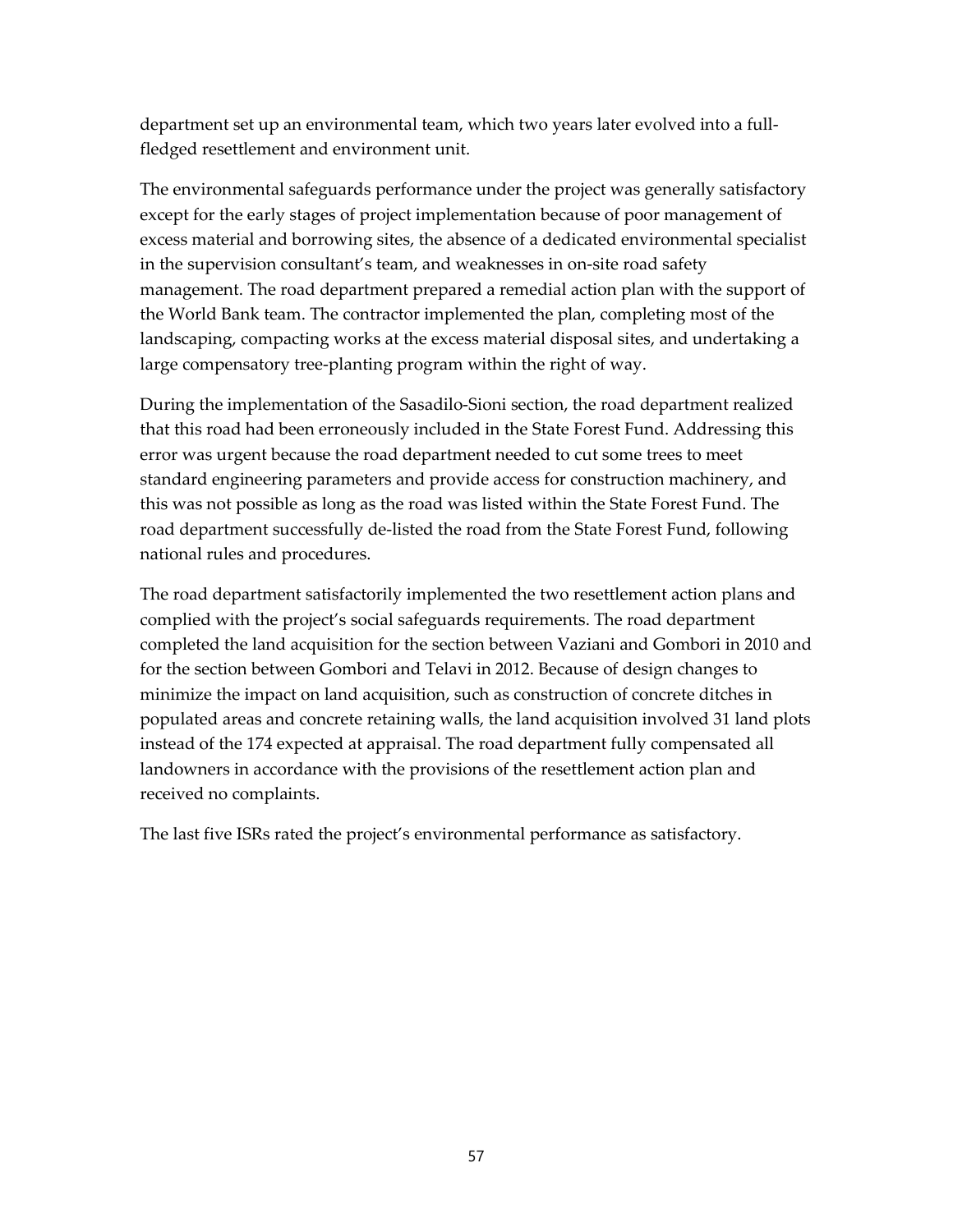# **Appendix C. Basic Project Information**

**Country: Georgia Project Name: Secondary and Local Roads Project Project ID: P086277 Financing instrument: Investment Project Financing Global Practice: Transport**

Original World Bank financing commitment: special drawing rights (SDR) 13.8 million, equivalent to \$20 million Revised World Bank financing commitment: SDR13.8 million and \$70 million, equivalent to \$90 million Actual disbursement: \$90.69 million (higher than the revised commitment because of depreciation of the SDR) Financial sources: International Bank for Reconstruction and Development: \$69.69 million and International Development Association: SDR 13.80 million, equivalent to \$21 million Original expected total project cost: \$27.44 million Revised expected total project cost: \$127.44 million Actual project cost: \$131.10 million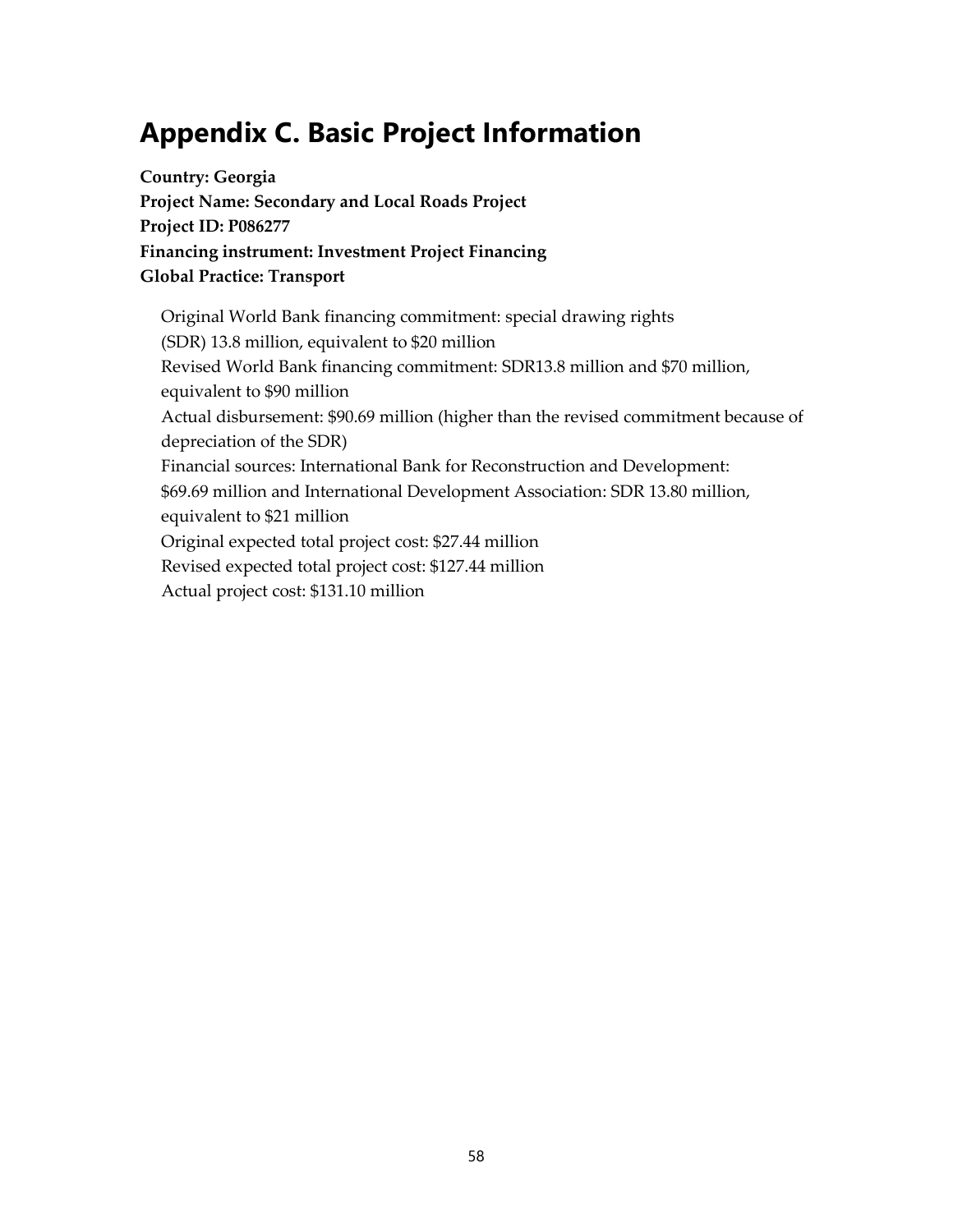|                                                  | <b>Original Appraisal</b><br>Estimate | <b>AF Appraisal</b><br>Estimate | <b>Actual Costs</b> | Percentage of<br><b>AF Appraisal</b> |
|--------------------------------------------------|---------------------------------------|---------------------------------|---------------------|--------------------------------------|
| <b>Component or Financing</b>                    | (\$, millions)                        | (\$, millions)                  | $($,$ millions)     | <b>Estimate</b>                      |
| Component                                        |                                       |                                 |                     |                                      |
| Rehabilitation of secondary<br>and local roads   | 22.54                                 | 117.54                          | 122.86              | 105                                  |
| Strengthening of road<br>sector institutions     | 2.40                                  | 3.60                            | 4.46                | 124                                  |
| Designing and supervising<br>road rehabilitation | 2.50                                  | 6.30                            | 4.78                | 76                                   |
| Total                                            | 27.44                                 | 127.44                          | 132.10              | 104                                  |
| Financing                                        |                                       |                                 |                     |                                      |
| <b>IDA</b>                                       | 20.00                                 | 20.00                           | 21.00               | 105                                  |
| <b>IBRD</b>                                      | 0.00                                  | 70.00                           | 69.69               | 100                                  |
| <b>Borrower</b>                                  | 7.14                                  | 37.14                           | 41.42               | 112                                  |
| Bilateral agencies<br>(undefined)                | 0.30                                  | 0.30                            | 0.00                | $\Omega$                             |
| Total                                            | 27.44                                 | 127.44                          | 132.10              | 104                                  |

#### **Table B.1. Estimated and Actual Project Costs and Financing**

*Source*: Independent Evaluation Group elaboration.

*Note:* AF = additional financing; IBRD = International Bank for Reconstruction and Development; IDA = International Development Association.

#### Environmental assessment category: B

#### **Table B.2. Project Dates**

| <b>Milestones</b>    | <b>Expected</b>  | Actual            |
|----------------------|------------------|-------------------|
| Approval             | n.a.             | June 24, 2004     |
| <b>Effectiveness</b> | n.a.             | October 21, 2004  |
| Restructuring        | n.a.             | December 27, 2006 |
| Additional financing | n.a.             | March 19, 2009    |
| Restructuring        | n.a.             | February 25, 2010 |
| Restructuring        | n.a.             | October 28, 2011  |
| Midterm review       | n.a.             | November 3, 2006  |
| Closing              | October 31, 2009 | June 30, 2012     |

*Source*: Independent Evaluation Group elaboration.

*Note*: n.a. = not applicable.

The project was restructured four times and had an additional financing. The first level 2 restructuring on December 27, 2006, reduced the scope of the rehabilitation works from 500 to 700 kilometers to 250 kilometers because of increased road deterioration, the use of higher standards than expected at appraisal, and road construction costs increases. It adjusted an outcome indicator and an output indicator accordingly.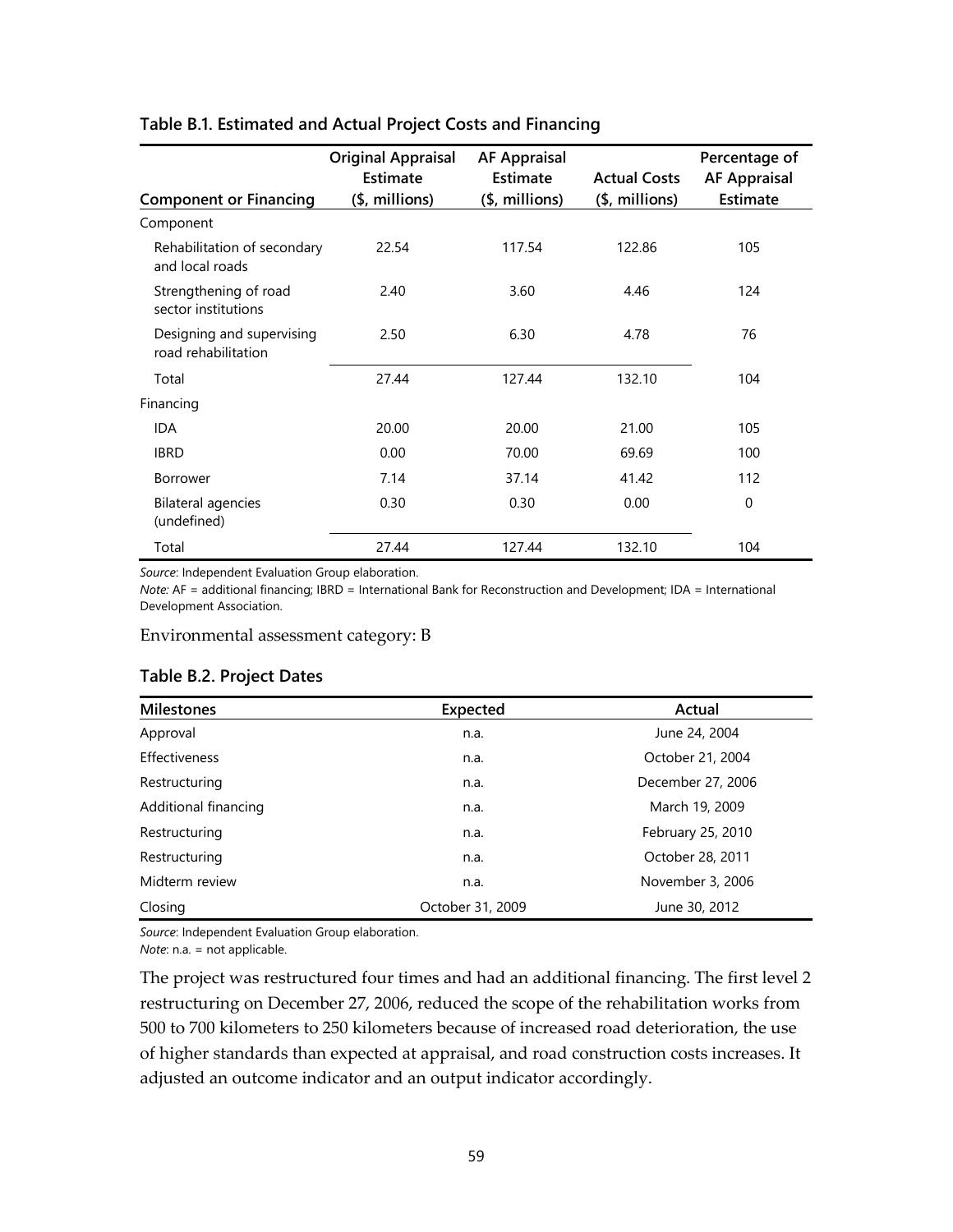The additional financing of \$70 million and second restructuring, approved by the World Bank Board of Directors on March 19, 2009, scaled up the project. It included 450 kilometers of additional rehabilitation works, 150 kilometers of road designs, and 450 kilometers of road works supervision; added several new capacity strengthening activities, especially for local governments; revised the second project development objective to reflect this responsibility transfer to the local authorities; revised the results framework to reflect the project changes and enhance measurability; and extended the closing date by 24 months, from October 31, 2009, to October 31, 2011, to implement the new activities.

The third level 2 restructuring on February 25, 2010, increased the kilometers of roads to be rehabilitated to approximately 840 to 880 and the kilometers of road designs to 840. It also changed the intermediate indicators accordingly. This was necessary to use project savings that resulted from lower bid prices.

The fourth level 2 restructuring on October 28, 2011, extended the closing date by seven months to July 31, 2012 (the project actually closed on June 30, 2012), to complete the road civil works.

| Management                                            | Appraisal           | Completion         |
|-------------------------------------------------------|---------------------|--------------------|
| Project Team Leader                                   | Olivier P. Le Ber   | Joseph Melitauri   |
| Sector Manager or Practice Manager                    | Motoo Konishi       | Juan Gaviria       |
| Sector Director or Global Practice Senior<br>Director | n.a.                | n.a.               |
| Country Director                                      | D-M Dowsett-Coirolo | Henry G. R. Kerali |

#### **Table B.3. Key Staff Responsible**

*Source:* Independent Evaluation Group elaboration. *Note:* n.a. = not available.

## **Country: Georgia Project name: Kakheti Regional Roads Project Project ID: P117152 Financing instrument: investment project financing Global Practice: Transport**

World Bank financing commitment: \$30 million Actual disbursement: \$30 million Financial source: International Bank for Reconstruction and Development

Expected total project cost: \$37.50 million Actual project cost: \$36.47 million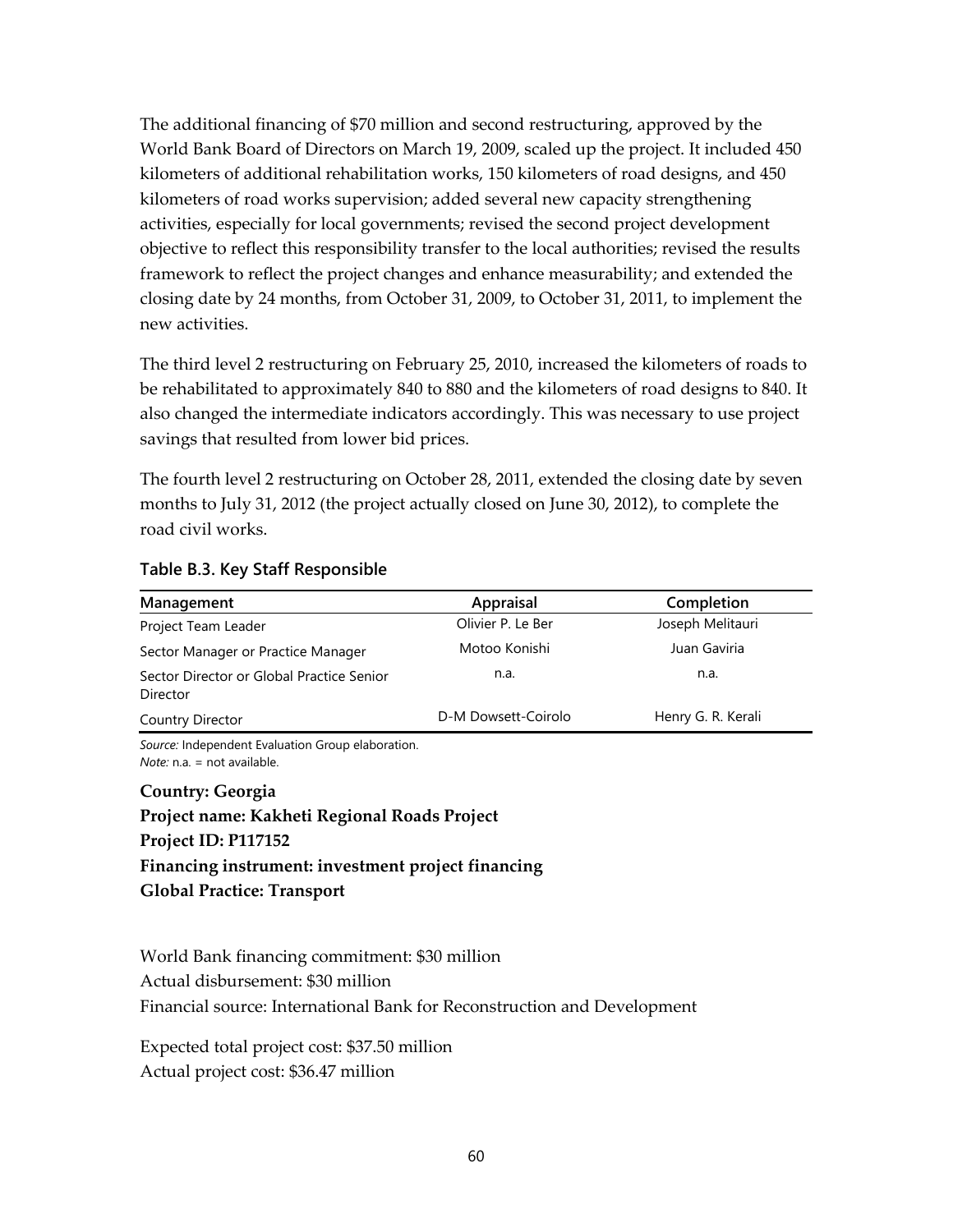| <b>Component or Financing</b>                                   | <b>Appraisal Estimate</b><br>$($,$ millions) | <b>Actual Costs</b><br>$(5, millions)$ | Percentage of<br><b>Appraisal Estimate</b> |
|-----------------------------------------------------------------|----------------------------------------------|----------------------------------------|--------------------------------------------|
| Component                                                       |                                              |                                        |                                            |
| Improvement of the road linking<br>Vaziani, Gombori, and Telavi | 32.65                                        | 31.60                                  | 97                                         |
| Road safety improvement and<br>institutional strengthening      | 1.93                                         | 3.97                                   | 206                                        |
| Project implementation                                          | 0.21                                         | 0.16                                   | 76                                         |
| Contingencies                                                   | 2.64                                         | 0.67                                   | 25                                         |
| Front-end fee                                                   | 0.08                                         | 0.08                                   | 100                                        |
| Total                                                           | 37.50                                        | 36.47                                  | 97                                         |
| Financing                                                       |                                              |                                        |                                            |
| <b>IBRD</b>                                                     | 30.00                                        | 30.00                                  | 100                                        |
| <b>Borrower</b>                                                 | 7.50                                         | 6.47                                   | 86                                         |
| Total                                                           | 37.50                                        | 36.47                                  | 97                                         |

#### **Table B.4. Estimated and Actual Project Costs and Financing**

*Source:* Independent Evaluation Group elaboration.

*Note:* IBRD = International Bank for Reconstruction and Development.

Environmental assessment category: B

| Milestones     | Expected          | Actual            |
|----------------|-------------------|-------------------|
| Approval       | n.a.              | November 10, 2009 |
| Effectiveness  | n.a.              | December 8, 2009  |
| Restructuring  | n.a.              | November 20, 2013 |
| Midterm review | n.a.              | n.a.              |
| Closing        | November 30, 2013 | August 30, 2015   |

*Source:* Independent Evaluation Group elaboration.

*Note:* n.a. = not applicable.

The November 20, 2013, restructuring added a new activity under component 1 to use project savings that occurred because of lower rehabilitation costs than expected. It also canceled one activity under component 2, which was no longer relevant, replacing it with two new activities. These changes are presented in section 2 on "Results" of the main document. Additionally, it extended the closing date by 21 months to August 30, 2015, to complete the new activities.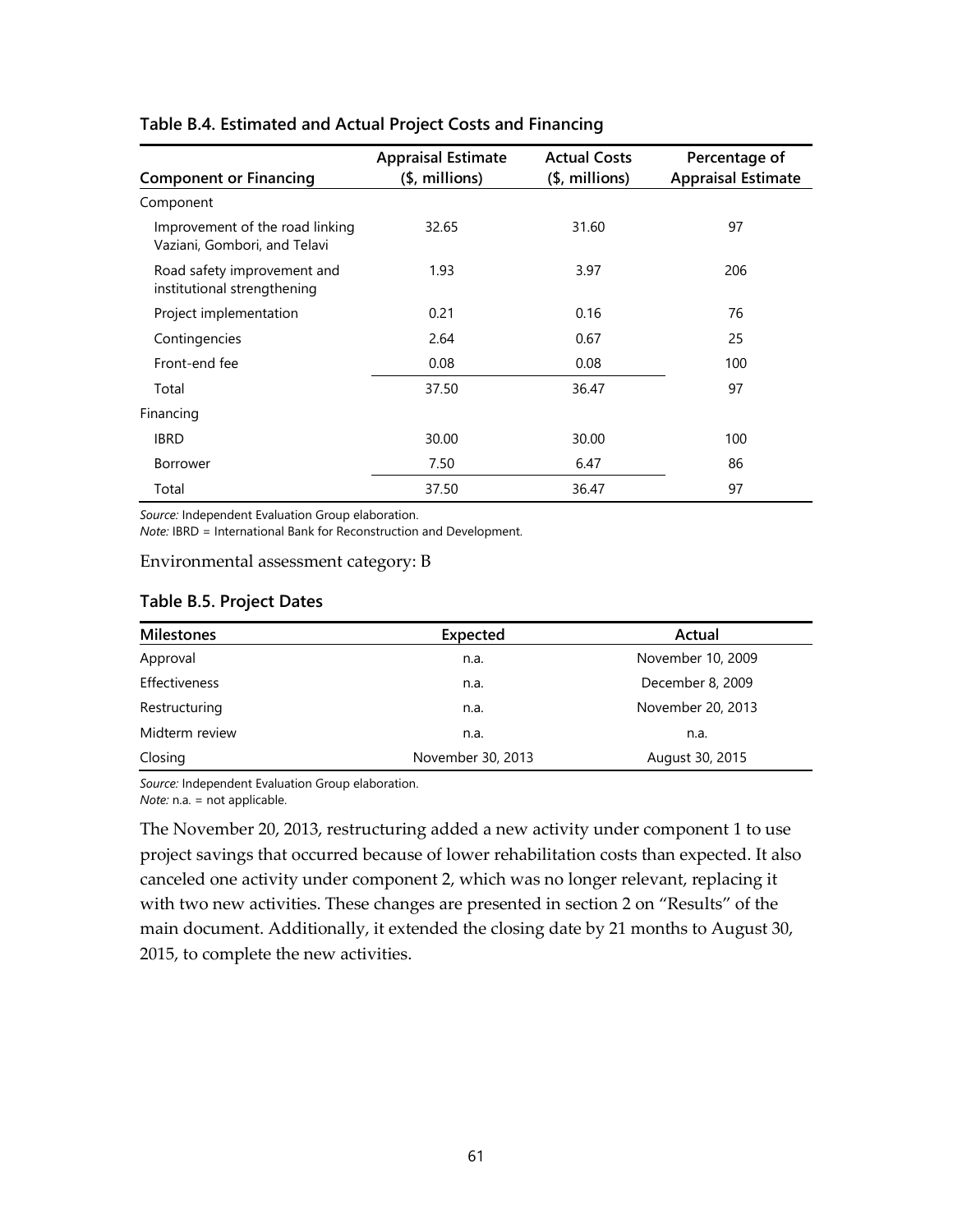| Table B.6. Key Staff Responsible |  |  |  |  |  |
|----------------------------------|--|--|--|--|--|
|----------------------------------|--|--|--|--|--|

| Management                                            | Appraisal          | Completion          |
|-------------------------------------------------------|--------------------|---------------------|
| Project Team Leader                                   | George A. Banjo    | Natalya Stankevich  |
| Sector Manager or Practice Manager                    | Henry G. R. Kerali | Juan Gaviria        |
| Sector Director or Global Practice Senior<br>Director | n.a.               | n.a.                |
| Country Director                                      | Asad Alam          | Mercy Miyang Tembon |

*Note:* n.a. = not applicable.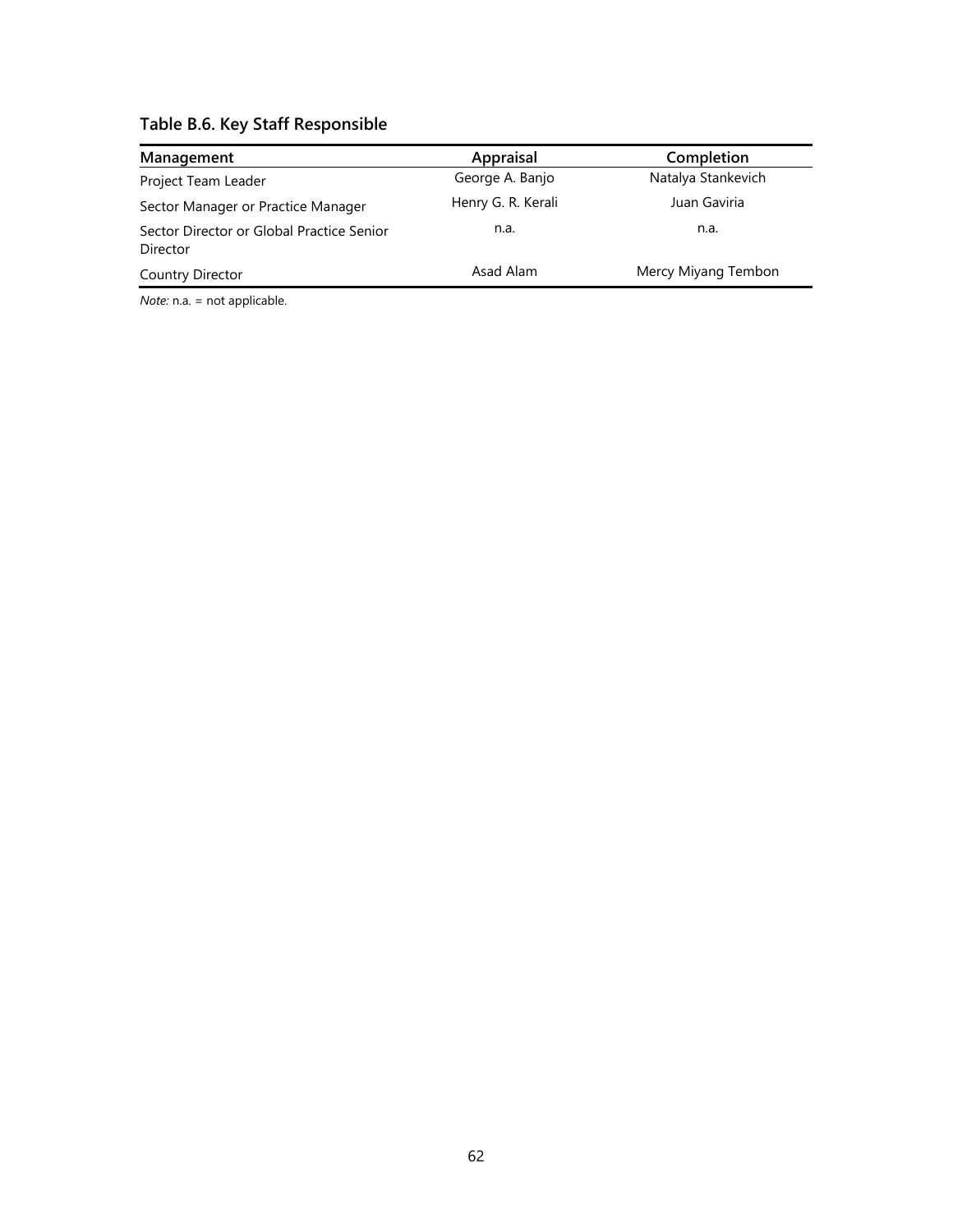# **Appendix D. Methods and Evidence**

This report is a Project Performance Assessment Report. This instrument and its methodology are described at [https://ieg.worldbankgroup.org/methodology/PPAR.](https://ieg.worldbankgroup.org/methodology/PPAR)

## **Overview**

The Independent Evaluation Group (IEG) based the assessment on evidence obtained through a review of the project documents of the two assessed projects; a review of project documents of previous and successive road projects in Georgia; interviews with World Bank staff, implementation agency staff and management, government counterparts, representatives of the local authorities, development partners active in the road sector, nongovernmental organizations, and civil works contractors (see table D.1 for a list of the people interviewed); literature reviews on specific topics and an informal survey of World Bank transport staff to triangulate findings; quantitative data on maintenance expenditure, road fatalities, and road conditions; and observations during field visits.

# **Sample Selection for Field Visits**

IEG's field visits aimed at assessing the quality and condition of road sections rehabilitated under the two projects that are the subject of this Project Performance Assessment Report, the quality of road safety improvements under the Kakheti Project, if and how well the regional offices established and operationalized under the Secondary and Local Roads Project (SLRP) were functioning, the capacity of local governments to manage their road network, and whether speeding is a problem in Georgia.

## **Selection of Road Sections to be Visited**

The Kakheti Project financed two roads, and IEG included both roads in the sample of roads to be visited.

The SLRP financed the rehabilitation of 49 road sections, of which 41 are secondary roads and 8 are local roads. These roads are mostly located in five areas or clusters within the country. IEG selected three of the clusters to optimize travel. Therefore, IEG selected the roads in the cluster in the Kakheti region to be able combine the visits under the Kakheti Project and the SLRP, the cluster between Tbilisi and Kutaisi, and the cluster around Kutaisi. Within the three clusters, IEG visited as many roads a possible during the allocated time for field visits. IEG also selected all local roads in the three clusters. This approach enabled IEG to visit 14 secondary and 2 local SLRP roads, which represented 34 percent of the secondary and 25 percent of the local SLRP roads.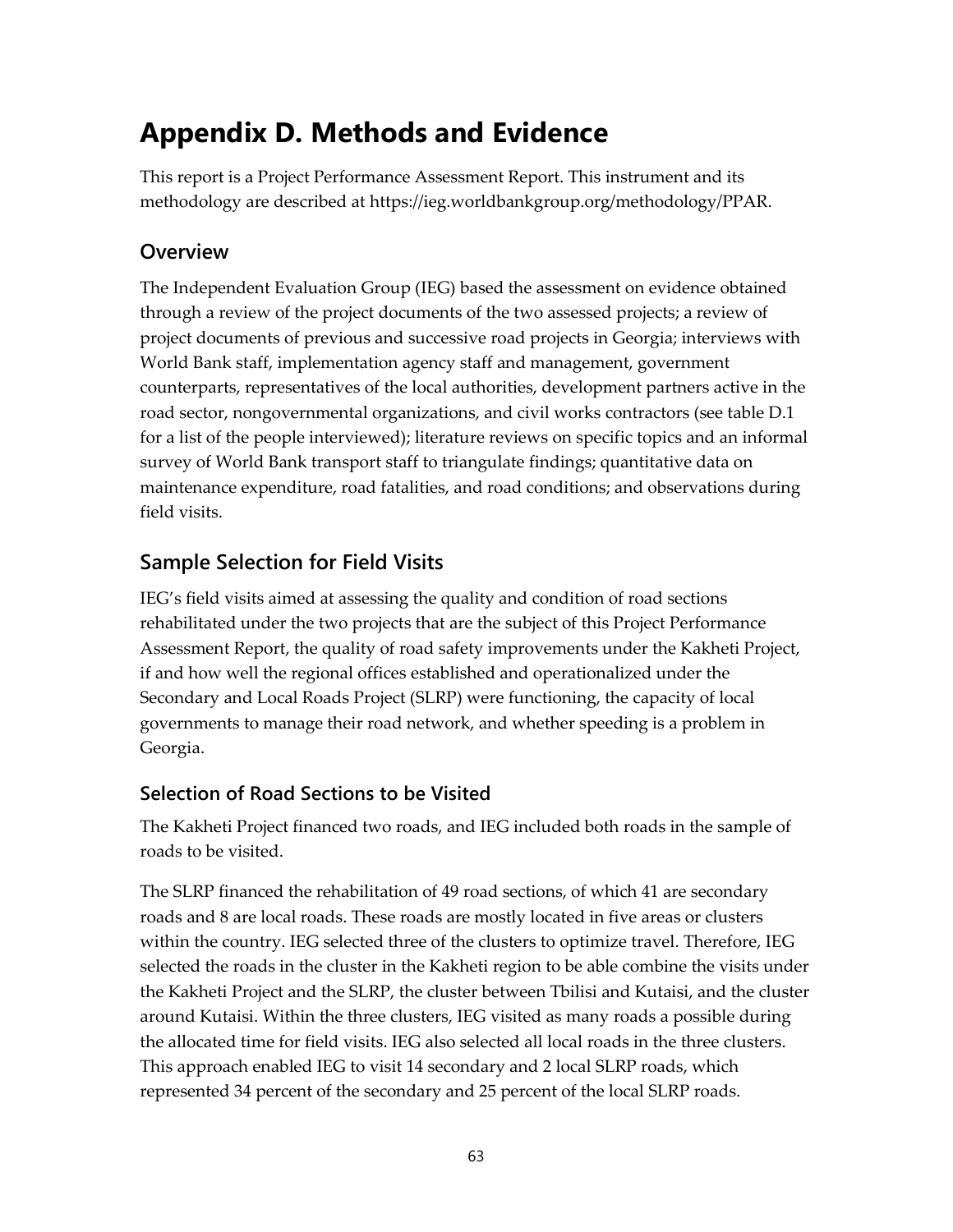## **Selection of Road Safety Interventions to be Visited**

The Kakheti Project had nine larger road safety interventions at junctions. IEG selected the six that were closest to Tbilisi.

## **Selection of Regional Offices to be Visited**

The SLRP was expected to establish and operationalize six regional offices, but only the offices of Batumi and Kutaisi existed at the time of this assessment. Therefore, IEG selected the Kutaisi office to optimize travel.

### **Selection of Local Governments to be Visited**

IEG selected the local government responsible for the two local roads to be visited. IEG also selected the regional governments in the areas where the local roads to be visited are located.

### **Assessment of Speeding in Georgia**

The IEG mission drove at the speed limit whenever possible and recorded all cars that passed the mission car on all roads traveled, including project and nonproject roads.

## **Main Evaluation Questions**

The assessment focused on the following main evaluation questions:

- Have Georgia's secondary roads, including the project roads, been maintained or not, and is the maintenance model sustainable?
- Have Georgia's local roads, including the project roads, been maintained or not, and is the maintenance model sustainable?
- Has the road department's capacity to manage the secondary and local road networks in a cost-effective manner been improved through the project or not and why?
- Has the local government's capacity to manage the local road network in a costeffective manner been improved through the project or not and why?
- Have the two World Bank projects contributed to enhance road safety in the country?How, and why?
- Was the introduction of the new contracting approaches in Georgia successful or not and why?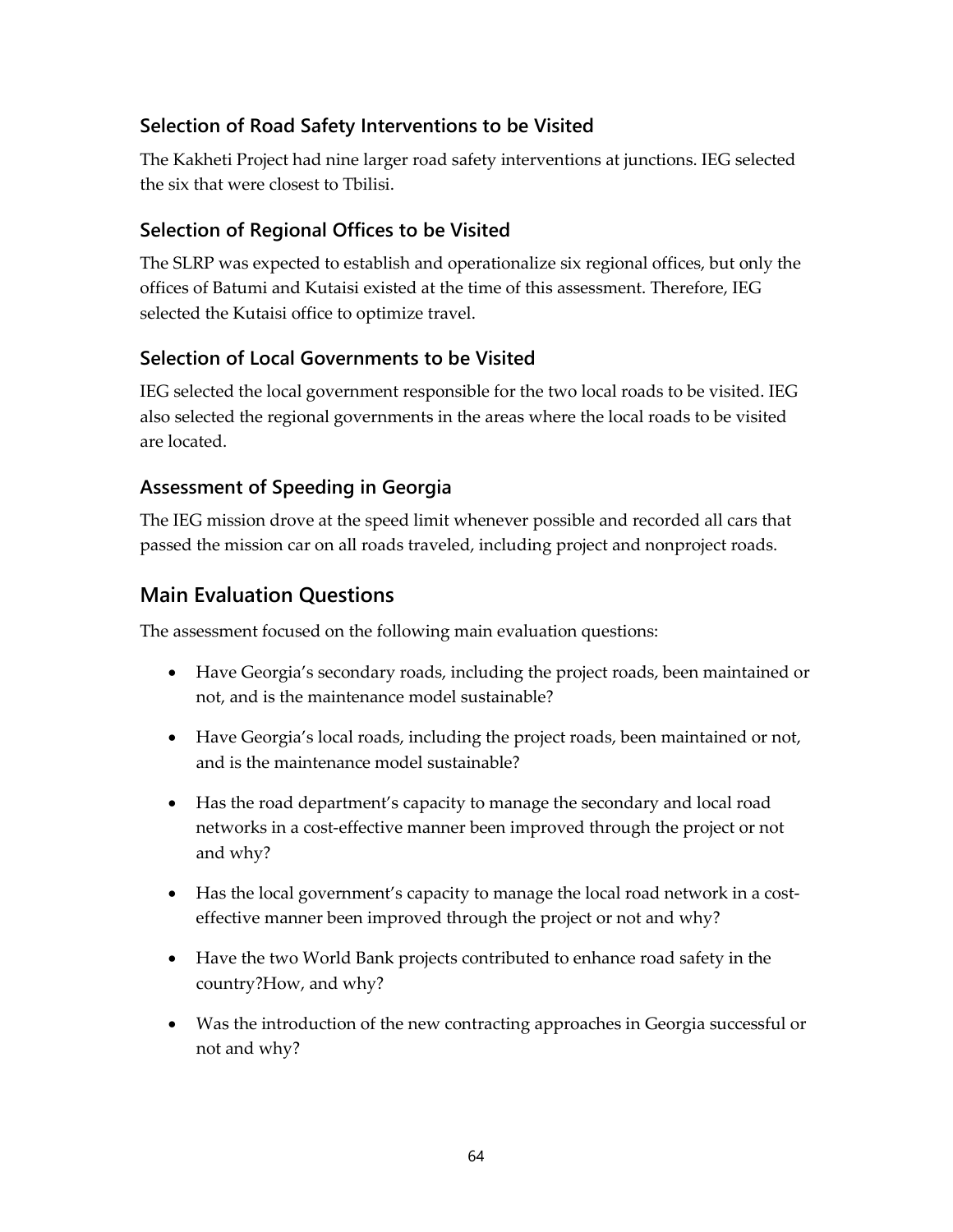# **List of People Interviewed**

|  |  |  | Table C.1. List of People Interviewed |
|--|--|--|---------------------------------------|
|--|--|--|---------------------------------------|

| Name                    | <b>Title</b>                                                                                       | Organization                                                                      |
|-------------------------|----------------------------------------------------------------------------------------------------|-----------------------------------------------------------------------------------|
| Abdulaziz Faghi         | Program Leader                                                                                     | <b>World Bank</b>                                                                 |
| Amali Rajapaksa         | Senior Transport Specialist                                                                        | <b>World Bank</b>                                                                 |
| Aymen Ahmed Osman Ali   | Senior Transport Specialist                                                                        | <b>World Bank</b>                                                                 |
| Bakar Babuchadia        | n.a                                                                                                | Roads Department Kutaisi Office                                                   |
| <b>Bakar Cheishvili</b> | Head of Office                                                                                     | Roads Department Kutaisi Office                                                   |
| Besarion Bochorishvili  | n.a                                                                                                | Orienti Ltd.                                                                      |
| Dabid Cheishvili        | n.a                                                                                                | Roads Department Kutaisi Office                                                   |
| Darejan Kapanadze       | Senior Environmental Specialist                                                                    | <b>World Bank</b>                                                                 |
| Ekaterine Laliashvili   | Chair of the Board                                                                                 | Georgia Alliance for Safe Roads                                                   |
| Erekle Kezherashvili    | Deputy Head                                                                                        | Ministry of Economy and Sustainable<br>Development                                |
| Giorgi Bujuanishvili    | Economist                                                                                          | Shida Kartli Region                                                               |
| Giorgi Gelashvili       | Specialist                                                                                         | Municipality of Khashuri                                                          |
| Giorgi Japaridze        | Consultant                                                                                         | Roads Department of the Ministry of<br>Regional Development and<br>Infrastructure |
| Giorgi Kiziria          | Senior Project Officer                                                                             | Asian Development Bank                                                            |
| Giorgi Tabatadze        | Deputy Head of Department for Relations<br>with Regions and Local Self-Governance<br><b>Bodies</b> | Ministry of Regional Development<br>and Infrastructure                            |
| Giorgi Tsereteli        | Deputy Chairman                                                                                    | Roads Department of the Ministry of<br>Regional Development and<br>Infrastructure |
| Irakli Izoria           | Director                                                                                           | Partnership for Road Safety                                                       |
| Irma Patsia             | n.a.                                                                                               | Roads Department of the Ministry of<br>Regional Development and<br>Infrastructure |
| Joseph Melitauri        | <b>Senior Operations Officer</b>                                                                   | <b>World Bank</b>                                                                 |
| Lala Kachlishvili       | Head of Infrastructure                                                                             | Municipality of Tianeti                                                           |
| Lasha Malkhazishvili    | Head of Municipality                                                                               | Municipality of Khashuri                                                          |
| Lika Merabishvili       | Project Coordinator                                                                                | Partnership for Road Safety                                                       |
| Maia Duishvili          | Senior Executive Assistant                                                                         | World Bank                                                                        |
| Mamuka Pilavri          | n.a.                                                                                               | Municipality of Tianeti                                                           |
| Manana Narimanidze      | First Deputy Governor                                                                              | Mtskheta-Mtianeti Region                                                          |
| Mzia Giorgobiani        | Deputy Minister                                                                                    | Ministry of Regional Development<br>and Infrastructure                            |
| Natalya Stankevich      | Senior Transport Specialist                                                                        | World Bank                                                                        |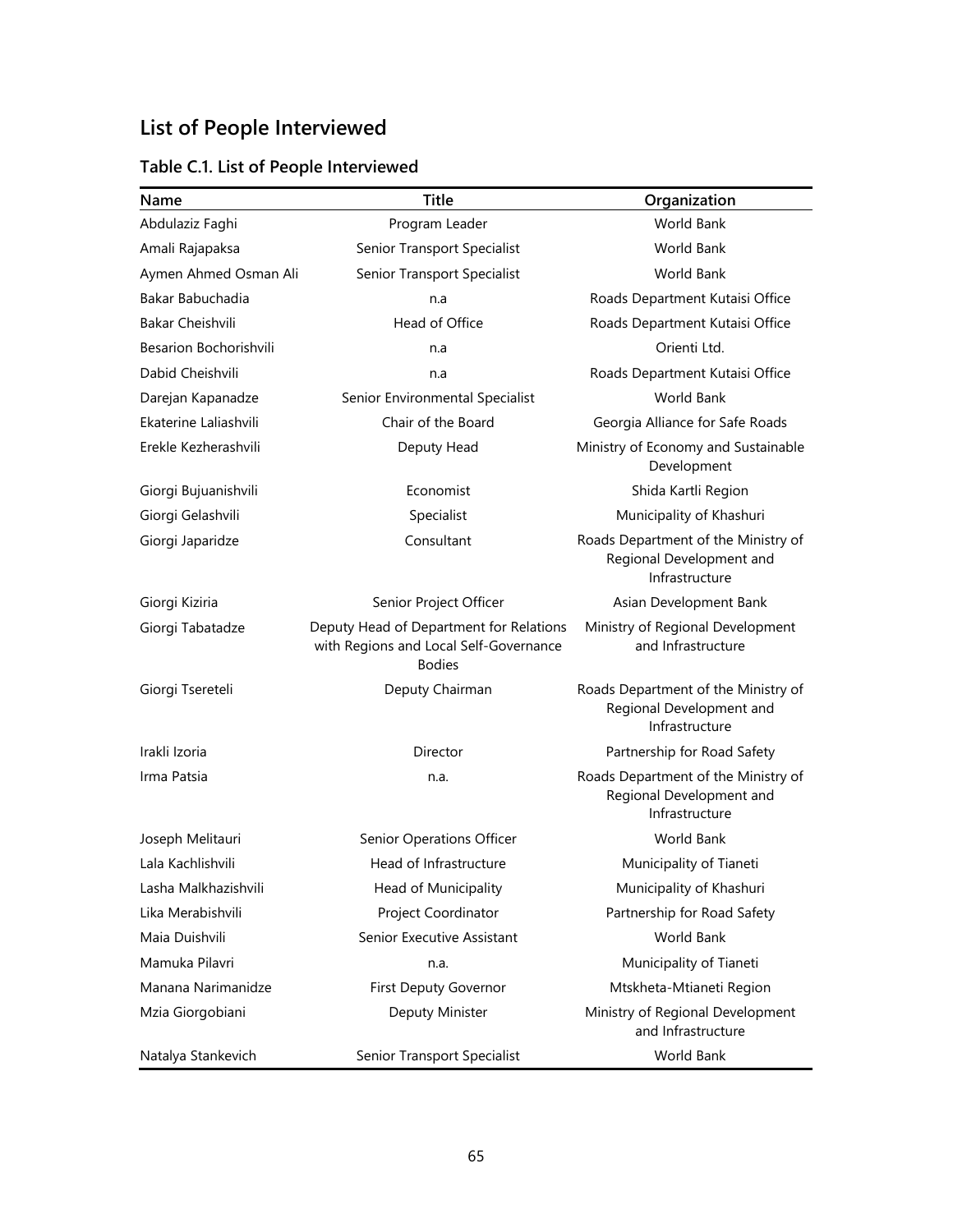| Nika Rosebashvili              | Head of Department for Relations with<br>Regions and Local Self-Governance<br><b>Bodies</b> | Ministry of Regional Development<br>and Infrastructure                            |
|--------------------------------|---------------------------------------------------------------------------------------------|-----------------------------------------------------------------------------------|
| Nikoloz Abramishvili           | Economist                                                                                   | Municipality of Tianeti                                                           |
| Paata Revishvili               | n.a                                                                                         | Roads Department Kutaisi Office                                                   |
| Pavle Gamkretlidze             | n.a.                                                                                        | Roads Department of the Ministry of<br>Regional Development and<br>Infrastructure |
| Petrus Benjamin Gericke        | Lead Transport Specialist                                                                   | <b>World Bank</b>                                                                 |
| Raymond Franklin<br>Soames Job | Lead Transport Specialist                                                                   | World Bank                                                                        |
| Sebastian-A Molineus           | Country Director                                                                            | <b>World Bank</b>                                                                 |
| Shalva Kereselidze             | Governor                                                                                    | Mtskheta-Mtianeti Region                                                          |
| Simon Guledani                 | First Deputy Governor                                                                       | Shida Kartli Region                                                               |
| Tamaz Jangirashvili            | Representative of Mayor of Tianeti                                                          | Municipality of Tianeti                                                           |
| Tamaz Mechiauri                | Mayor                                                                                       | Municipality of Tianeti                                                           |
| Tengiz Gogotishvili            | Urban Specialist                                                                            | <b>World Bank</b>                                                                 |
| Tinatin Papashvili             | Inspector of Especially Important Cases                                                     | Ministry of Internal Affairs                                                      |
| Zurab Bekauri                  | Representative of Mayor of Tianeti                                                          | Municipality of Tianeti                                                           |
| Zurab Khaburzania              | n.a                                                                                         | Roads Department Kutaisi Office                                                   |

*Source:* Independent Evaluation Group elaboration. *Note:* n.a. = not available.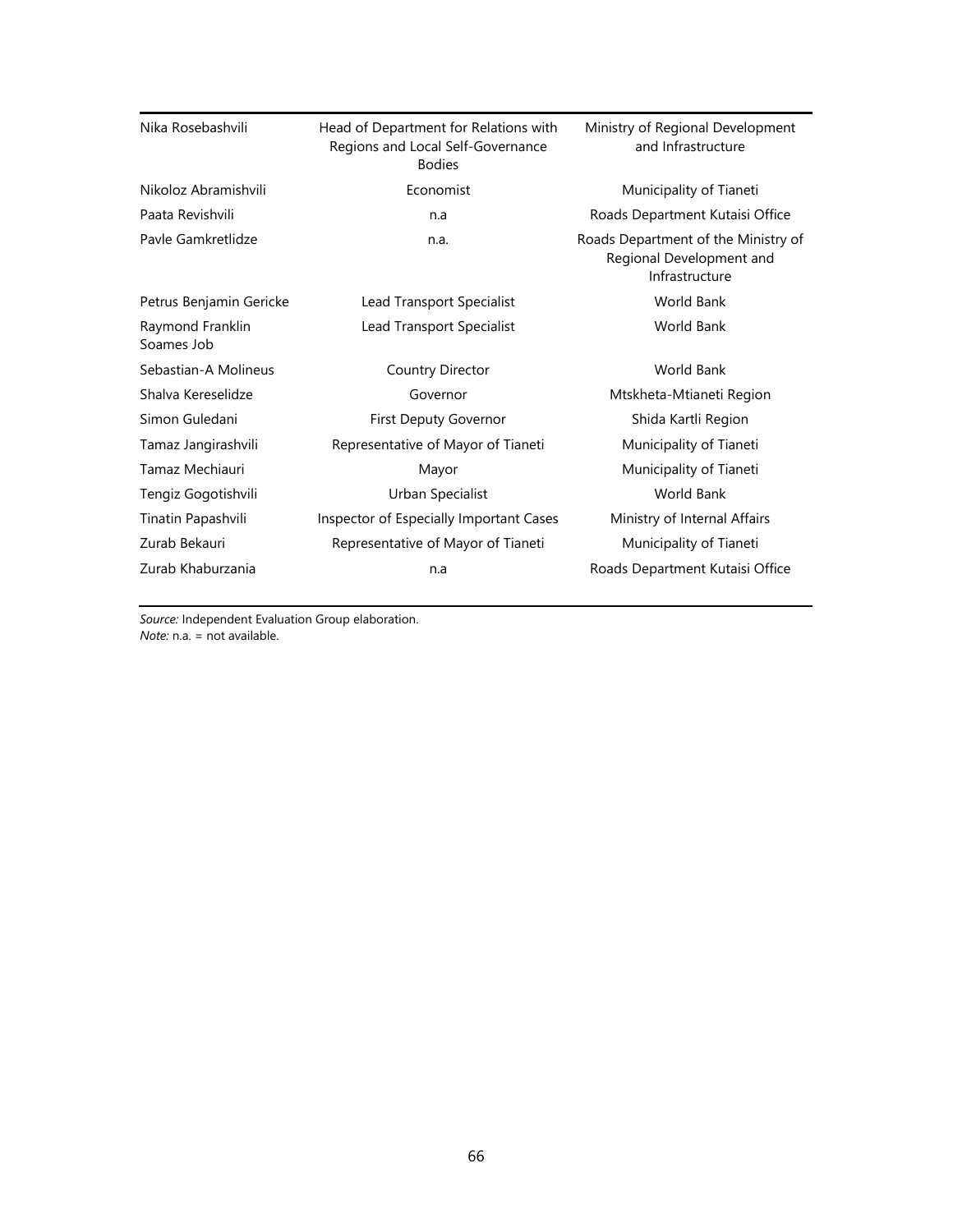# **Appendix E. Borrower Comments**

**Comments on Project Performance Assessment Report**

#### **Georgia**

#### **Secondary and Local Roads Project**

#### **Kakheti Regional Roads Improvement Project**

**Page viii, statement:** "Upgrading a road that is barely passable can make it less safe despite the implementation of road safety engineering measures. The road department carried out a road safety audit in the design phase, implemented road safety engineering measures, and organized a one-time road safety campaign. Nevertheless, the number of road fatalities increased. Because road improvements lend themselves to speeding, more than just normal road safety engineering measures are required to make a new road safe, including above all speed restrictions and their strict enforcement."

**Comment:** The critic is very abstract, especially when stated at the same time that the activities had been carried out.

**Page viii, statement: "The successful introduction of performance-based maintenance and rehabilitation contracts requires contractors to be aware about the paradigm shift such contracts imply to avoid work delays and financial losses.** Before launching the first new contract, the road department organized a workshop for the construction industry and provided contractors with the opportunity to ask questions in the pre-bid meeting. This was not enough, and contractors had difficulties grasping the lump sum payment concept and shifting to the long-term planning perspective of "you invest today to save tomorrow," which the new contract modality entails. It led to several missed performance targets, work delays, and financial losses to the contractor."

**Comment:** It shall be considered, that the work delays are unforeseen events taking place during the execution of the Contract, the output-based rehabilitation works on 37.5-km long sections were fully completed and taken over by RD in line with the OPRC by August, 2018.

As for the several performance targets, we'd like to point to the Public Opinion Survey regarding the Road Users Satisfaction as a result of implementing OPRC in Kakheti, that has been significantly increased due to this specific project, in particular:

• While 25% of respondents mentioned satisfaction with the road considering all parameters in 2015, the satisfaction has increased three times in 2018 and reached 75%;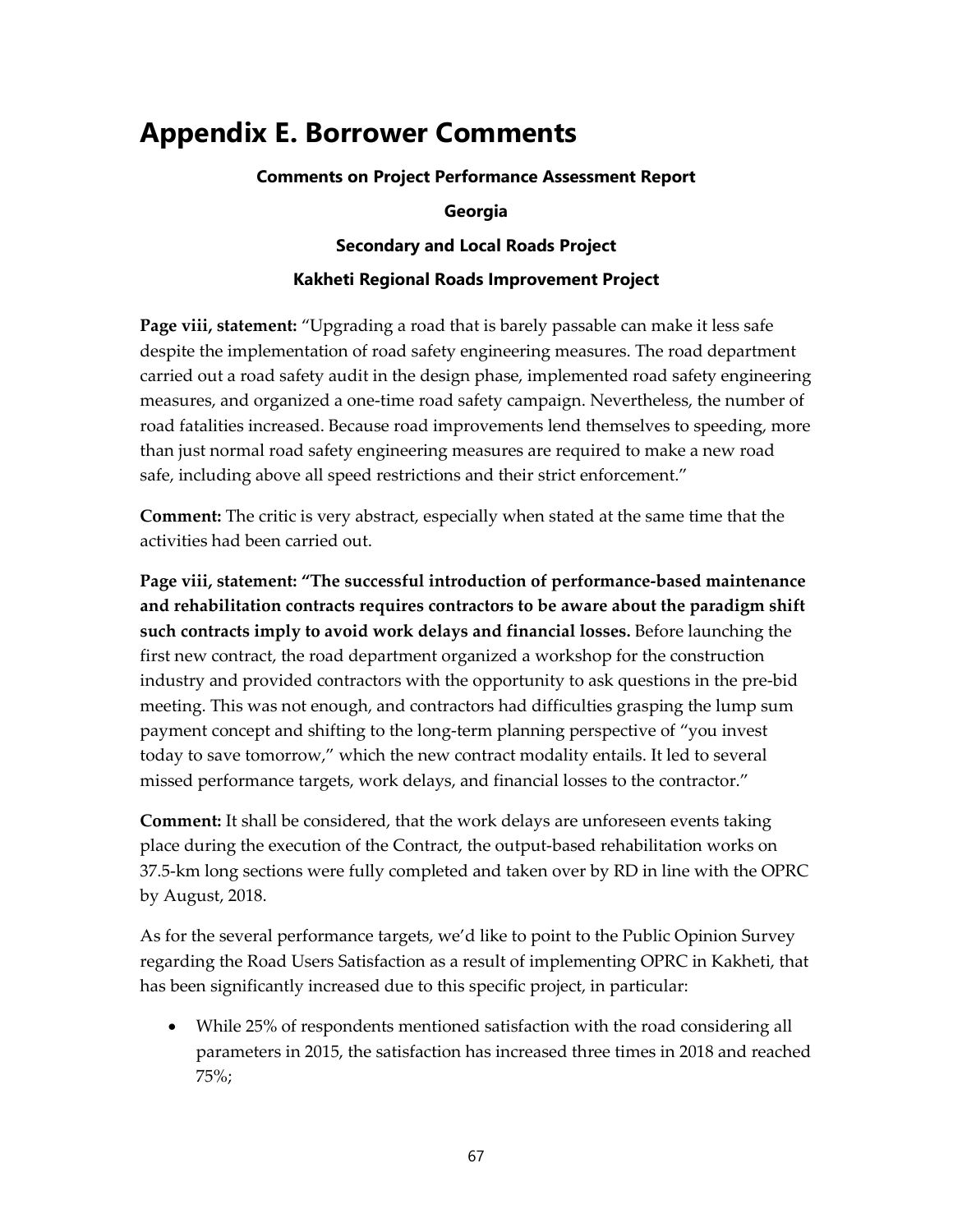- The number of respondents dissatisfied with the road has been minimized, because if the number of respondents dissatisfied with the road equaled to 31% in 2015, only 4% of respondents expressed dissatisfaction in 2018;
- As for the Control area, respondents there were mostly neither satisfied nor dissatisfied (57%) in 2015. A positive tendency should be mentioned because while 20% of the interviewed expressed satisfaction with the road in the Control area 2015, their number reached 45% in 2018.

**Page 7, para 2.3, statement:** "Road Department staff at headquarters, confirmed that maintenance works are prioritized based on traffic volumes and the strategic importance of certain roads. Staff in the regional office, however, pointed out that no prioritization takes place."

**Comment:** Planning and prioritization is centralized and takes place permanently.

**Page 8, para 2.6, statement:** "Between 2012 and 2018, on average 69 percent of the road department's budget went to maintenance and rehabilitation, which includes periodic maintenance."

**Comment:** Between 2012 and 2018, on average 39 percent of the road department's budget went to rehabilitation, maintenance (periodic, routine), emergency works and 61 percent to construction.

**Page 9, para 2.9, statement: Georgia has had success in introducing new road work contracting modalities.** The teething problems in the implementation of the design and build6 and performance-based rehabilitation and maintenance contracts in Georgia were reasonable and common in many countries, and a large use of these modalities is underway. The road department awarded the first design and build contract under the Kakheti Project and eight more contracts under successive World Bank projects. It is currently preparing the first design and build contract to be financed with their own budget. Although some of these contracts faced issues during implementation, these were not related to their innovative features. The road department implemented the first performance-based rehabilitation and maintenance contract in the Kakheti region under the second SRLP. As to be expected, this experience was not exempt from challenges and it provided rich lessons learned (see section 3). However, IEG observed great enthusiasm amongst road department staff about the approach, and a second contract, to be financed with World Bank resources, is currently under preparation. The road department also asked the Asian Development Bank to finance performance-based contracts. Road department management expressed its satisfaction with the performance-based contracting model and an interest to apply it to locally financed road